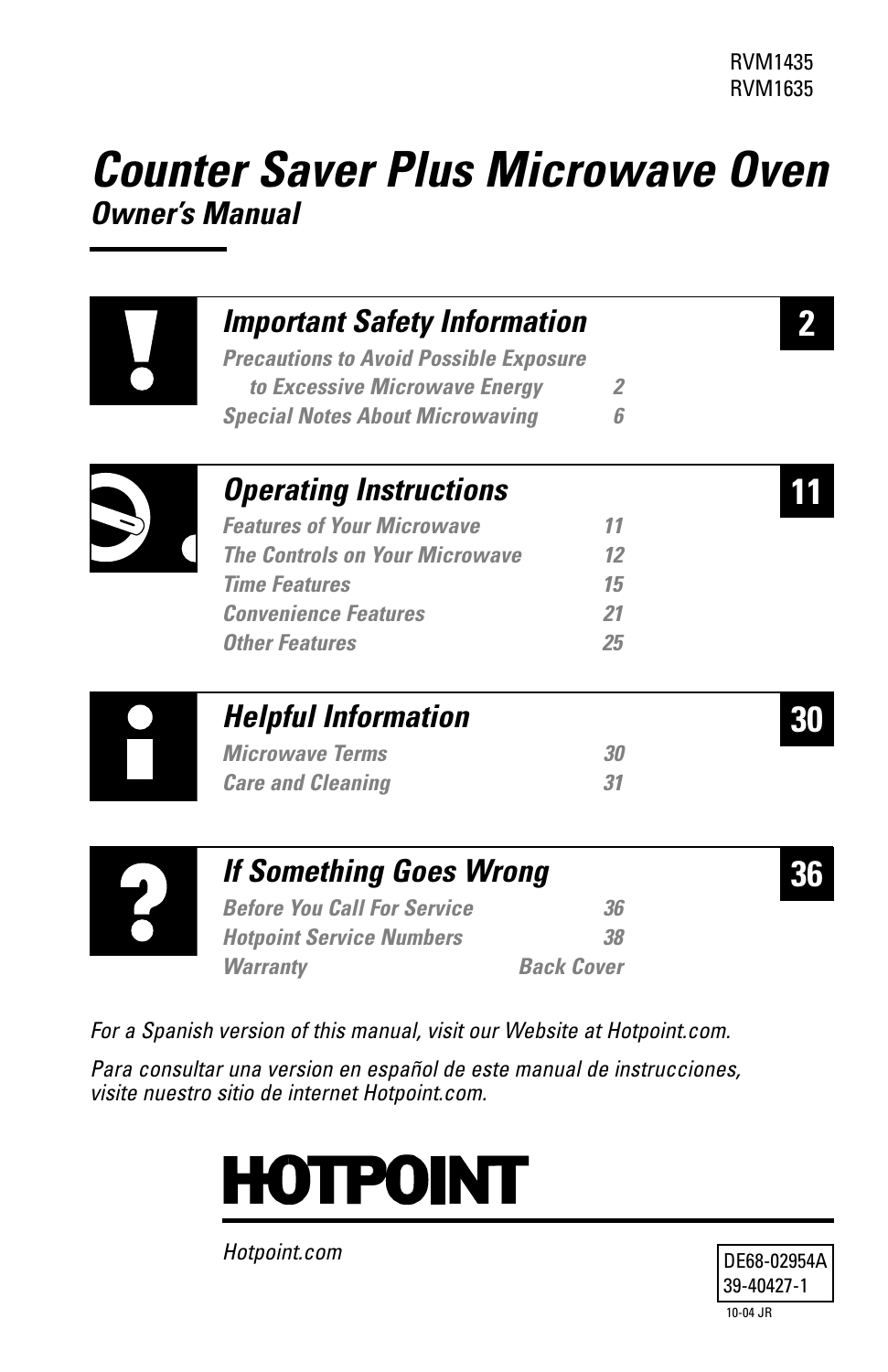# <span id="page-1-0"></span>*IMPORTANT SAFETY INFORMATION*

# *READ ALL SAFETY INFORMATION BEFORE USING*

# *FOR YOUR SAFETY*

 $\mathbf{\Lambda}$ *PRECAUTIONS TO AVOID POSSIBLE EXPOSURE TO EXCESSIVE MICROWAVE ENERGY*

For your safety, the information in this manual must be followed to minimize the risk of fire or explosion or to prevent property damage, personal injury or loss of life.

#### *Do Not Attempt*

to operate this oven with the door open since open-door operation can result in harmful exposure to microwave energy. It is important not to defeat or tamper with the safety interlocks.

*Do Not Place* any object between the oven front face and the door or allow soil or cleaner residue to accumulate on sealing surfaces.

*Do Not Operate* the oven if it is damaged. It is particularly important that the oven door close properly and that there is no damage to the:

- *1* door (bent),
- *2* hinges and latches (broken or loosened),
- *3* door seals and sealing surfaces.

#### *The Oven Should Not*

be adjusted or repaired by anyone except properly qualified service personnel.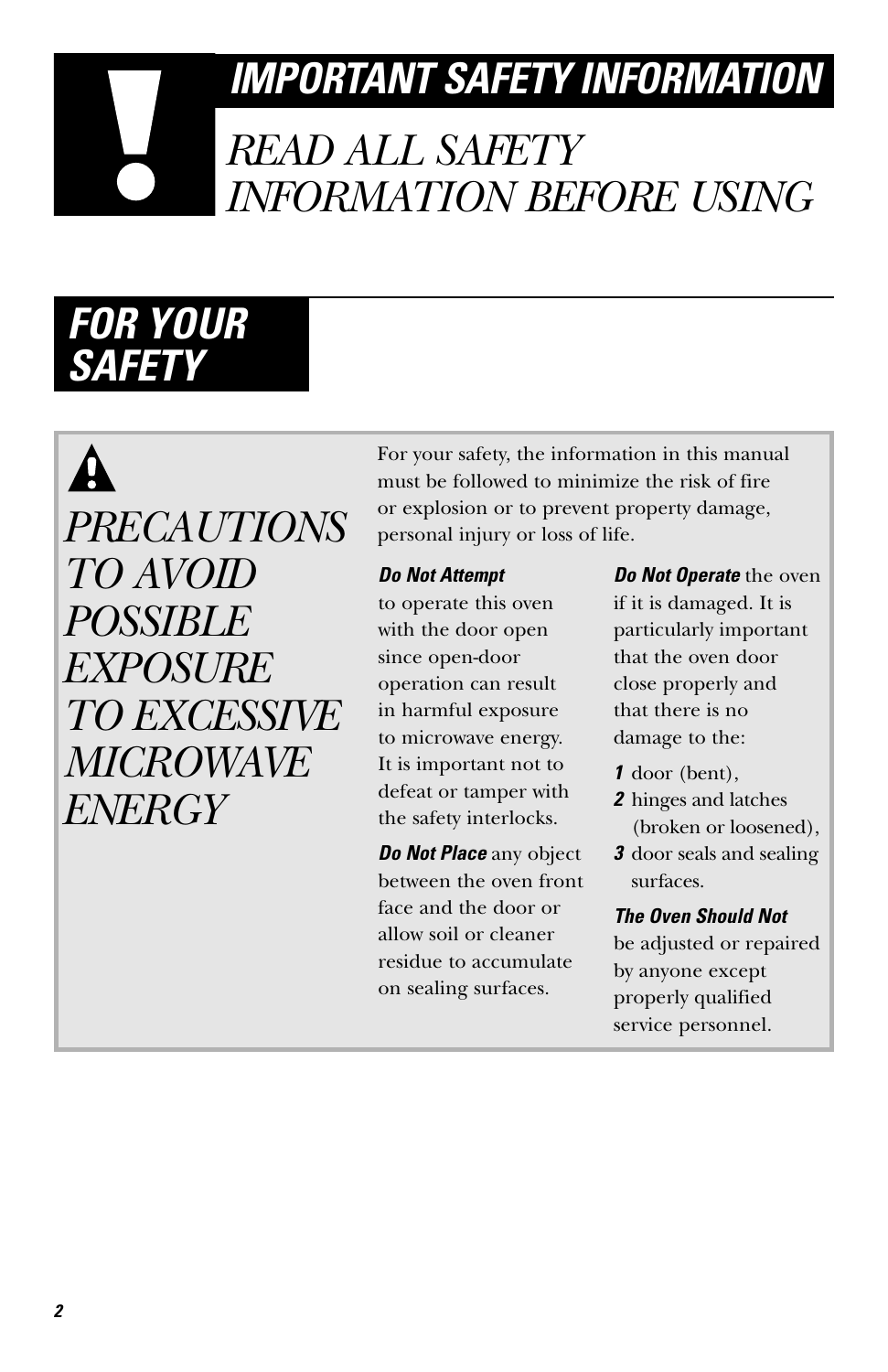# *Welcome*

Welcome to the GE family. We're proud of our quality products and we believe in dependable service.

You'll see it in this easy-to-use manual and you'll hear it in the friendly voices of our consumer service department.

Best of all, you'll experience these values each time you use your microwave. That's important, because your new microwave will be part of your family for a long time.

## *Start Here!…Before using your Microwave*



*Write down the model and serial numbers here.* They are on a label inside the oven.

*Staple your receipt to the inside back cover of this manual. You will need it to obtain service under warranty.*

*Model number*

*Serial number*

*Date of purchase*

# *Need Help?*

Before you call for service, there are a few things you can do to help us serve you better.

#### *Read this manual.*

It contains instructions to help you use and maintain your microwave properly.

#### *If you received a damaged*

*oven…*immediately contact the dealer (or builder) that sold you the oven.

*Save time and money.* 

Check the section titled "If Something Goes Wrong" before calling. This section helps you solve common problems that might occur.

If you do need service, you can relax knowing help is only a phone call away. A list of toll-free customer service numbers is included in the back of this manual.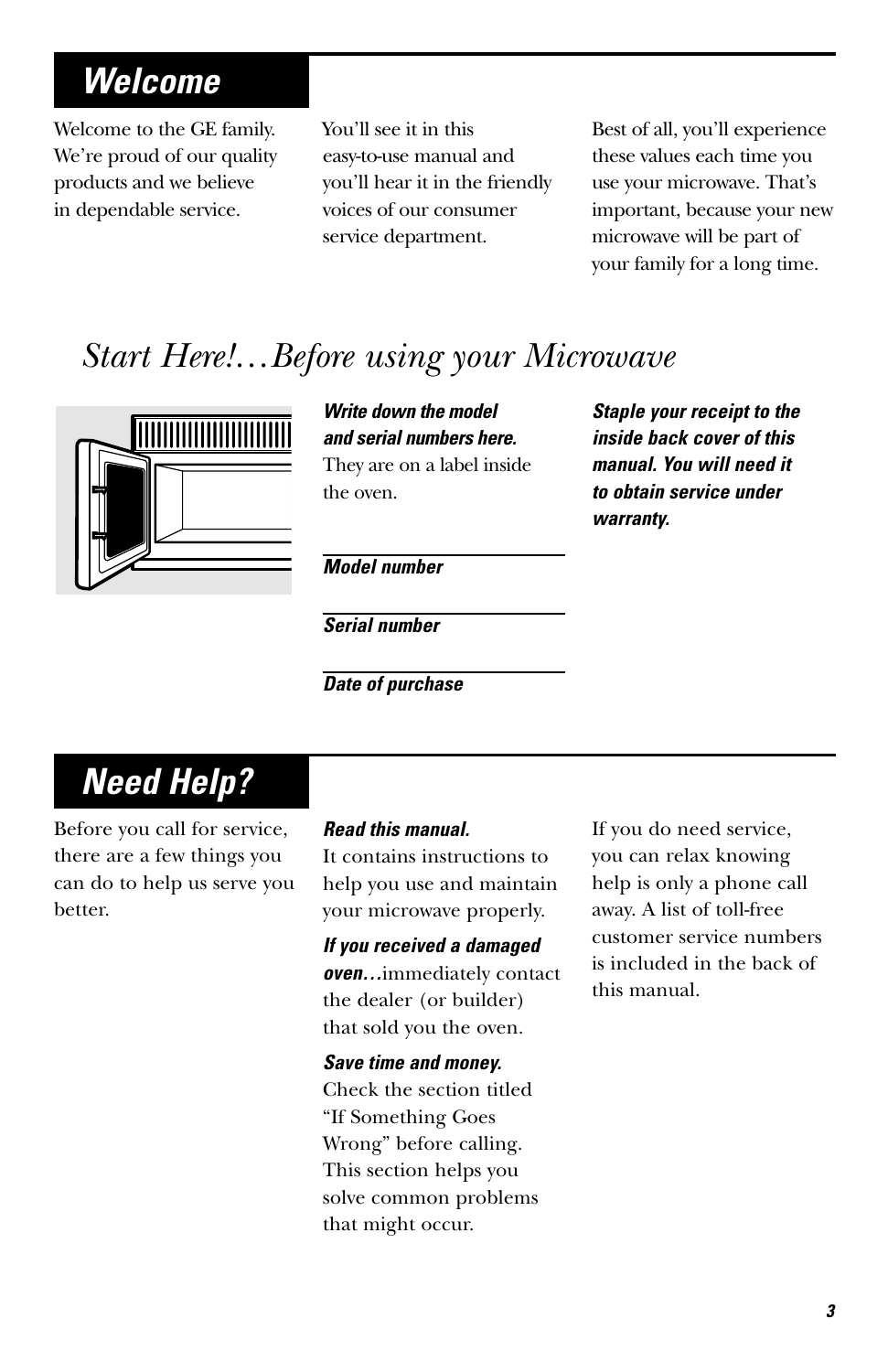# *IMPORTANT SAFETY INFORMATION*

# *READ ALL SAFETY INFORMATION BEFORE USING*

# *WARNING*

*When using electrical appliances, basic safety precautions should be followed, including the following:*

# *SAFETY PRECAUTIONS*

*This microwave oven is UL listed for installation over electric and gas ranges.*

*This microwave oven is not approved or tested for marine use.*

- **•** Read and follow the specific "Precautions to Avoid Possible Exposure to Excessive Microwave Energy" on page 2.
- **•** This appliance must be grounded. Connect only to properly grounded outlet. See Grounding Instructions section on page 10.
- **•** Do not mount this appliance over a sink.
- **•** Install or locate this appliance only in accordance with the provided Installation Instructions.
- **•** This over-the-range oven was designed for use over ranges no wider than 36.″ It may be installed over both gas and electric cooking equipment.
- **•** Do not operate this appliance if it has a damaged power cord or plug, if it is not working properly or if it has been damaged or dropped. If the power cord is damaged, it must be replaced by General Electric Service or an authorized service agent using a power cord from General Electric.
- **•** Do not cover or block any openings on the appliance.
- **•** Use this appliance only for its intended use as described in this manual. Do not use corrosive chemicals or vapors in this appliance. This microwave oven is specifically designed to heat, dry or cook food, and is not intended for laboratory or industrial use.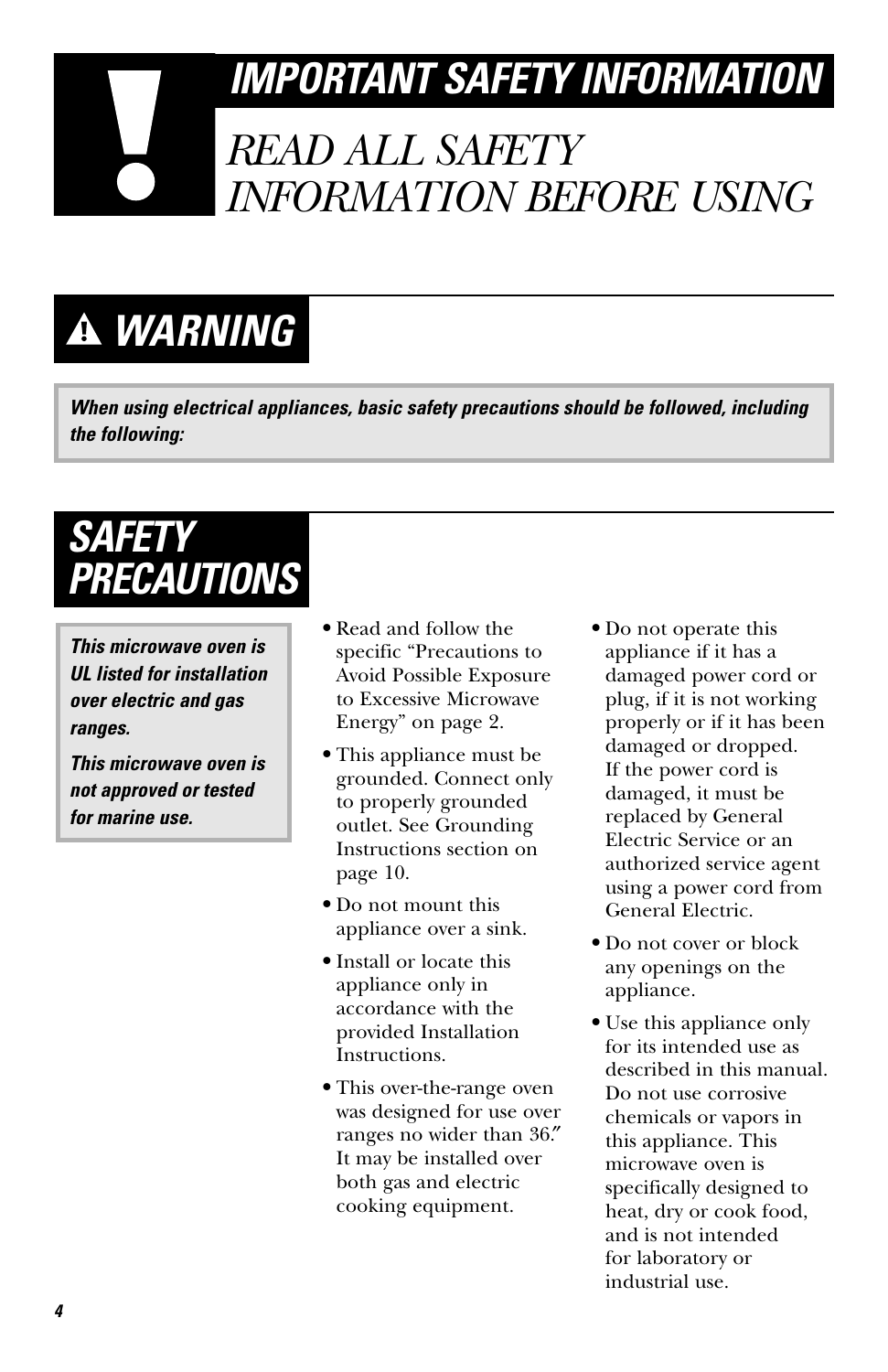

- **•** Do not store this appliance outdoors.
- **•** Do not use this product near water—for example, in a wet basement, near a swimming pool, near a sink or in similar locations.
- **•** Keep power cord away from heated surfaces.
- **•** Do not immerse power cord or plug in water.
- **•** To reduce the risk of fire in the oven cavity:
- Do not overcook food. Carefully attend appliance when paper, plastic or other combustible materials are placed inside the oven while cooking.
- Remove wire twist-ties and metal handles from paper or plastic containers before placing them in the oven.
- Do not use the oven for storage purposes. Do not leave paper products, cooking utensils or food in the oven when not in use.
- If materials inside oven ignite, keep the oven door closed, turn the oven off and disconnect the power cord, or shut off power at the fuse or circuit breaker panel. If the door is opened, the fire may spread.
- **•** See door surface cleaning instructions in the Care and Cleaning section(s) of this manual.
- **•** This appliance must only be serviced by qualified service personnel. Contact nearest authorized service facility for examination, repair or adjustment.
- **•** As with any appliance, close supervision is necessary when used by children.
- **•** Do not store anything directly on top of the microwave oven surface when the microwave oven is in operation.

# *SAVE THESE INSTRUCTIONS*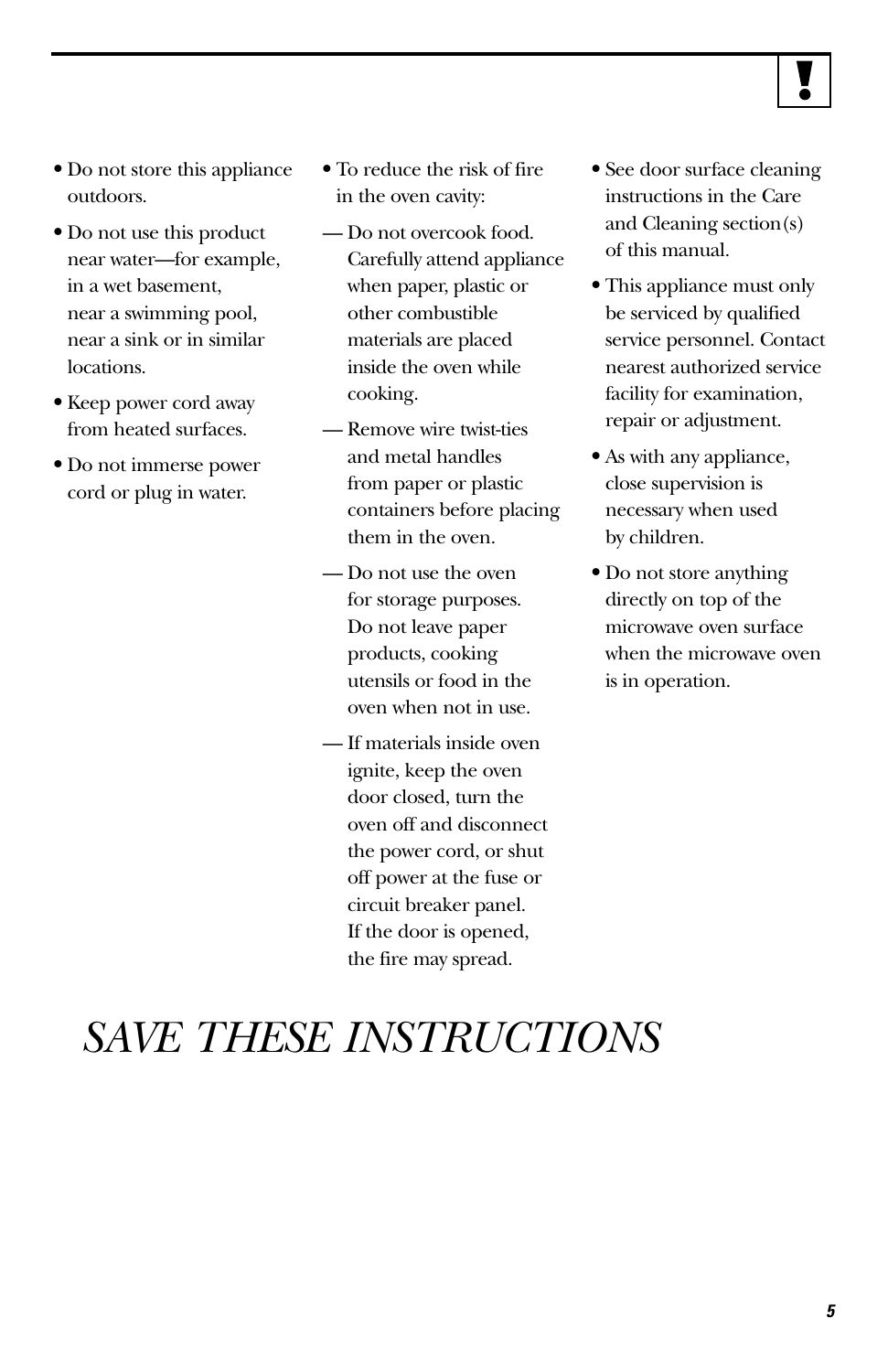*IMPORTANT SAFETY INFORMATION*

# <span id="page-5-0"></span>*SPECIAL NOTES ABOUT MICROWAVING*

# *ARCING*

*If you see arcing, press the CLEAR/OFF pad and correct the problem.*

Arcing is the microwave term for sparks in the oven. Arcing is caused by:

- **•** Metal or foil touching the side of the oven.
- **•** Foil not molded to food (upturned edges act like antennas).
- **•** Metal, such as twist-ties, poultry pins or goldrimmed dishes, in the microwave.
- **•** Recycled paper towels containing small metal pieces being used in the microwave.

# *FOODS*

- **•** Do not pop popcorn in your microwave oven unless in a special microwave popcorn accessory or unless you use popcorn labeled for use in microwave ovens.
- **•** Some products such as whole eggs and sealed containers—for example, closed jars—are able to explode and should not be heated in this microwave oven. Such use of the microwave oven could result in injury.
- **•** Do not boil eggs in a microwave oven. Pressure will build up inside egg yolk and will cause it to burst, possibly resulting in injury.
- **•** Operating the microwave with no food inside for more than a minute or two may cause damage to the oven and could start a fire. It increases the heat around the magnetron and can shorten the life of the oven.
- **•** Foods with unbroken outer "skin" such as potatoes, hot dogs, sausages, tomatoes, apples, chicken livers and other giblets, and egg yolks should be pierced to allow steam to escape during cooking.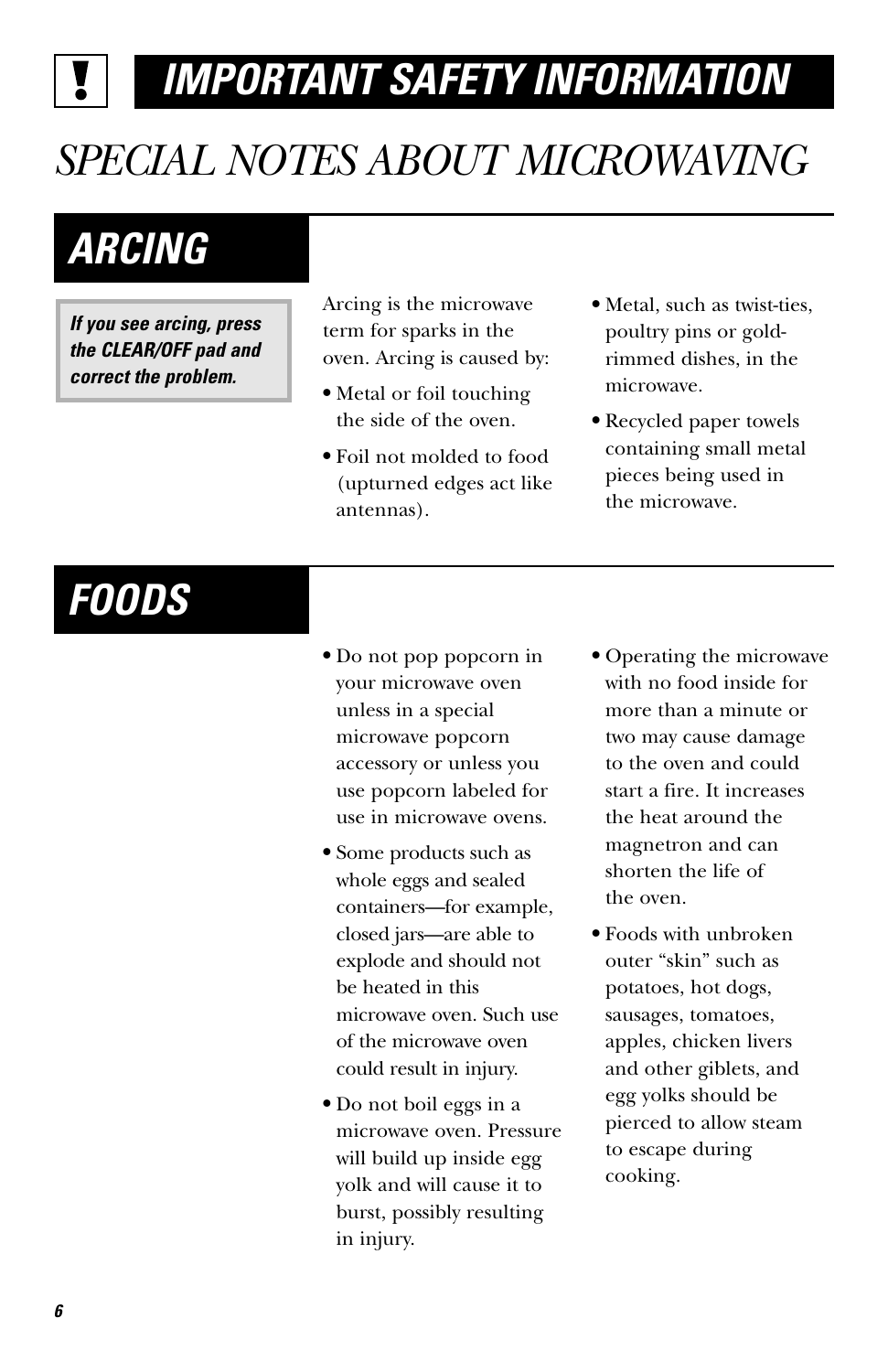

# *SAFETY FACT*

#### *SUPERHEATED WATER*

*Liquids, such as water, coffee or tea, are able to be overheated beyond the boiling point without appearing to be boiling. Visible bubbling or boiling when the container is removed from the microwave oven is not always present. THIS COULD RESULT IN VERY HOT LIQUIDS SUDDENLY BOILING OVER WHEN THE CONTAINER IS DISTURBED OR A SPOON OR OTHER UTENSIL IS INSERTED INTO THE LIQUID.* 

To reduce the risk of injury to persons:

- Do not overheat the liquid.
- Stir the liquid both before and halfway through heating it.
- Do not use straight-sided containers with narrow necks.
- After heating, allow the container to stand in the microwave oven for a short time before removing the container.
- Use extreme care when inserting a spoon or other utensil into the container.
- **•** Avoid heating baby food in glass jars, even with the lid off. Make sure all infant food is thoroughly cooked. Stir food to distribute the heat evenly. Be careful to prevent scalding when warming formula or breast milk. The container may feel cooler than the milk really is. Always test the milk before feeding the baby.
- **•** Don't defrost frozen beverages in narrownecked bottles (especially carbonated beverages). Even if the container is opened, pressure can build up. This can cause the container to burst, possibly resulting in injury.
- **•** Hot foods and steam can cause burns. Be careful when opening any containers of hot food, including popcorn bags, cooking pouches and boxes. To prevent possible injury, direct steam away from hands and face.
- **•** Do not overcook potatoes. They could dehydrate and catch fire, causing damage to your oven.
- **•** Cook meat and poultry thoroughly—meat to at least an INTERNAL temperature of 160°F and poultry to at least an INTERNAL temperature of 180°F. Cooking to these temperatures usually protects against foodborne illness.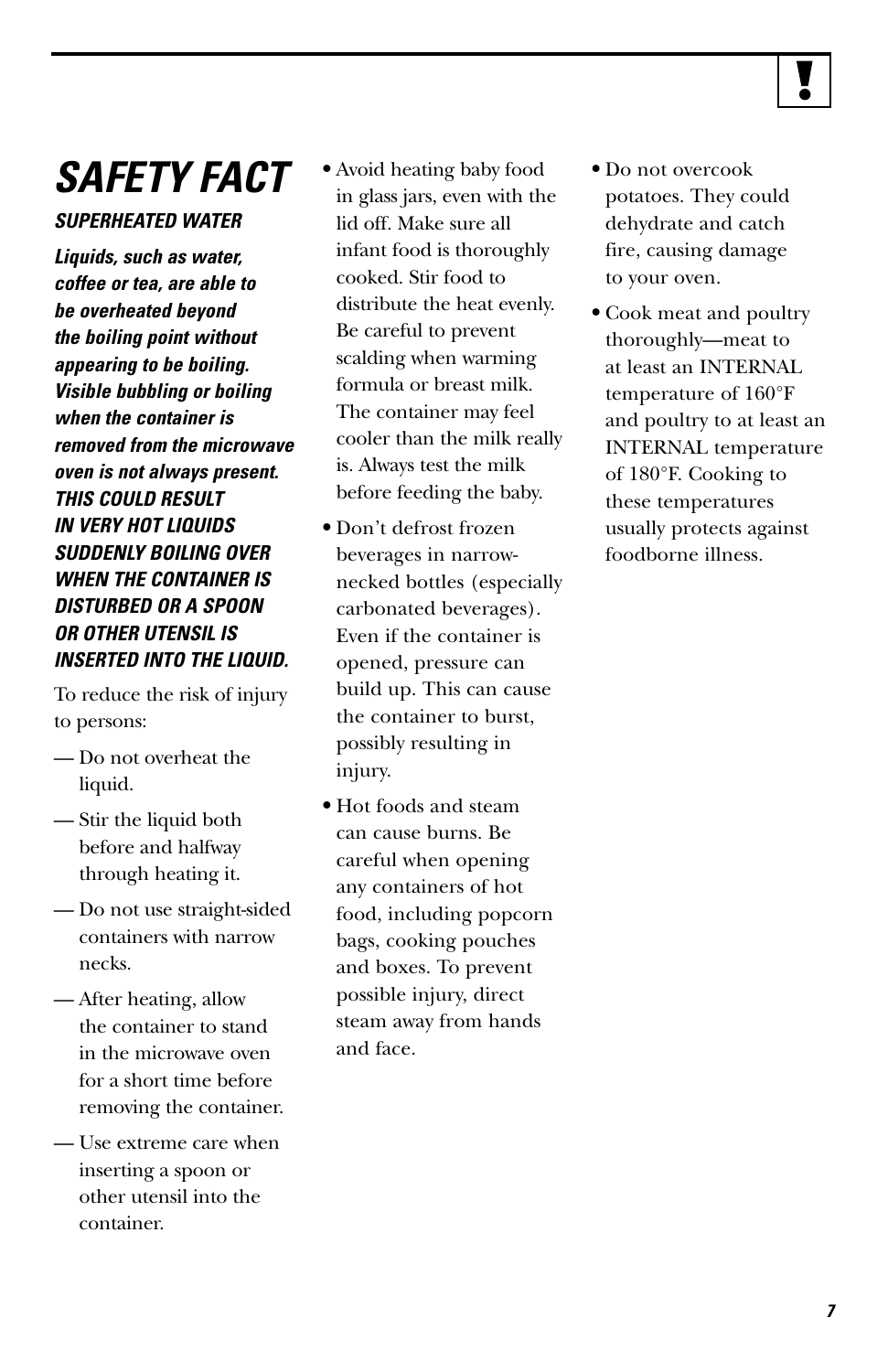# *IMPORTANT SAFETY INFORMATION*

# *SPECIAL NOTES ABOUT MICROWAVING*

# *MICROWAVE-SAFE COOKWARE*

Make sure all cookware used in your microwave oven is suitable for microwaving. Most glass casseroles, cooking dishes, measuring cups, custard cups, pottery or china dinnerware which does not have metallic trim or glaze with a metallic sheen can be used. Some cookware is labeled "suitable for microwaving."



safe dish.

**•** If you are not sure if a dish is microwave-safe, use this test: Place in the oven both the dish you are testing and a glass measuring cup filled with 1 cup of water—set the measuring cup either in or next to the dish. Microwave 30–45 seconds at high. If the dish heats, it should not be used for microwaving.

If the dish remains cool and only the water in the cup heats, then the dish is microwave-safe.

- **•** If you use a meat thermometer while cooking, make sure it is safe for use in microwave ovens.
- **•** Do not use recycled paper products. Recycled paper towels, napkins and waxed paper can contain metal flecks which may cause arcing or ignite. Paper products containing nylon or nylon filaments should be avoided, as they may also ignite.
- **•** Some styrofoam trays (like those that meat is packaged on) have a thin strip of metal embedded in the bottom. When microwaved, the metal can burn the floor of the oven or ignite a paper towel.
- **•** Do not use the microwave to dry newspapers.
- **•** Not all plastic wrap is suitable for use in microwave ovens. Check the package for proper use.
- **•** Paper towels, waxed paper and plastic wrap can be used to cover dishes in order to retain moisture and prevent spattering. Be sure to vent plastic wrap so steam can escape.
- **•** Cookware may become hot because of heat transferred from the heated food. Pot holders may be needed to handle the cookware.
- **•** "Boilable" cooking pouches and tightly closed plastic bags should be slit, pierced or vented as directed by package. If they are not, plastic could burst during or immediately after cooking, possibly resulting in injury. Also, plastic storage containers should be at least partially uncovered because they form a tight seal. When cooking with containers tightly covered with plastic wrap, remove covering carefully and direct steam away from hands and face.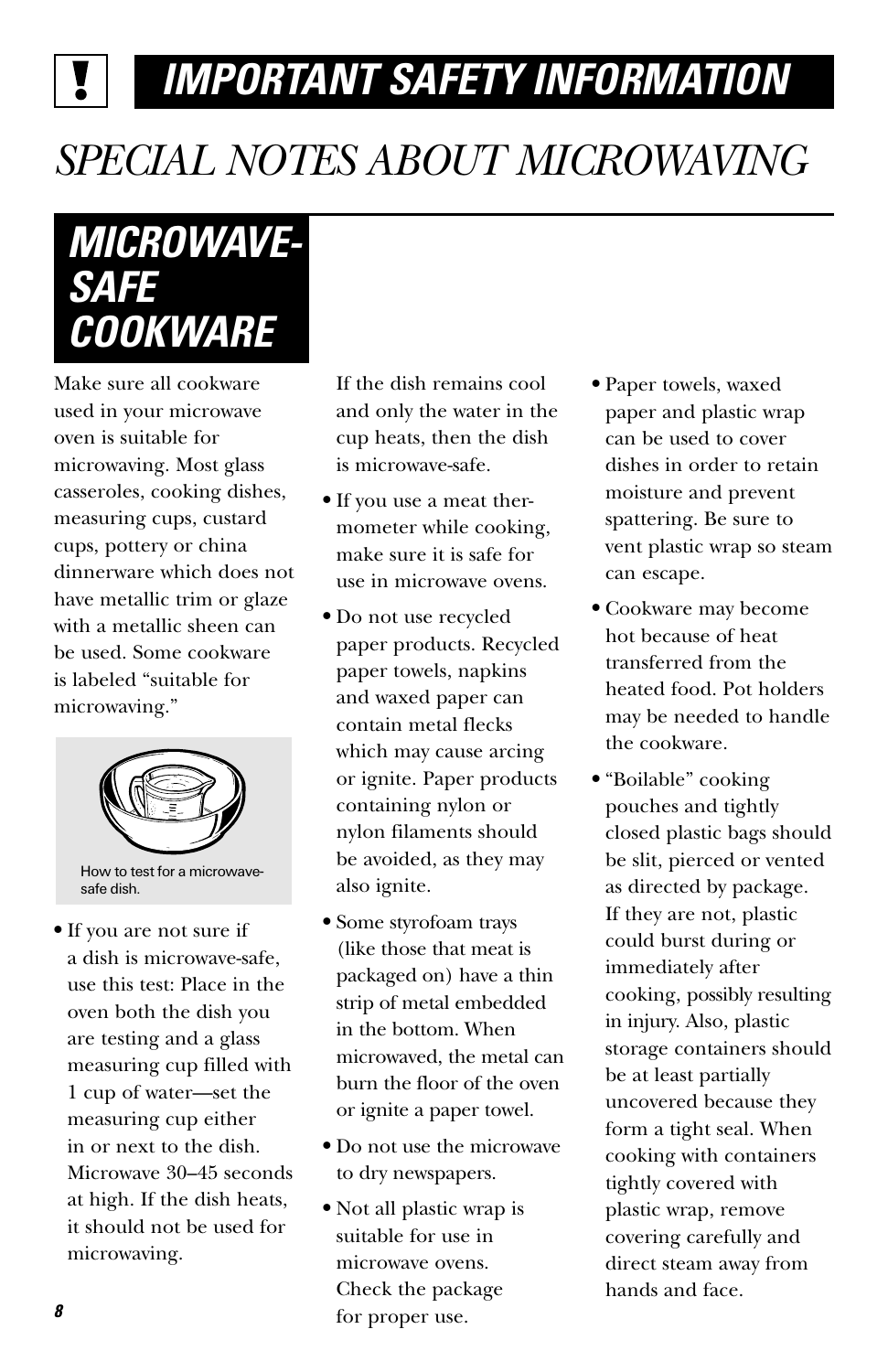- **•** Use foil only as directed in this manual. TV dinners may be microwaved in foil trays less than 3/4″ high; remove the top foil cover and return the tray to the box. When using foil in the microwave oven, keep the foil at least 1″ away from the sides of the oven.
- **•** Plastic cookware—Plastic cookware designed for microwave cooking is very useful, but should be used carefully. Even microwavesafe plastic may not be as tolerant of overcooking conditions as are glass or ceramic materials and may soften or char if subjected to short periods of overcooking. In longer exposures to overcooking, the food and cookware could ignite.

Follow these guidelines:

- *1* Use microwave-safe plastics only and use them in strict compliance with the cookware manufacturer's recommendations.
- *2* Do not microwave empty containers.
- *3* Do not permit children to use plastic cookware without complete supervision.

# *THE VENT FAN*

The fan will operate automatically under certain conditions (see Automatic Fan feature). Take care to prevent the starting and spreading of accidental cooking fires while the vent fan is in use.

- **•** Clean the underside of the microwave often. Do not allow grease to build up on the microwave or the fan filters.
- **•** In the event of a grease fire on the surface units below the microwave oven, smother a flaming pan on the surface unit by covering the pan completely with a lid, a cookie sheet or a flat tray.
- **•** Use care when cleaning the vent fan filters. Corrosive cleaning agents, such as lye-based oven cleaners, may damage the filters.
- **•** When preparing flaming foods under the microwave, turn the vent fan on.
- **•** Never leave surface units beneath your microwave oven unattended at high heat settings. Boilovers cause smoking and greasy spillovers that may ignite and spread if the microwave vent fan is operating. To minimize automatic fan operation, use adequate sized cookware and use high heat on surface units only when necessary.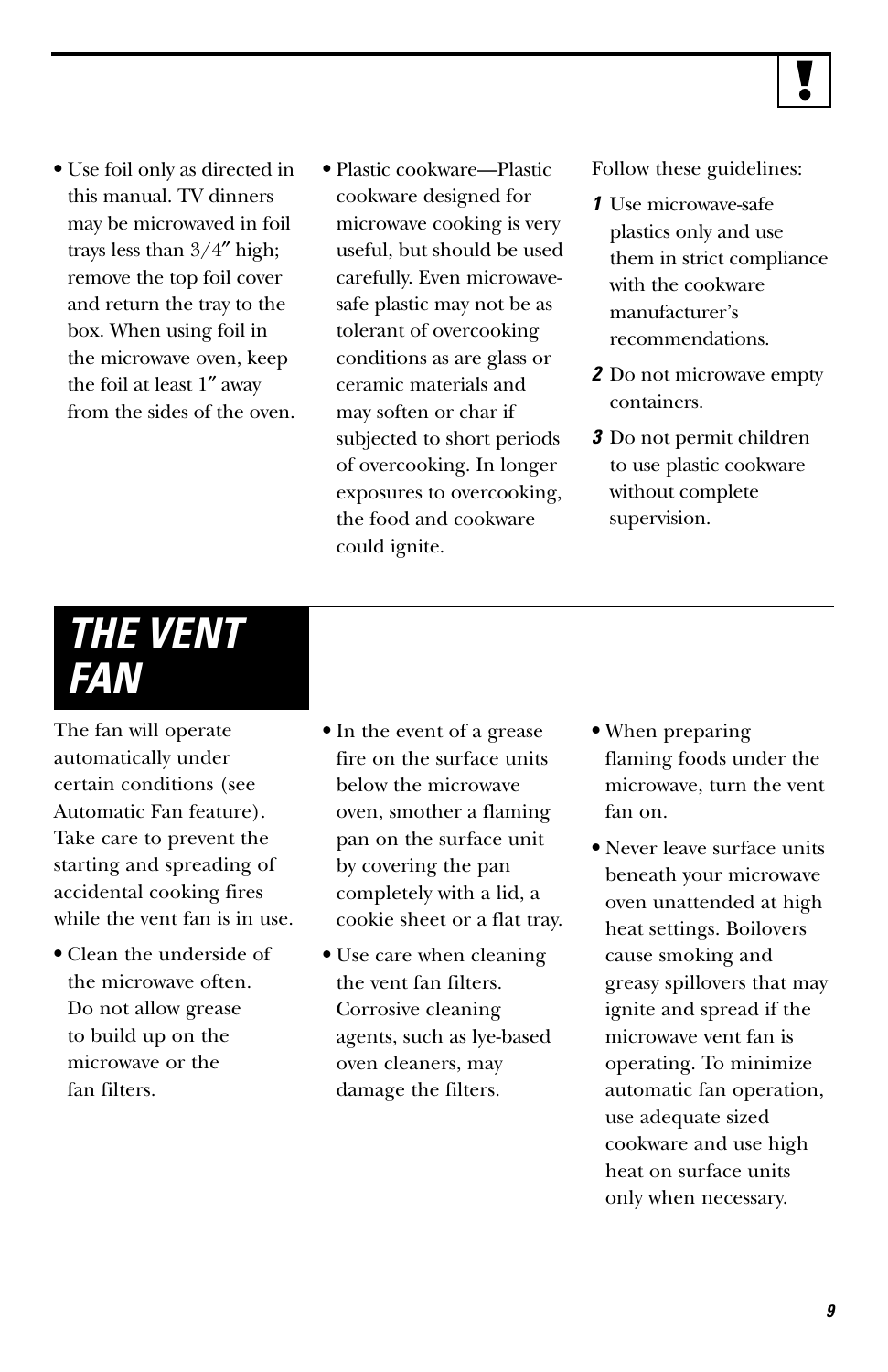# *IMPORTANT SAFETY INFORMATION*

# *GROUNDING INSTRUCTIONS/OPTIONAL KITS*

# *GROUNDING INSTRUCTIONS*



### *WARNING Improper use of the grounding plug can result in a risk of electric shock.*

This appliance must be grounded. In the event of an electrical short circuit, grounding reduces the risk of electric shock by providing an escape wire for the electric current.

This appliance is equipped with a power cord having a grounding wire with a grounding plug. The plug must be plugged into an outlet that is properly installed and grounded.

Consult a qualified electrician or service technician if the grounding instructions are not completely understood, or if doubt exists as to whether the appliance is properly grounded.

If the outlet is a standard 2-prong wall outlet, it is your personal responsibility and obligation to have it replaced with a properly grounded 3-prong wall outlet.

Do not, under any circumstances, cut or remove the third (ground) prong from the power cord.

Do not use an adapter plug with this appliance.

Do not use an extension cord with this appliance. If the power cord is too short, have a qualified electrician or service technician install an outlet near the appliance.

For best operation, plug this appliance into its own electrical outlet to prevent flickering of lights, blowing of fuse or tripping of circuit breaker.

## *Optional Kits*

#### *Filler Panel Kits JX40WH or JX46WH—White JX41 or JX46BL—Black*

When replacing a 36″ range hood, filler panel kits fill in the additional width to provide a custom built-in appearance.

For installation between cabinets only; not for end-of-cabinet installation. Each kit contains two 3″-wide filler panels.

#### *Filter Kits JX81J—Recirculating Charcoal Filter Kit*

Filter kits are used when the microwave oven cannot be vented to the outside.

Available at extra cost from your Hotpoint supplier.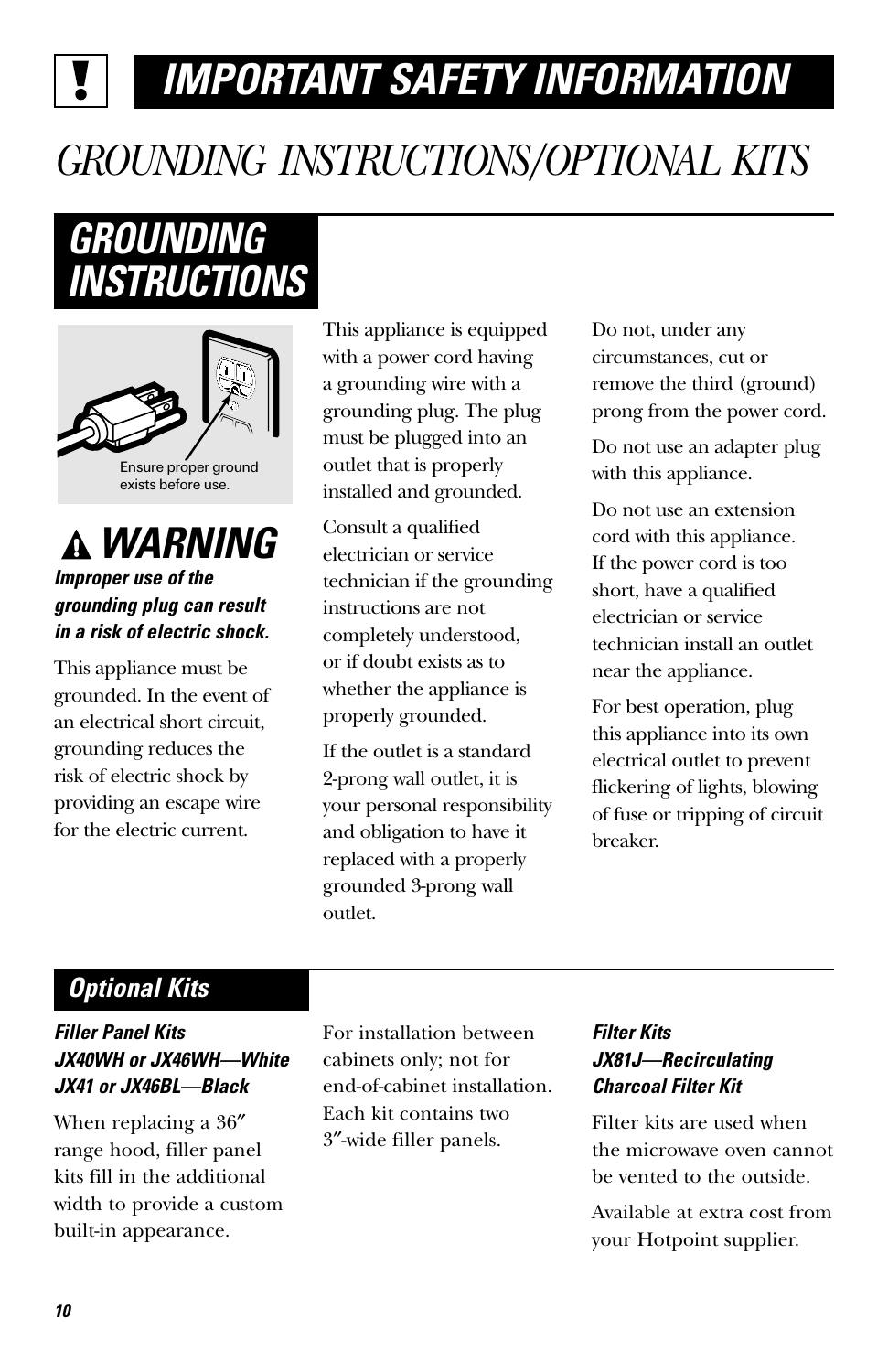# <span id="page-10-0"></span>*Operating Instructions*

*may vary from your model.)*

*Features of Your Microwave (Throughout this manual, features and appearance*



#### *Features*



- *1 Pocket Door Handle.* Grasp the door in the middle of the right side. Pull forward to open.
- *2 Door Latches.*
- *3 Window with Metal Shield.* Screen allows cooking to be viewed while keeping microwaves confined in the oven.
- *4 Touch Control Panel.*
- *5 Cooktop Light.*

#### *6 Grease Filter.*

*7 Removable Turntable.* Turntable and support **must** be in place when using the oven. The turntable may be removed for cleaning.

#### *8 Convenience Guide.*

*NOTE:* The rating plate and oven vent are located on the inside walls of the microwave oven.

The interior light is located on the top of the cavity.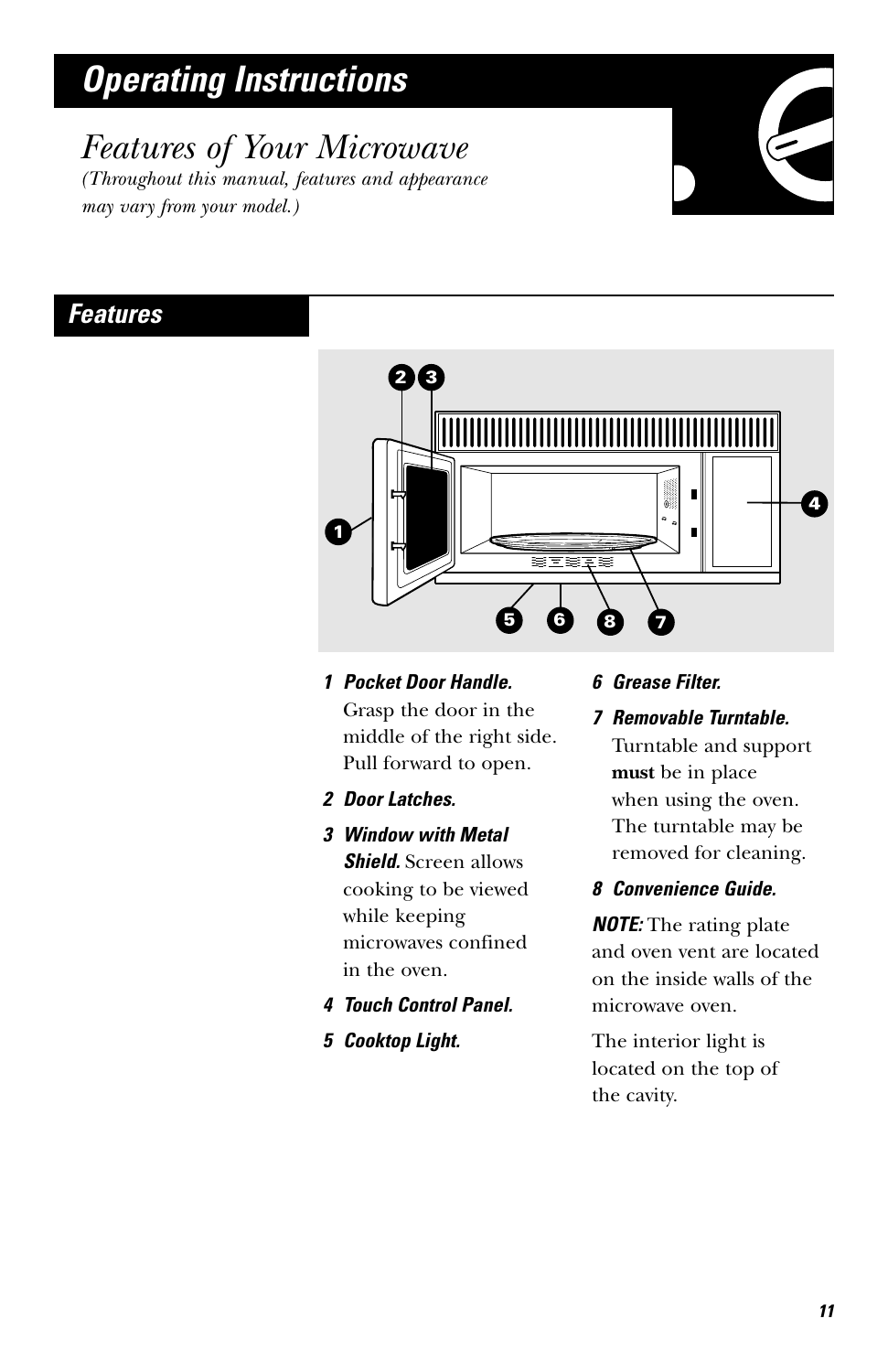# <span id="page-11-0"></span>*Quick Start*

## *The Controls on Your Microwave Oven*

*(Throughout this manual, features and appearance may vary from your model.)*

*You can microwave by time, temperature, or with the convenience features.*





*Time Cooking*

| <b>Press</b>                          | <b>Enter</b>               |
|---------------------------------------|----------------------------|
| TIME COOK 1 & 2 (Press once or twice) | Amount of cooking time.    |
| <b>TIME DEFROST</b>                   | Amount of defrosting time. |
| <b>MINUTE COOK (Press 1-6)</b>        | Starts immediately!        |
| <b>POWER LEVEL</b>                    | Power level 1–10.          |
| ADD 30 SEC.                           | Starts immediately!        |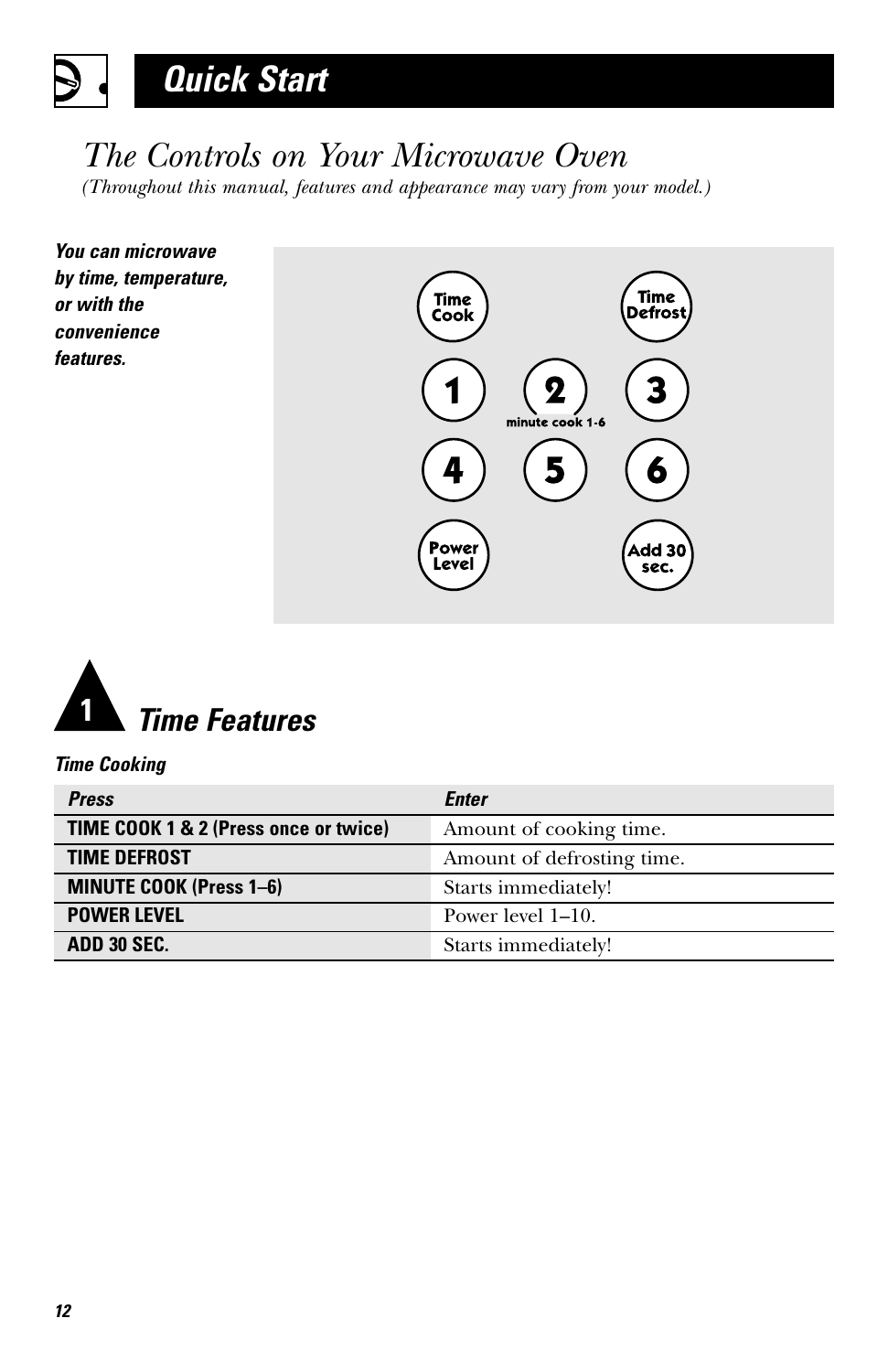#### **GUIDE ON MICROWAVE**

**Before you begin, check the guide located on the inside front of the oven when you open the door.**

#### **GUIDES IN BOOK**

- **• Cooking**
- **• Time Defrost**
- **• Reheat**





| <b>Press</b>        | Enter               | <b>Option</b>                  |
|---------------------|---------------------|--------------------------------|
| <b>POPCORN</b>      | Starts immediately! | more/less time<br>serving size |
| <b>BEVERAGE</b>     | Starts immediately! | serving size                   |
| <b>REHEAT</b>       | Food type 1-7       | serving size                   |
| <b>AUTO DEFROST</b> | Food weight         |                                |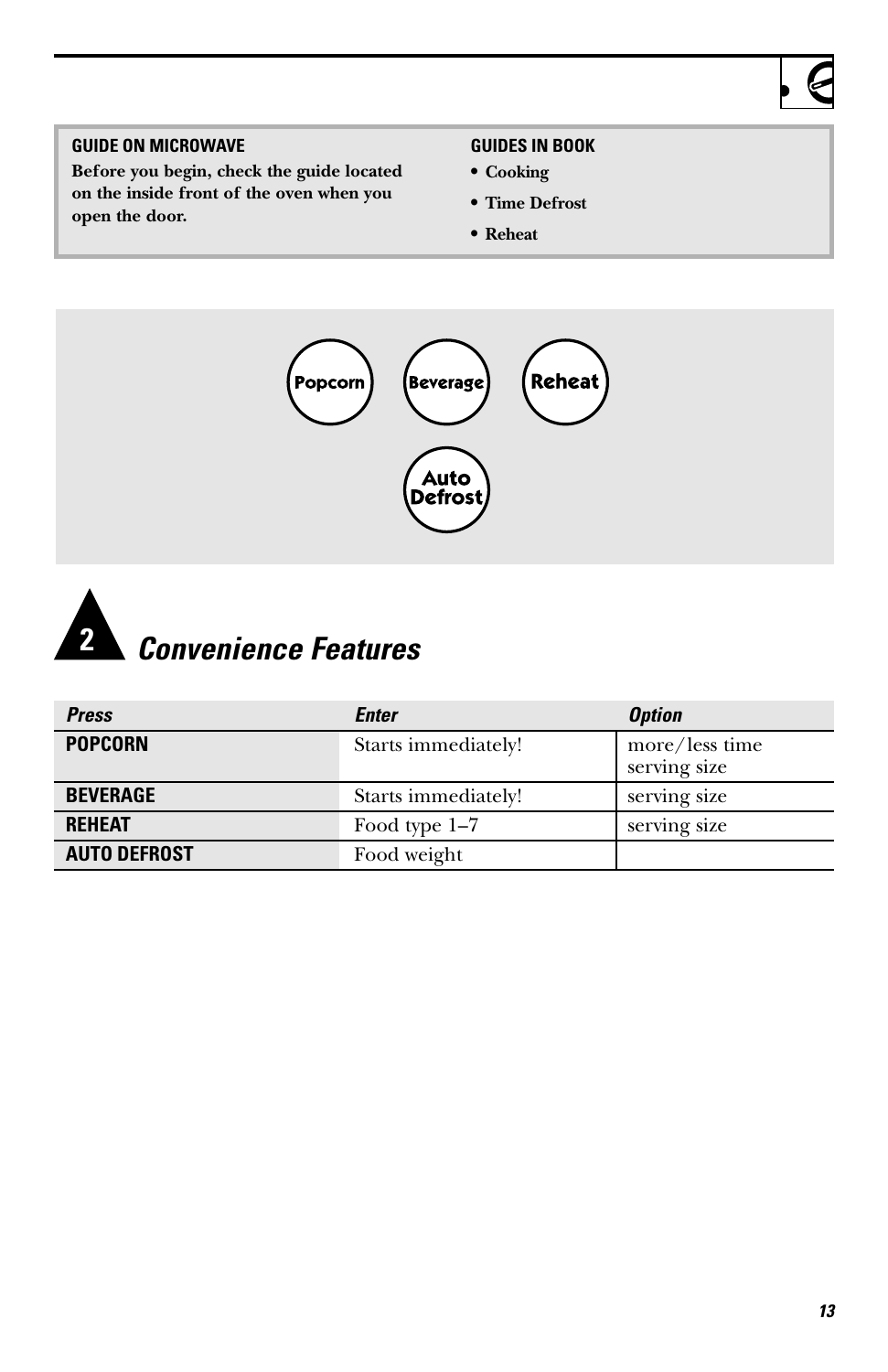### *Changing Power Levels*



#### *How to Change the Power Level*

The power level may be entered or changed immediately after entering the feature time for TIME COOK, TIME DEFROST or MINUTE COOK. The power level may also be changed during time countdown.

- *1 Press TIME COOK, TIME DEFROST, or MINUTE COOK.*
- *2 Enter cooking or defrosting time.*
- *3 Press POWER LEVEL.*
- *4 Select desired power level 1–10.*
- *5 Press START.*

Variable power levels add flexibility to microwave cooking. The power levels on the microwave oven can be compared to the surface units on a range. High (power level 10) or full power is the fastest way to cook and gives you 100% power. Each power level gives you microwave energy a certain percent of the time. Power level 7 is microwave energy 70% of the time. Power level 3 is energy 30% of the time.

A high setting (10) will cook faster but food may need more frequent stirring, rotating or turning over. Most cooking will be done on High (power level 10). A lower setting will cook more evenly and need less stirring or rotating of the food.

Some foods may have better flavor, texture or appearance if one of the lower settings is used. Use a lower power level when cooking foods that have a tendency to boil over, such as scalloped potatoes.

Rest periods (when the microwave energy cycles off) give time for the food to "equalize" or transfer heat to the inside of the food. An example of this is shown with power level 3 the defrost cycle. If microwave energy did not cycle off, the outside of the food would cook before the inside was defrosted.

Here are some examples of uses for various power levels:

| <b>Power Level Best Uses</b> |                                                                                        |
|------------------------------|----------------------------------------------------------------------------------------|
| High 10                      | Fish, bacon,<br>vegetables,<br>boiling liquids.                                        |
| <b>Med-High 7</b>            | Gentle<br>cooking of<br>meat and<br>poultry;<br>baking<br>casseroles<br>and reheating. |
| <b>Medium 5</b>              | Slow cooking<br>and tenderizing<br>such as stews<br>and less tender<br>cuts of meat.   |
| $Low 2$ or $3$               | Defrosting<br>without<br>cooking;<br>simmering;<br>delicate sauces.                    |
| Warm 1                       | Keeping food<br>warm without<br>overcooking;<br>softening<br>butter.                   |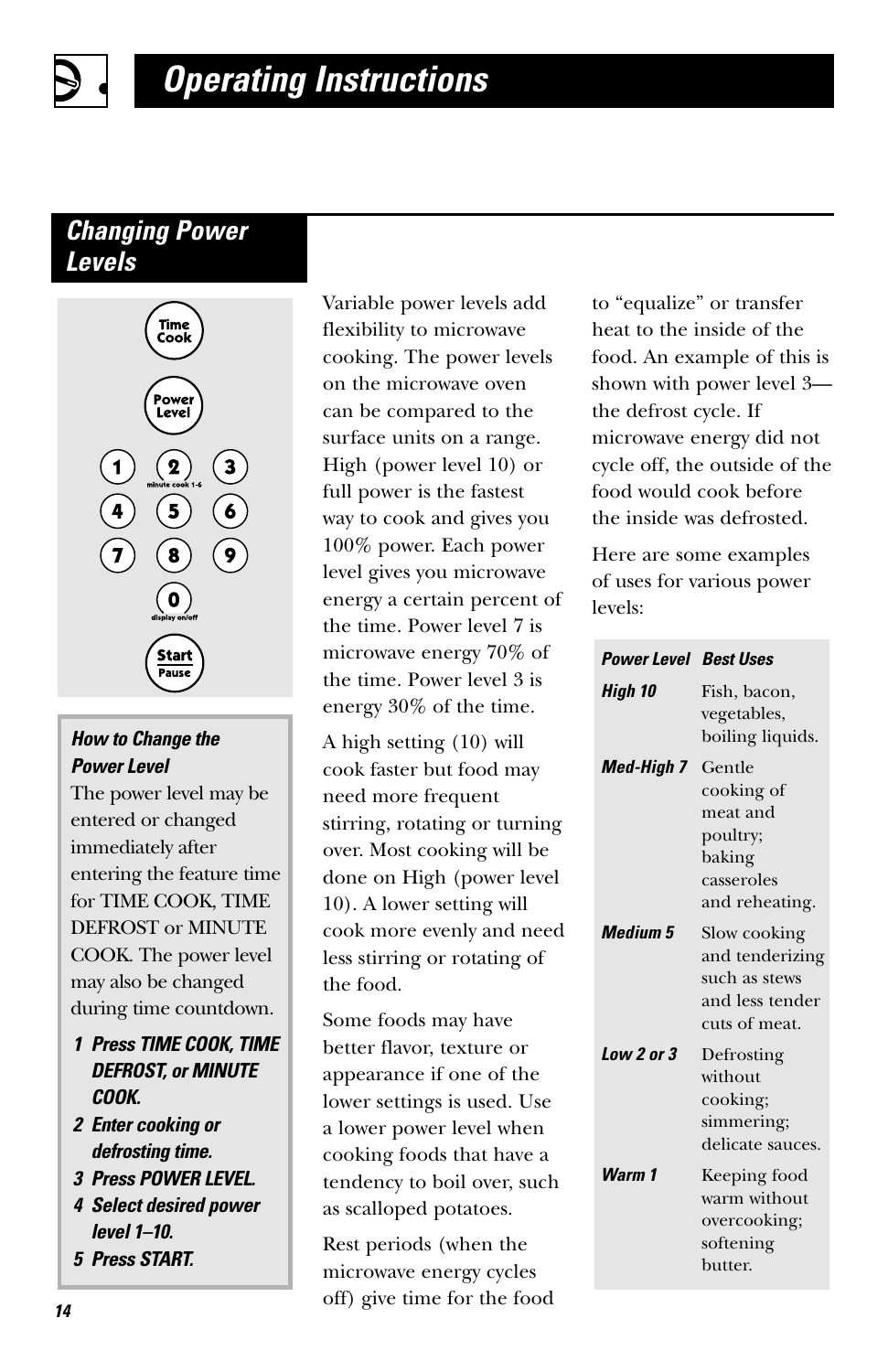## <span id="page-14-0"></span>*Time Features*

### *Time Cook*



- *1 Press TIME COOK.*
- *2 Enter cooking time.*
- *3 Change power level if you don't want full power. (Press POWER LEVEL. Select a desired power level 1–10.)*
- *4 Press START.*

#### *Time Cook 1*

Allows you to microwave for any time up to 99 minutes and 99 seconds.

Power level 10 (High) is automatically set, but you may change it for more flexibility.

You may open the door during Time Cook to check the food. Close the door and press START to resume cooking.

#### *Time Cook 2*

Lets you change power levels automatically during cooking. Here's how to do it:

- *1* Press TIME COOK.
- *2* Enter the first cook time.
- *3* Change the power level if you don't want full power. (Press POWER LEVEL. Select a desired power level 1–10.)
- *4* Press TIME COOK again.
- *5* Enter the second cook time.
- *6* Change the power level if you don't want full power. (Press POWER LEVEL. Select a power level 1–10.)
- *7* Press START.

At the end of Time Cook 1, Time Cook 2 counts down.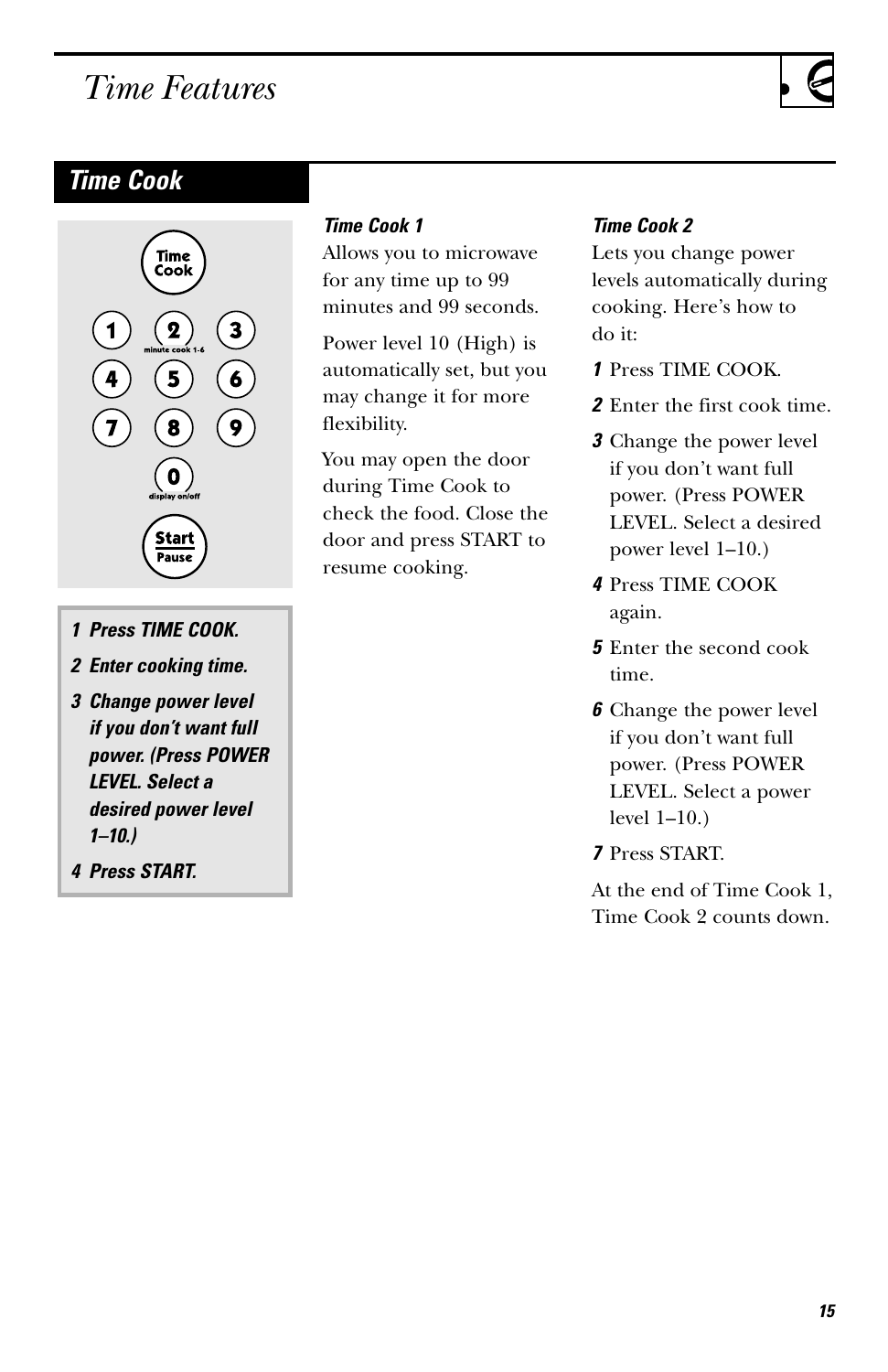# *Cooking Guide for Time Cook 1 & 2*

#### *Vegetable Amount Time Comments Asparagus* (fresh spears) 1 lb.  $\begin{bmatrix} 6 & 9 & \text{min.} \\ 1 & 1 & \text{width.} \end{bmatrix}$  In 1½-qt. oblong glass baking dish, Med-High  $(7)$  place  $1/4$  cup water. (frozen spears) 10-oz. package  $\vert 5$  to 7 min. In 1-qt. casserole. *Beans* (fresh green) 1 lb. cut in half  $\vert$  9 to 11 min. In 1½-qt. casserole, place 1/2 cup water. (frozen green) 10-oz. package  $\begin{bmatrix} 6 \text{ to } 8 \text{ min.} \end{bmatrix}$  In 1-qt. casserole, place 2 tablespoons water. (frozen lima) 10-oz. package  $\begin{bmatrix} 6 \text{ to } 8 \text{ min.} \end{bmatrix}$  In 1-qt. casserole, place 1/4 cup water. *Beets* (fresh, whole) 1 bunch  $17$  to 21 min. In 2-qt. casserole, place  $1/2$  cup water. *Broccoli* (fresh cut) 1 bunch  $7 \text{ to } 10 \text{ min.}$  In 2-qt. casserole, place  $1/2$  cup water.  $(1\frac{1}{4} \text{ to } 1\frac{1}{2} \text{ lbs.})$ (fresh spears) 1 bunch  $9$  to 13 min. In 2-qt. oblong glass baking dish, place  $(1\frac{1}{4} \text{ to } 1)$  $1/4$  cup water. (frozen,  $10$ -oz. package  $\frac{1}{5}$  to 7 min. In 1-qt. casserole. chopped) (frozen spears) 10-oz. package  $\frac{5}{6}$  to 7 min. In 1-qt. casserole, place 3 tablespoons water. *Cabbage* (fresh) 1 medium head 8 to 11 min. In  $1\frac{1}{2}$  or 2-qt. casserole, place  $1/4$  cup (about 2 lbs.) water. (wedges) 7 to 10 min. In 2- or 3-qt. casserole, place 1/4 cup water. *Carrots* (fresh, sliced) 1 lb. 7 to 9 min. In 11⁄2-qt. casserole, place 1/4 cup water.  $($ frozen $)$  10-oz. package  $\frac{1}{5}$  to 7 min. In 1-qt. casserole, place 2 tablespoons water. *Cauliflower* (flowerets) 1 medium head 9 to 14 min. In 2-qt. casserole, place  $1/2$  cup water.<br>(fresh. whole) 1 medium head 10 to 17 min. In 2-qt. casserole, place  $1/2$  cup water. (fresh, whole) 1 medium head  $\begin{bmatrix} 10 \text{ to } 17 \text{ min.} \\ 5 \text{ to } 7 \text{ min.} \end{bmatrix}$  In 2-qt. casserole, place 1/2 cup water. (frozen) 10-oz. package  $\begin{bmatrix} 5 \text{ to } 7 \text{ min.} \end{bmatrix}$  In 1-qt. casserole, place 2 tablespoons water.

#### *NOTE: Use power level High (10) unless otherwise noted.*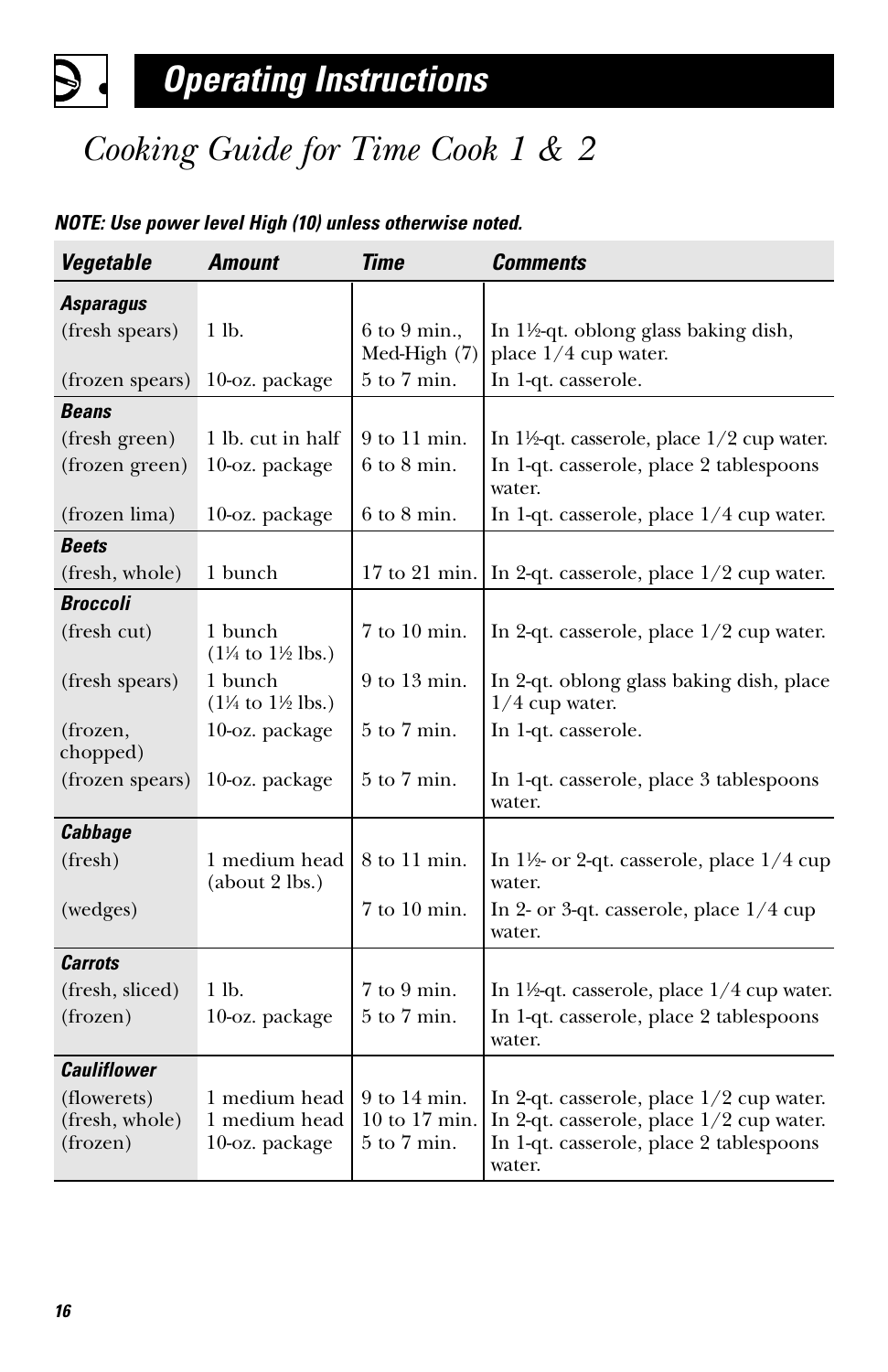| Vegetable                         | <b>Amount</b>                                      | Time                                          | <b>Comments</b>                                                                                                                                                     |
|-----------------------------------|----------------------------------------------------|-----------------------------------------------|---------------------------------------------------------------------------------------------------------------------------------------------------------------------|
| Corn                              |                                                    |                                               |                                                                                                                                                                     |
| (frozen kernel)                   | 10-oz. package                                     | $5$ to $7$ min.                               | In 1-qt. casserole, place 2 tablespoons<br>water.                                                                                                                   |
| <b>Corn on the cob</b>            |                                                    |                                               |                                                                                                                                                                     |
| (fresh)                           | 1 to 5 ears                                        | $3$ to $4$ min.<br>per ear                    | In 2-qt. oblong glass baking dish, place<br>corn. If corn is in husk, use no water;<br>if corn has been husked, add 1/4 cup<br>water. Rearrange after half of time. |
| (frozen)                          | 1 ear<br>2 to 6 ears                               | $5$ to $6$ min.<br>$3$ to $4$ min.<br>per ear | Place in 2-qt. oblong glass baking dish.<br>Cover with vented plastic wrap.<br>Rearrange after half of time.                                                        |
| <b>Mixed</b><br>vegetables        |                                                    |                                               |                                                                                                                                                                     |
| (frozen)                          | 10-oz. package                                     | $5$ to $7$ min.                               | In 1-qt. casserole, place 3 tablespoons<br>water.                                                                                                                   |
| Peas                              |                                                    |                                               |                                                                                                                                                                     |
| (fresh, shelled)                  | 2 lbs. unshelled                                   | 9 to 12 min.                                  | In 1-qt. casserole, place $1/4$ cup water.                                                                                                                          |
| (frozen)                          | 10-oz. package                                     | $5$ to $7$ min.                               | In 1-qt. casserole, place 2 tablespoons<br>water.                                                                                                                   |
| <b>Potatoes</b>                   |                                                    |                                               |                                                                                                                                                                     |
| (fresh, cubed,<br>white)          | 4 potatoes<br>$(6 \text{ to } 8 \text{ oz. each})$ | $9$ to $12$ min.                              | Peel and cut into 1 inch cubes. Place<br>in 2-qt. casserole with $1/2$ cup water.<br>Stir after half of time.                                                       |
| (fresh, whole,<br>sweet or white) | $1(6 \text{ to } 8 \text{ oz.})$                   | $3$ to $4$ min.                               | Pierce with cooking fork. Place in<br>center of the oven. Let stand 5 minutes.                                                                                      |
| Spinach                           |                                                    |                                               |                                                                                                                                                                     |
| (fresh)                           | $10$ to $16$ oz.                                   | $5$ to $7$ min.                               | In 2-qt. casserole, place washed spinach.                                                                                                                           |
| (frozen,<br>chopped<br>and leaf)  | 10-oz. package                                     | $5$ to $7$ min.                               | In 1-qt. casserole, place 3 tablespoons<br>water.                                                                                                                   |
| Squash                            |                                                    |                                               |                                                                                                                                                                     |
| (fresh, summer<br>and yellow)     | 1 lb. sliced                                       | $5$ to $7$ min.                               | In $1\frac{1}{2}$ -qt. casserole, place $1/4$ cup water.                                                                                                            |
| (winter, acorn<br>butternut)      | 1 to 2 squash<br>(about 1 lb. each)                | 8 to 11 min.                                  | Cut in half and remove fibrous<br>membranes. In 2-qt. oblong glass<br>baking dish, place squash cut-side-<br>down. Turn cut-side-up after 4 minutes.                |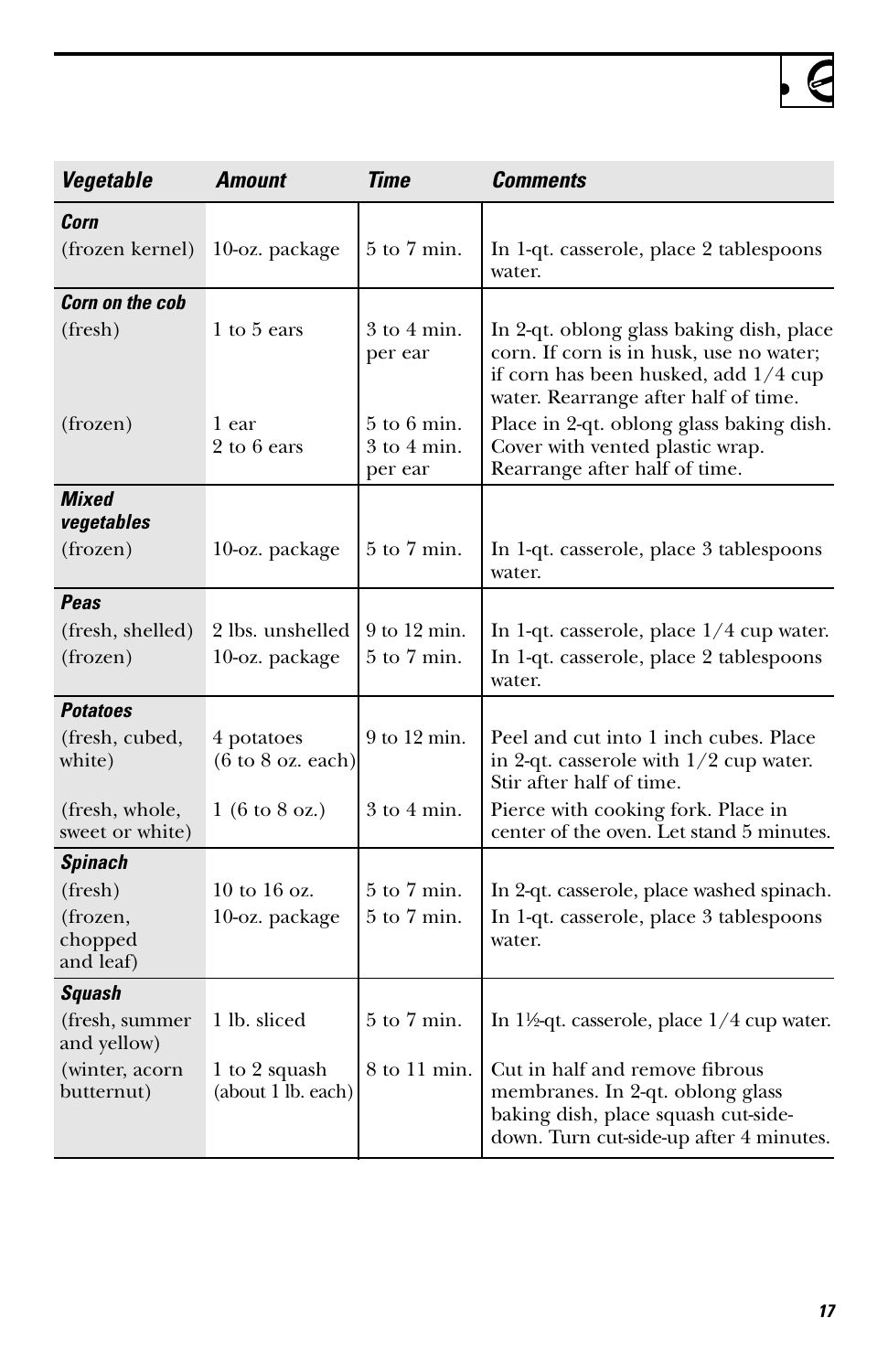# *Operating Instructions*

# *Time Features*

### *Time Defrost*



- *1 Press TIME DEFROST.*
- *2 Enter defrosting time.*
- *3 Press START.*

*(Auto Defrost explained in the section on Convenience Features.)*

Allows you to defrost for the length of time you select. See the Defrosting Guide for suggested times.

Power level 3 is automatically set, but you may change this for more flexibility. You may defrost small items more quickly by raising the power level after entering the time. However, they will need more frequent attention than usual.

Power level 7 cuts the total defrosting time in about half; power level 10 cuts the total time to approximately 1/3. Rotate or stir food frequently.

At one half of selected defrosting time, turn food over and break apart or rearrange pieces for more even defrosting. Shield any warm areas with small pieces of foil.

A dull thumping noise may be heard during defrosting. This sound is normal when the oven is not operating at High power.

#### *Defrosting Tips*

- **•** Foods frozen in paper or plastic can be defrosted in the package. Tightly closed packages should be slit, pierced or vented AFTER food has partially defrosted. Plastic storage containers should be at least partially uncovered.
- **•** Family-size, prepackaged frozen dinners can be defrosted and microwaved. If the food is in a foil container, transfer it to a microwave-safe dish.
- **•** Foods that spoil easily, such as milk, eggs, fish, stuffings, poultry and pork, should not be allowed to sit out for more than one hour after defrosting. Room temperature promotes the growth of harmful bacteria.
- **•** For more even defrosting of larger foods, such as beef, lamb and veal roasts, use Auto Defrost.
- **•** Be sure large meats are completely defrosted before cooking.
- **•** When defrosted, food should be cool but softened in all areas. If still slightly icy, return to the microwave very briefly, or let it stand a few minutes.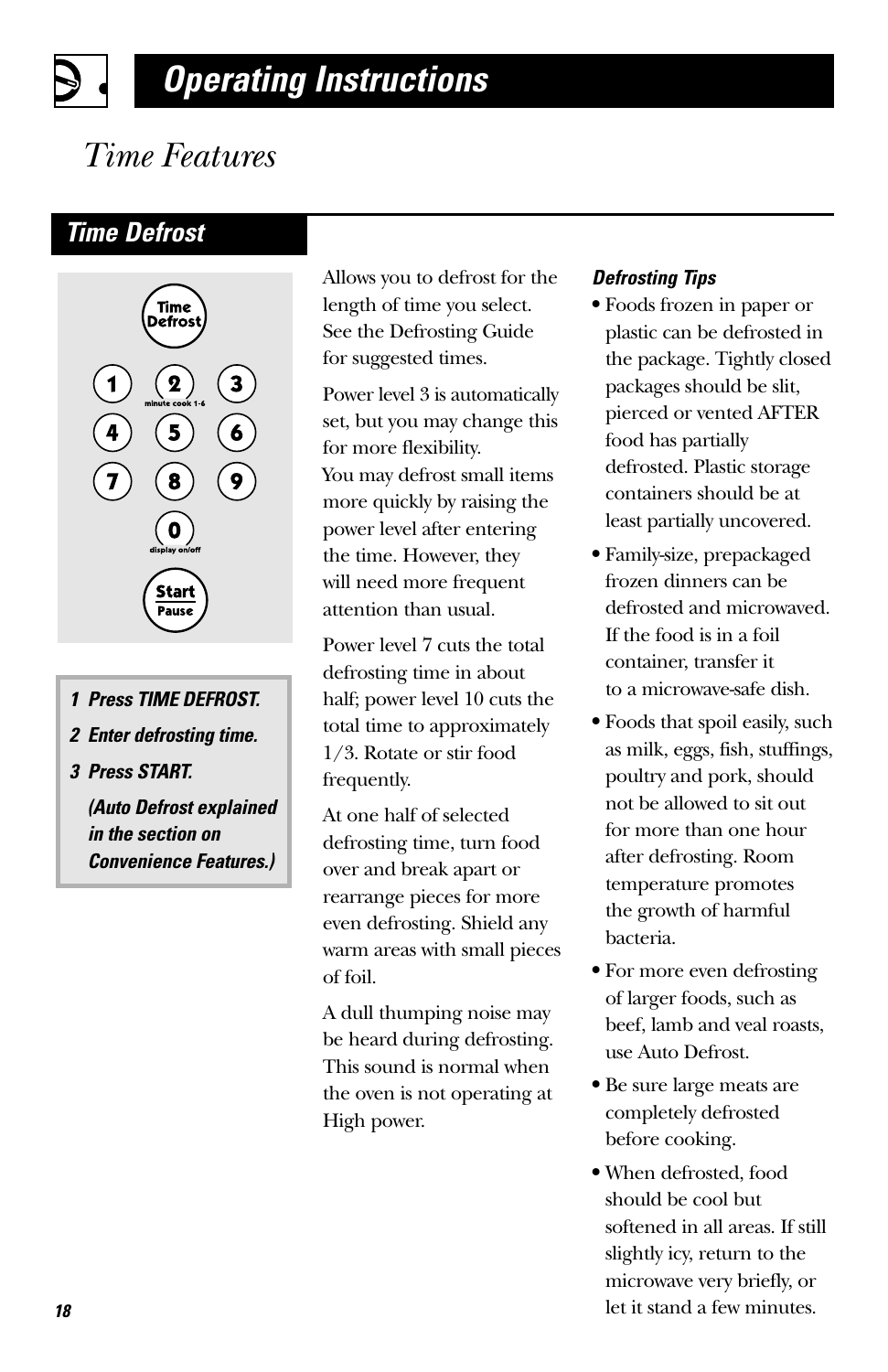# *Defrosting Guide*

| Food                                                                                                          | Time                                            | Comments                                                                                                                                                                                                               |
|---------------------------------------------------------------------------------------------------------------|-------------------------------------------------|------------------------------------------------------------------------------------------------------------------------------------------------------------------------------------------------------------------------|
| <b>Breads, Cakes</b><br><b>Bread, buns or rolls</b> (1 piece)<br><b>Sweet rolls</b> (approx. $12$ oz.)        | 1 min.<br>3 to 5 min.                           |                                                                                                                                                                                                                        |
| <b>Fish and Seafood</b><br><b>Fillets, frozen</b> $(1 \text{ lb.})$<br><b>Shellfish, small pieces</b> (1 lb.) | $6$ to $8$ min.<br>$5$ to $7$ min.              | Place block in casserole. Turn over and<br>break up after half the time.                                                                                                                                               |
| Fruit<br>Plastic pouch-1 to 2<br>(10-oz. package)                                                             | $3$ to $6$ min.                                 |                                                                                                                                                                                                                        |
| <b>Meat</b><br><b>Bacon</b> $(1 \text{ lb.})$                                                                 | $2$ to $5$ min.                                 | Place unopened package in oven.<br>Let stand 5 minutes after defrosting.                                                                                                                                               |
| <b>Franks</b> $(1 \text{ lb.})$                                                                               | $2$ to $5$ min.                                 | Place unopened package in oven.<br>Microwave just until franks can be<br>separated. Let stand 5 minutes,<br>if necessary, to complete defrosting.                                                                      |
| <b>Ground meat</b> $(1 \text{ lb.})$<br>Roast: beef, lamb, veal, pork                                         | $5$ to $7$ min.<br>$12$ to $16$ min.<br>per lb. | Turn meat over after half the time.<br>Use power level 1.                                                                                                                                                              |
| <b>Steaks, chops and cutlets</b>                                                                              | $5$ to $7$ min.<br>per lb.                      | Place unwrapped meat in cooking dish.<br>Turn over after half the time and shield<br>warm areas with foil. When finished,<br>separate pieces and let stand to complete<br>defrosting.                                  |
| <b>Poultry</b><br>Chicken, broiler-fryer<br>cut up $(2\frac{1}{2}$ to 3 lbs.)                                 | 15 to 19 min.                                   | Place wrapped chicken in dish. Unwrap<br>and turn over after half the time. When<br>finished, separate pieces and microwave<br>2-4 minutes more, if necessary.<br>Let stand to finish defrosting.                      |
| Chicken, whole<br>$(2\frac{1}{2}$ to 3 lbs.)                                                                  | $17$ to $21$ min.                               | Place wrapped chicken in dish. After half<br>the time, unwrap and turn chicken over.<br>Shield warm areas with foil. Finish<br>defrosting. If necessary, run cold water in<br>the cavity until giblets can be removed. |
| <b>Cornish hen</b>                                                                                            | 7 to 13 min.<br>per lb.                         | Place unwrapped hen in the oven breast-<br>side-up. Turn over after half the time.<br>Run cool water in the cavity until giblets<br>can be removed.                                                                    |
| <b>Turkey breast</b> $(4 \text{ to } 6 \text{ lbs.})$                                                         | $5$ to $9$ min.<br>per lb.                      | Place unwrapped breast in dish breast-<br>side-down. After half the time, turn over<br>and shield warm areas with foil. Finish<br>defrosting. Let stand 1-2 hours in<br>refrigerator to complete defrosting.           |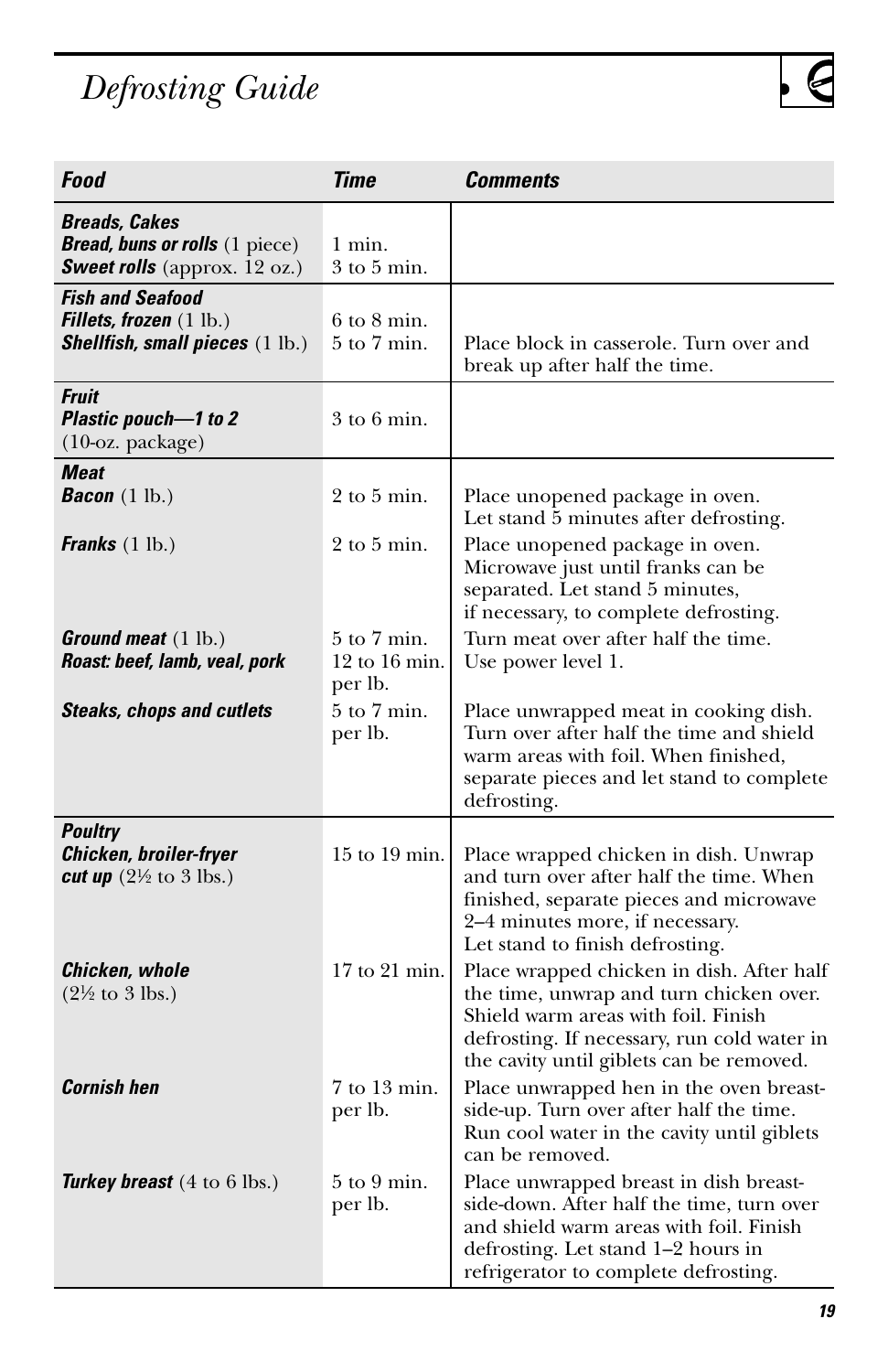### *Operating Instructions* D

# *Time Features*

### *Minute Cook*



#### *This is a quick way to set cooking time for 1–6 minutes.*

Press one of the Minute Cook pads (from 1 to 6) for 1 to 6 minutes of cooking at power level 10. For example, press the 2 pad for 2 minutes of cooking time.

The power level can be changed as time is counting down. Press POWER LEVEL and enter 1–10.

### *Add 30 Seconds*



#### *You can use this feature two ways:*

- **•** It will add 30 seconds to the time counting down each time the pad is pressed.
- **•** It can be used as a quick way to set 30 seconds of cooking time.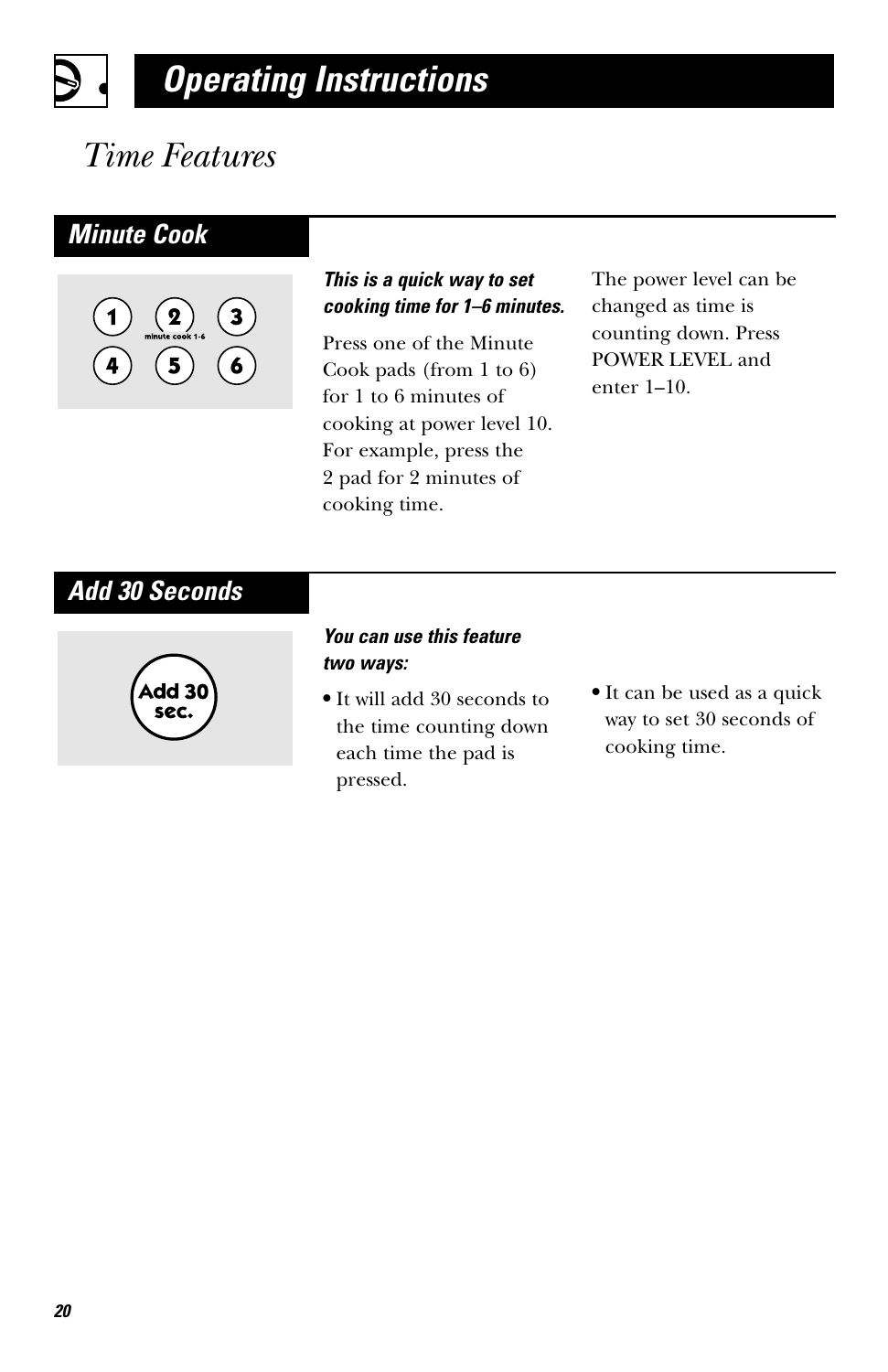## <span id="page-20-0"></span>*Convenience Features*

### *Popcorn*



#### *How to Use the Popcorn Feature*

- *1* Follow package instructions, using Time Cook if the package is less than 3.0 ounces or larger than 3.5 ounces. Place the package of popcorn in the center of the microwave.
- *2* Press POPCORN. The oven starts immediately. Tap POPCORN to select the bag size you are cooking.

#### *How to Adjust the Popcorn Program to Provide a Shorter or Longer Cook Time*

If you find that the brand of popcorn you use underpops or overcooks consistently, you can add or subtract 20–30 seconds to the automatic popping time.

#### **To add time:**

After pressing POPCORN, press 9 immediately after the oven starts for an extra 20 seconds.

#### **To subtract time:**

After pressing POPCORN, press 1 immediately after the oven starts for 20 seconds less cooking time.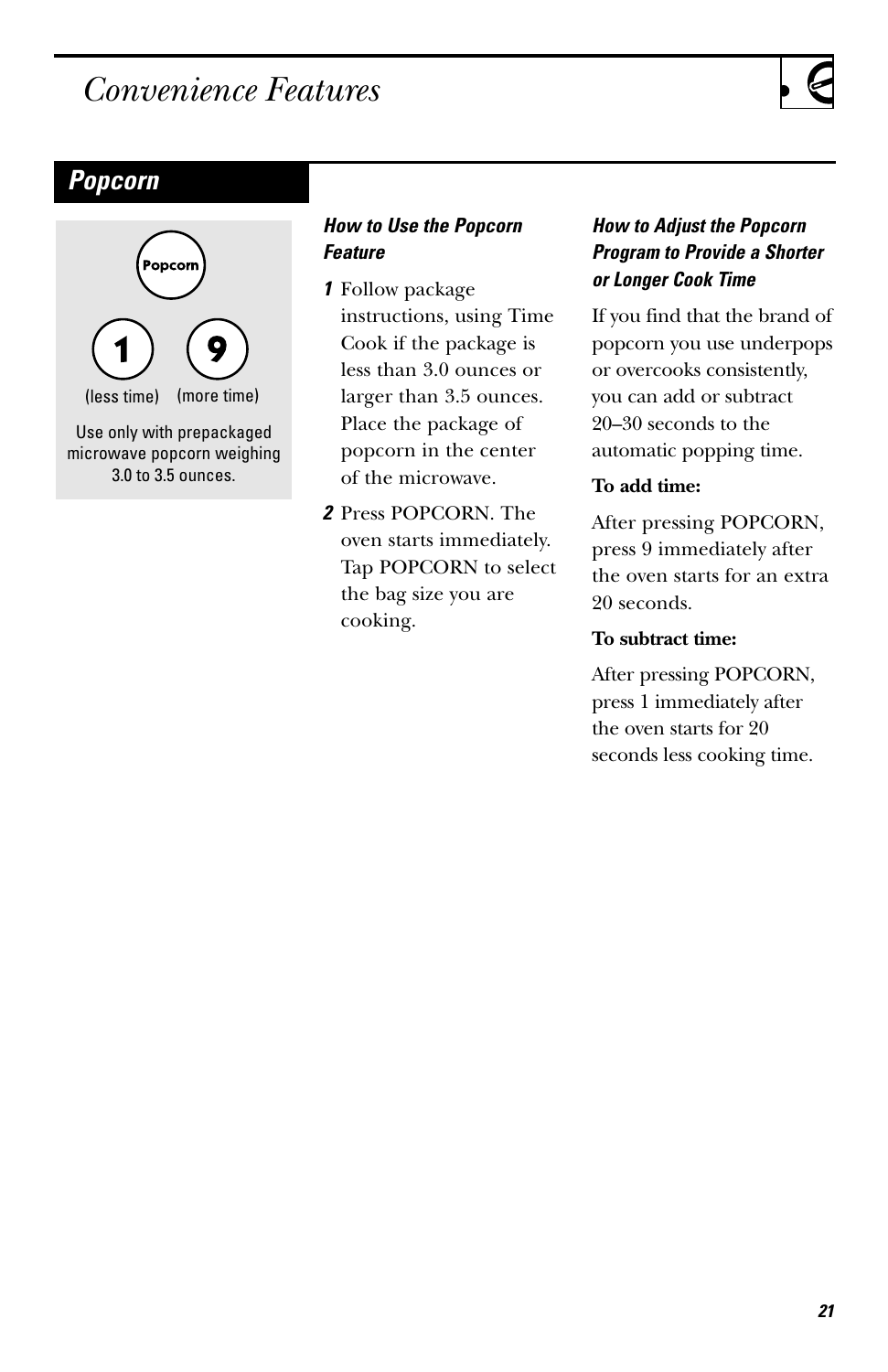# *Operating Instructions*

## *Convenience Features*

### *Reheat*

 $\boldsymbol{\beta}$ 



The Reheat feature reheats servings of many previously cooked foods.

- *1* Press REHEAT.
- *2* Select food type 1–7 for one serving (see Reheat Guide below). The oven starts immediately.
- *3* Press 2 or 3 to change the serving size.

*NOTE: The serving size may be changed or added after the oven starts. Press number pad 2 or 3. The serving size for food type 7 cannot be changed.*

#### *Reheat Guide*

| <b>Food Type</b>                                         | <b>Comments</b>                              |
|----------------------------------------------------------|----------------------------------------------|
| 1 Pasta                                                  | Cover with lid or vented plastic wrap.       |
| 2 Meats and casseroles                                   | Cover with lid or vented plastic wrap.       |
| 3 Fruits and vegetables                                  | Cover with lid or vented plastic wrap.       |
| 4 Beverages (8-10 oz.)                                   | Works best with wide mouth mug—do not cover. |
| <b>5 Sauces and gravies</b>                              | Cover with lid or vented plastic wrap.       |
| 6 Pizza (slices)                                         | Do not cover.                                |
| <b>7 Plate of leftovers</b><br>$(2-3$ foods, 4 oz. each) | Cover with vented plastic wrap.              |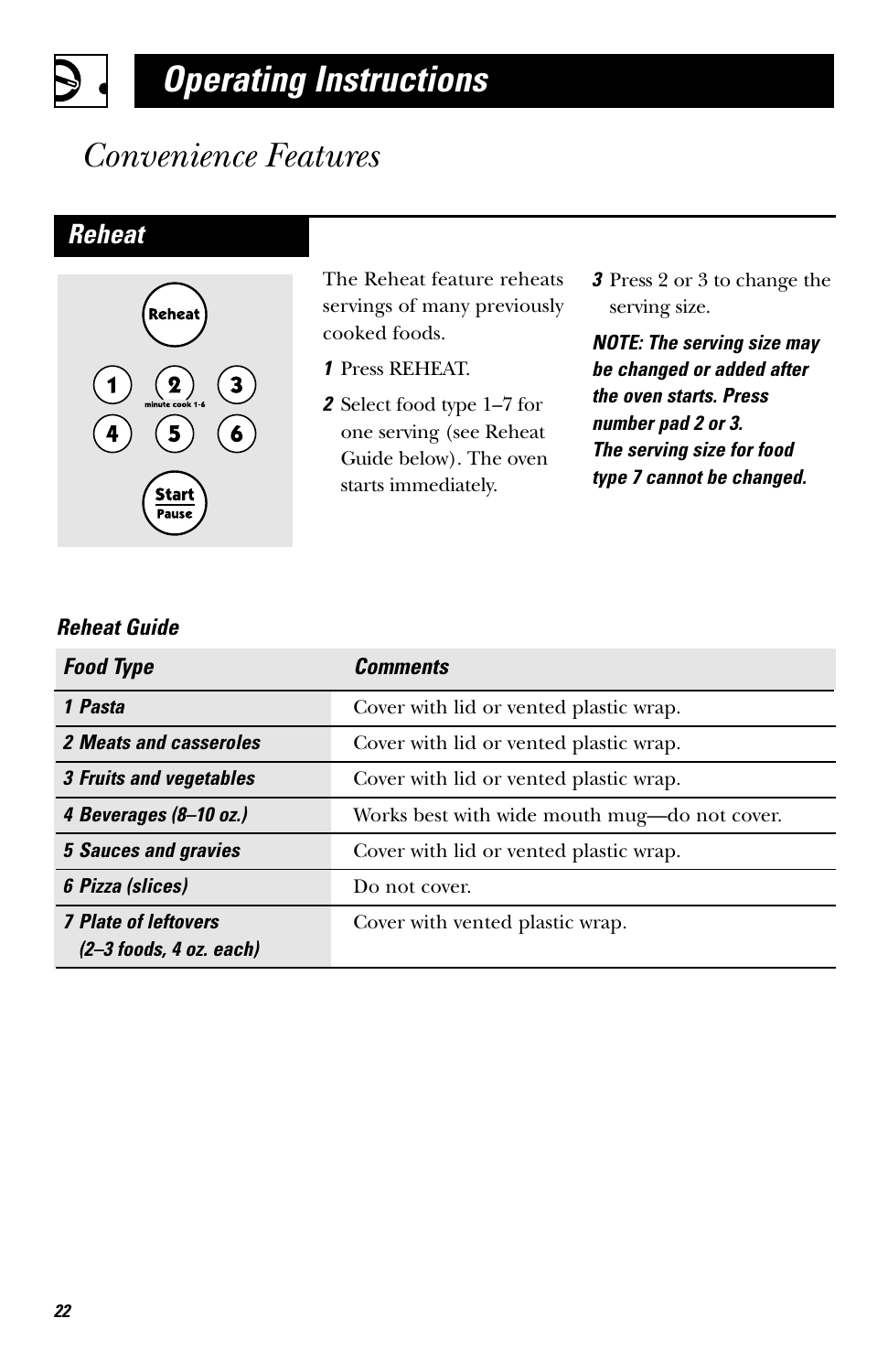### *Beverage*



The Beverage feature heats 4 ounce, 8 ounce or 12 ounce servings of any beverage.

Press BEVERAGE. The oven starts immediately.

The serving size is automatically set at 4 ounces, but can be changed by tapping BEVERAGE to select 8 or 12 ounces.

**Drinks heated with the Beverage feature may be very hot. Remove the container with care.**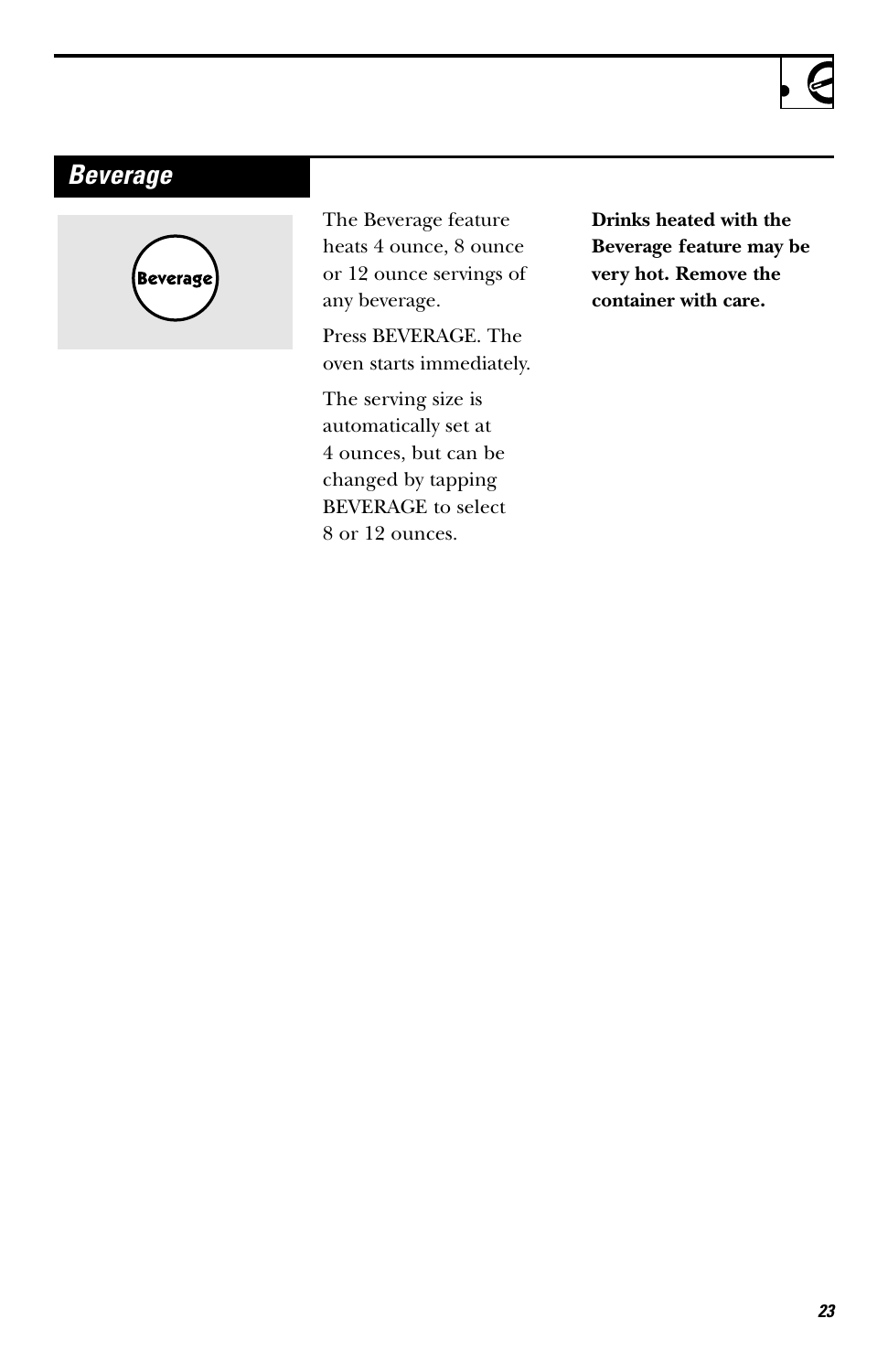# *Operating Instructions*

## *Convenience Features*

### *Auto Defrost*



- *1 Press AUTO DEFROST.*
- *2 Using the Conversion Guide at right, enter food weight. For example, press pads 1 and 2 for 1.2 pounds (1 pound, 3 ounces).*

*3 Press START.* 

*(Time Defrost is explained in the Time Features section.)*

Auto Defrost automatically sets the defrosting times and power levels to give even defrosting results for meats, poultry and fish weighing up to six pounds.

There is a handy guide located on the inside front of the oven.



#### *Conversion Guide*

If the weight of food is stated in pounds and ounces, the ounces must be converted to tenths (.1) of a pound.

| <b>Weight of</b><br><b>Food in</b><br>Ounces | <b>Enter Food</b><br>Weight<br>(tenths of<br>a pound) |  |
|----------------------------------------------|-------------------------------------------------------|--|
| $1 - 2$                                      | .1                                                    |  |
| 3                                            | .2                                                    |  |
| $4 - 5$                                      | .3                                                    |  |
| $6 - 7$                                      | .4                                                    |  |
| 8                                            | .5                                                    |  |
| $9 - 10$                                     | .6                                                    |  |
| 11                                           | .7                                                    |  |
| 12–13                                        | .8                                                    |  |
| $14 - 15$                                    | .9                                                    |  |

- **•** Remove meat from package and place on microwave-safe dish.
- **•** Twice during defrost, the oven signals TURN. At each TURN signal, turn the food over. Remove defrosted meat or shield warm areas with small pieces of foil.
- **•** After defrosting, most meats need to stand 5 minutes to complete defrosting. Large roasts should stand for about 30 minutes.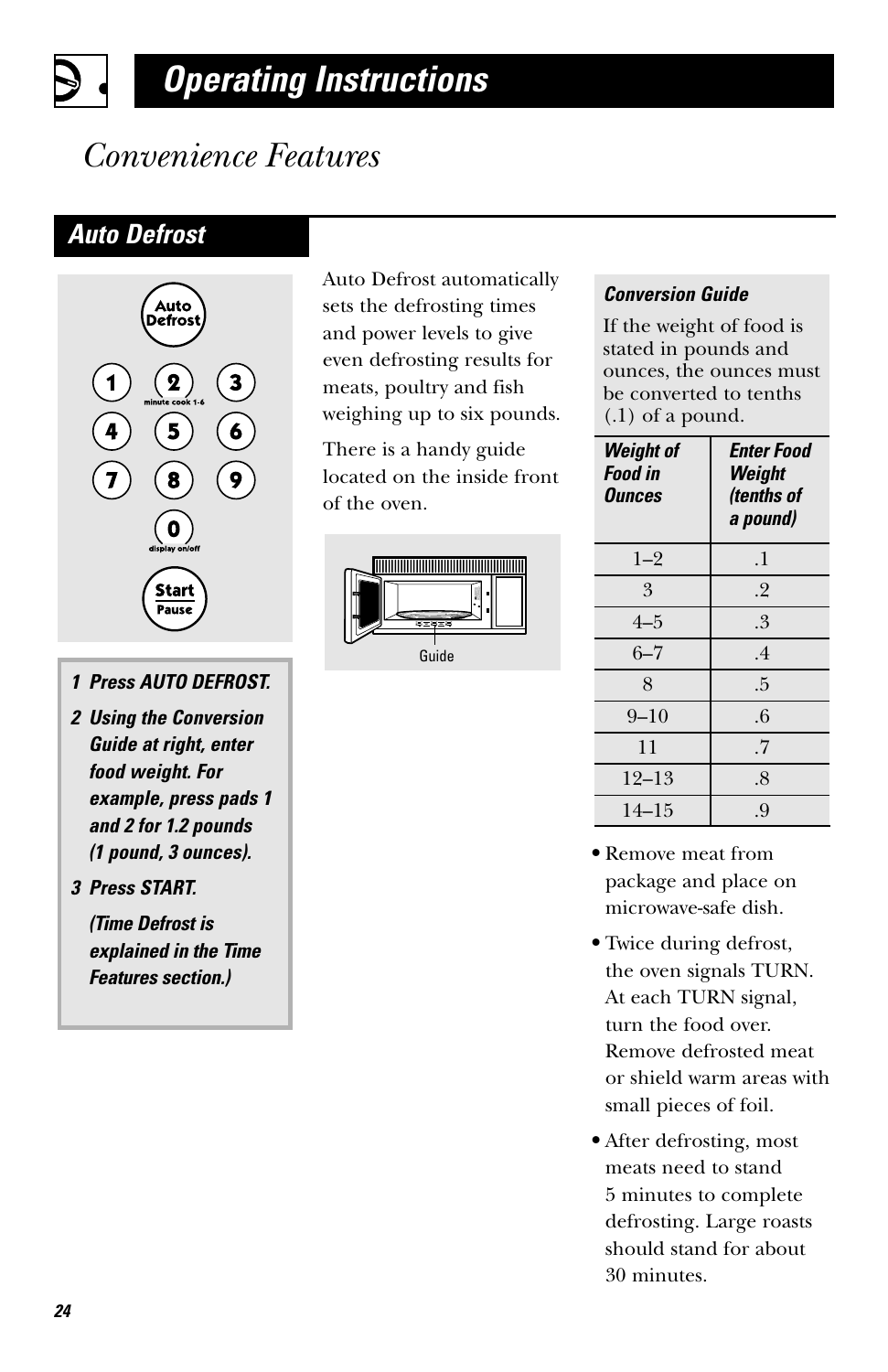## <span id="page-24-0"></span>*Other Features Your Model May Have*

### *Cooking Complete Reminder*

To remind you that you have food in the oven, the oven will display "END" and beep once a minute until you either open the oven door or press CLEAR/OFF.

### *Clock*



Press to enter the time of day or to check the time of day while microwaving.

- *1* Press CLOCK.
- *2* Enter time of day.
- *3* Press START or CLOCK.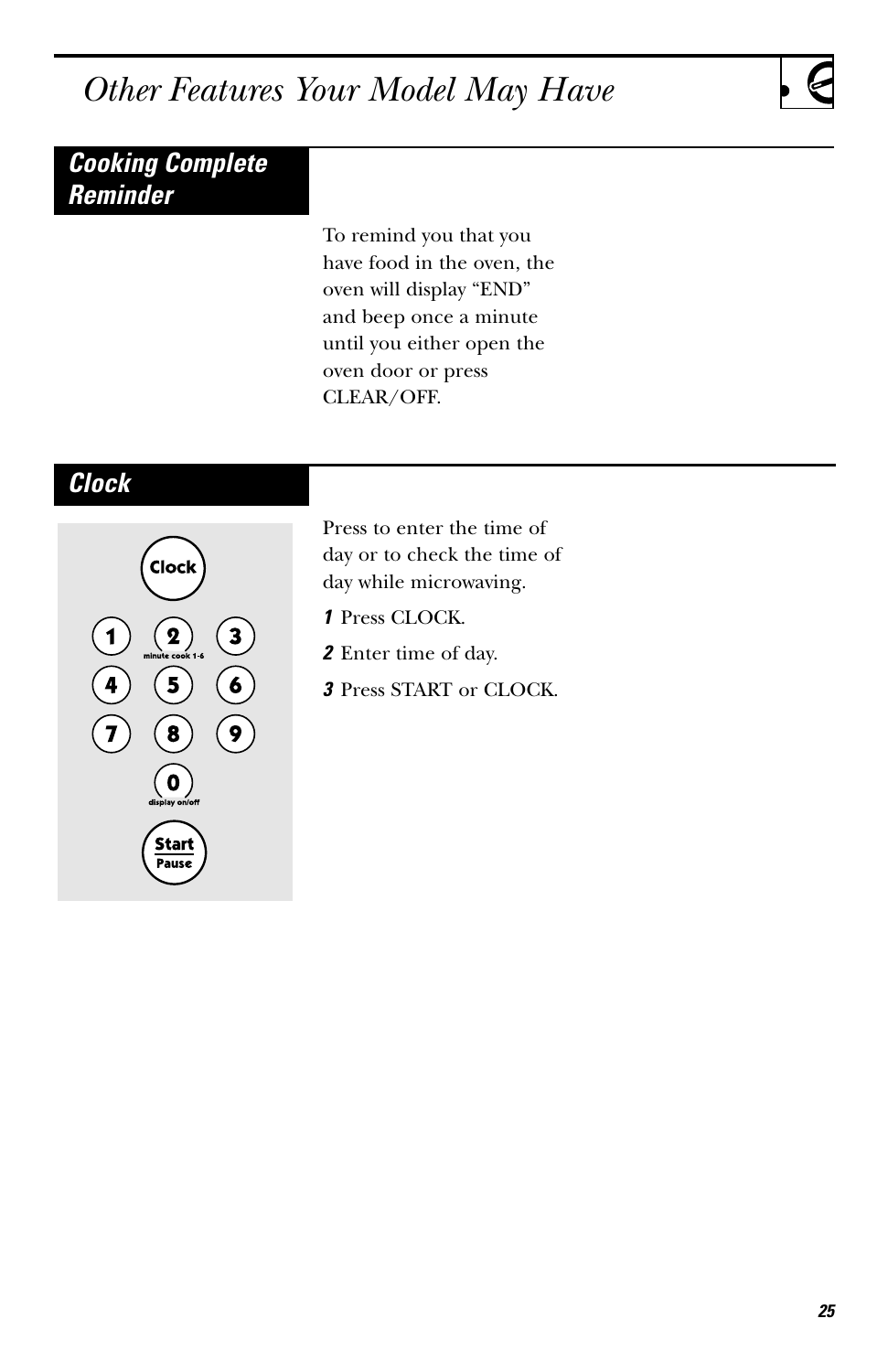# *Other Features Your Model May Have*

### *Display On/Off*

 $\mathbf S$ 



To turn the clock display off, press and hold 0 for about three seconds.

To redisplay the clock, repeat.

### *Delay Start*



Delay Start allows you to set the microwave to delay cooking up to 24 hours.

- *1* Press DELAY START.
- *2* Enter the time you want the oven to start. (Be sure the microwave clock shows the correct time of day.)
- *3* Select any combination of Auto or Time Defrost or Time Cook 1 & 2.
- *4* Press START.

The Delay Start time will be displayed. The oven will automatically start at the delayed time.

The time of day may be displayed by pressing CLOCK.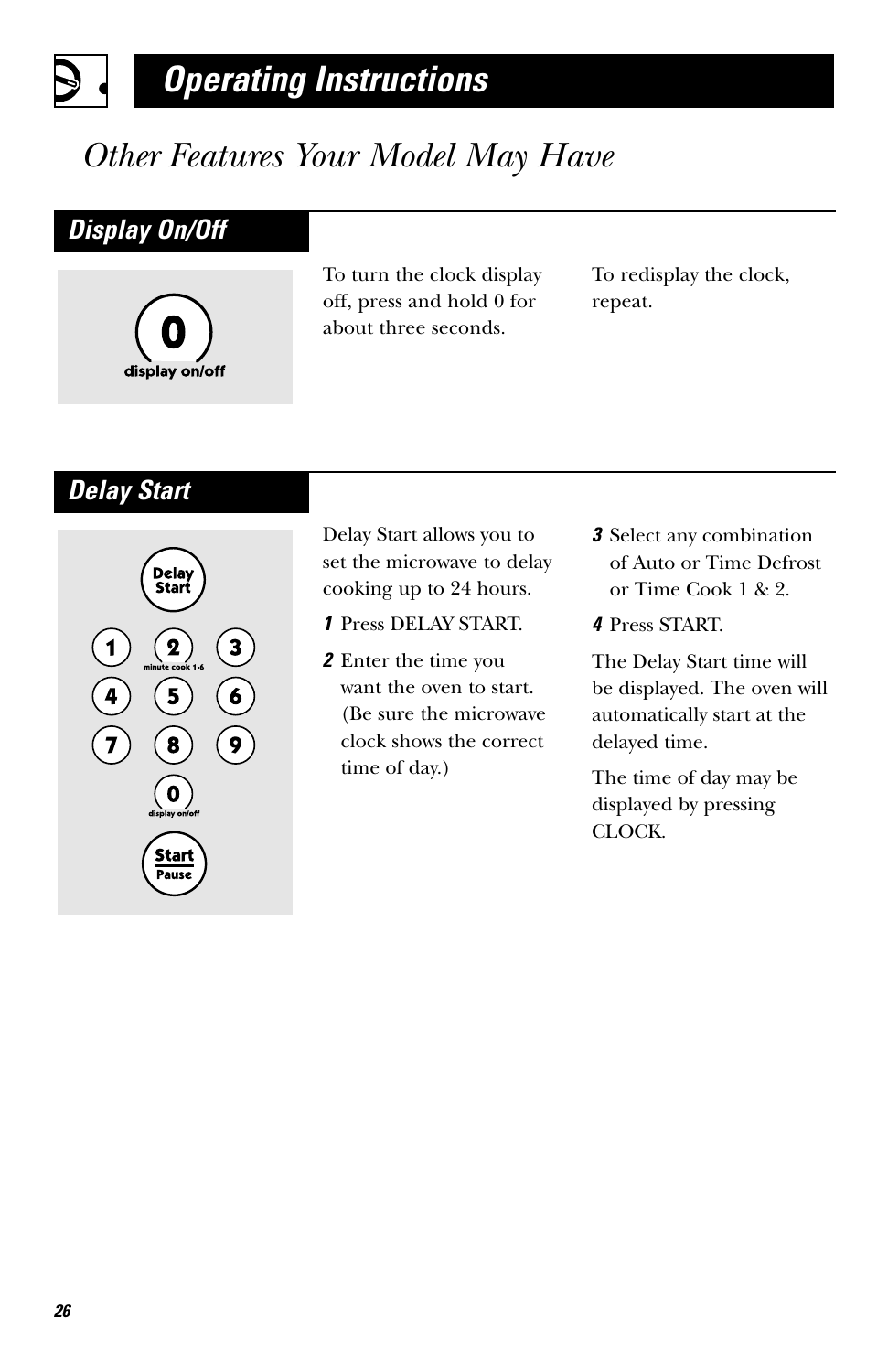### *Timer On/Off*



Timer On/Off operates as a minute timer and can be used at any time, even when the oven is operating.

To use the timer as a minute timer when the oven is not operating:

- *1* Press TIMER ON/OFF.
- *2* Enter the time you want to count down.
- *3* Press START/PAUSE to start.

When time is up, the oven will signal.

*NOTE:* The timer indicator will be lit while the timer is operating.

To use the timer while the oven is operating:

- *1* Press TIMER ON/OFF.
- *2* Enter the time you want to count down.
- *3* Wait 5 seconds. The timer will start counting down automatically.

When time is up, the oven will signal. To turn off the timer signal, press TIMER ON/OFF.

### *Start/Pause*



In addition to starting many functions, START/PAUSE allows you to stop cooking without opening the door or clearing the display.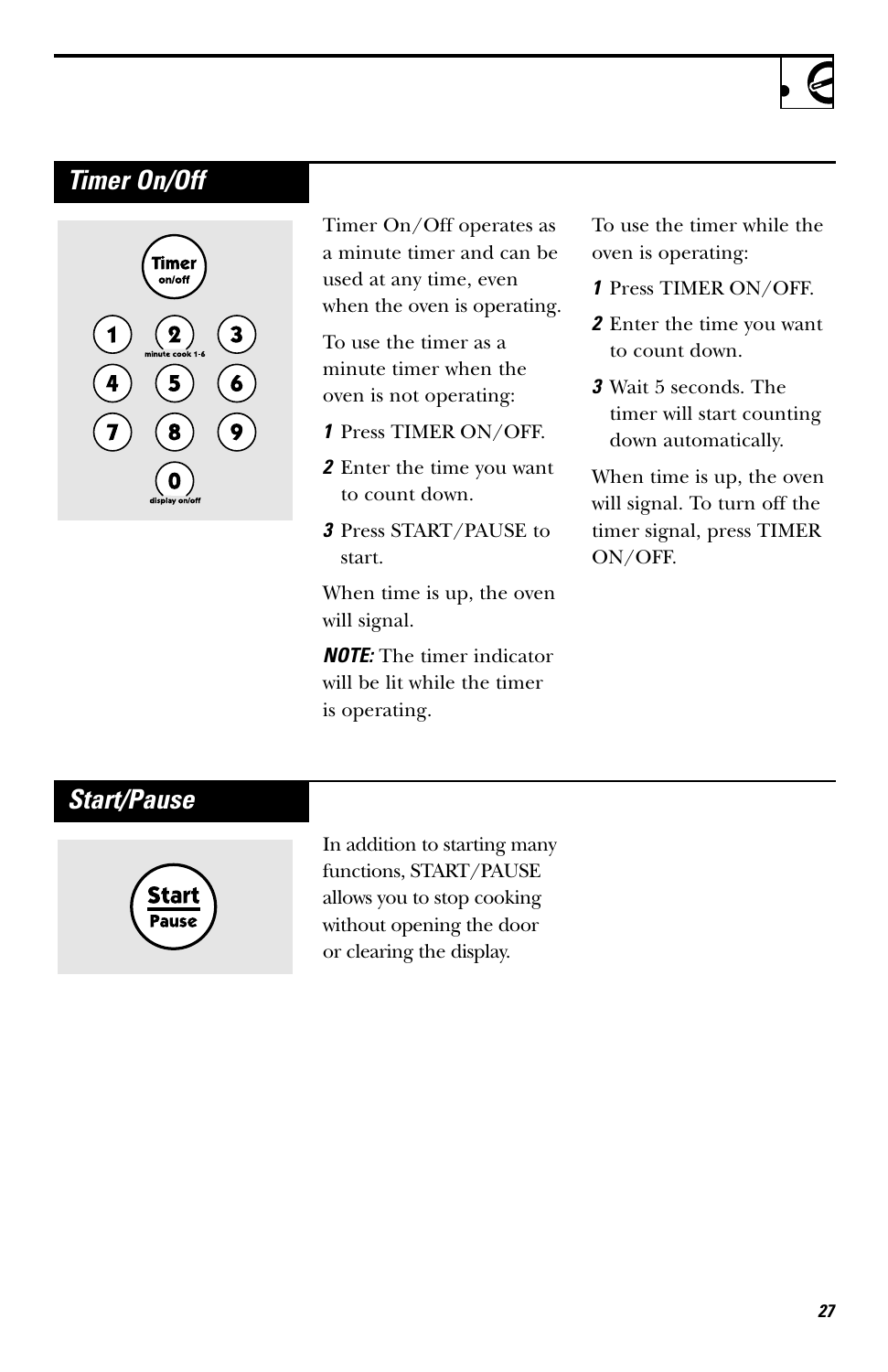# *Other Features Your Model May Have*

### *Child Lock-Out*

9 |



You may lock the control panel to prevent the microwave from being accidentally started or used by children.

To lock or unlock the controls, press and hold CLEAR/OFF for about three seconds. When the control panel is locked, "LOC" will be displayed.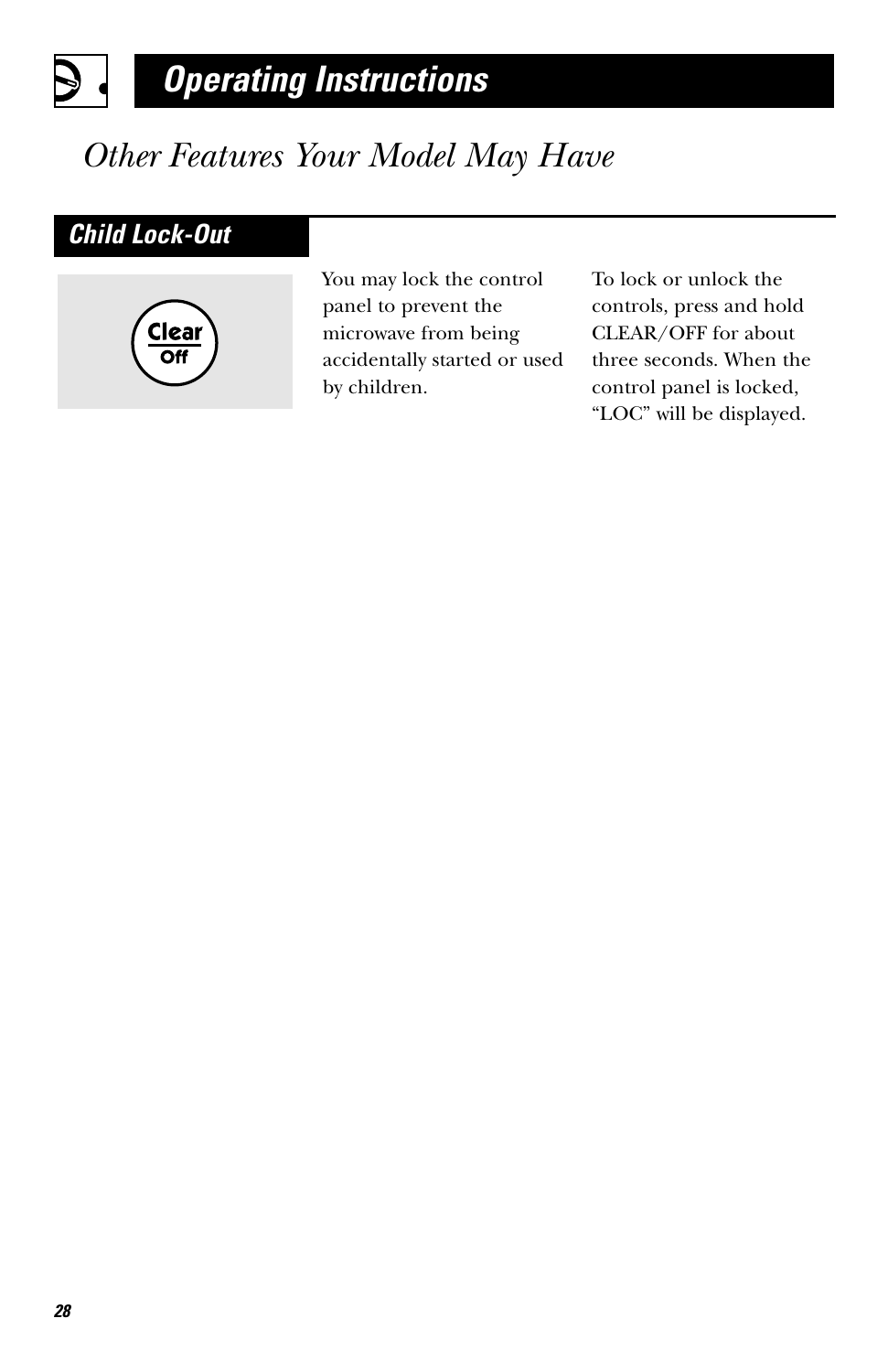



Press to turn the surface light on or off.

### *Vent Fan*



The vent fan removes steam and other vapors from surface cooking and cools internal parts in the microwave oven.

When the microwave oven is off, you may operate the vent fan:

- *1* Press the Vent Fan pad once for high fan speed.
- *2* Press the Vent Fan pad a second time for low fan speed.
- *3* Press the Vent Fan pad a third time to turn the fan off.

When the microwave is on, the vent fan will automatically turn on at low fan speed, stay on while the microwave is operating and automatically turn off after the microwave goes off if the Vent Fan pad is not pressed.

When the microwave oven is on you may also:

- *1* Press the Vent Fan pad once for high fan speed.
- *2* Press the Vent Fan pad a second time for low fan speed.
- *3* Press the Vent Fan pad a third time to set the fan to turn off automatically after the microwave goes off.

If the vent fan is still operating after the microwave goes off, press the Vent Fan pad until it turns off.

*NOTE: The vent fan cannot be turned off while the microwave is operating.*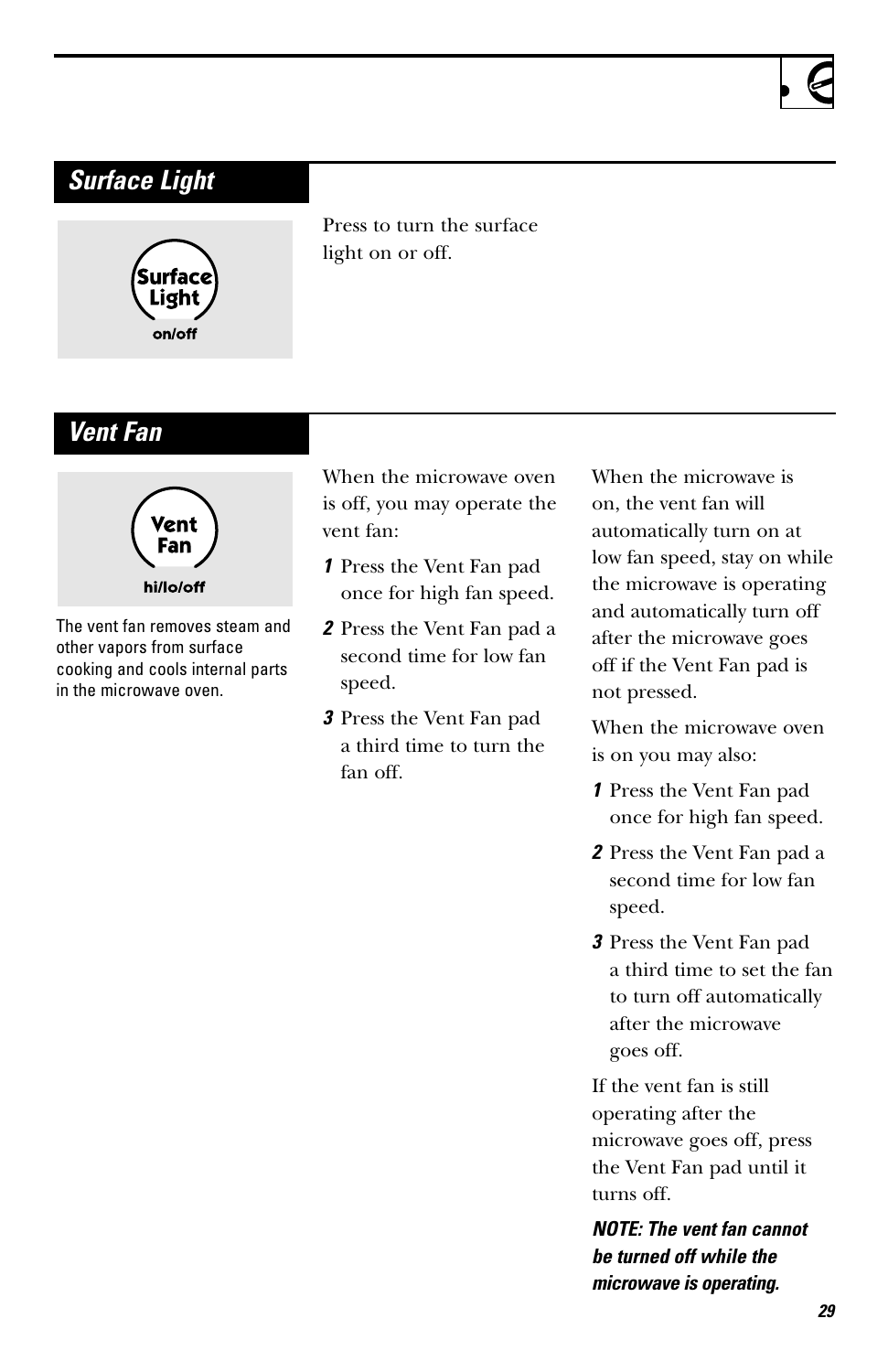# *Helpful Information*

## *Microwave Terms*

<span id="page-29-0"></span>

| <b>Term</b>          | <b>Definition</b>                                                                                                                                                                                                                                         |
|----------------------|-----------------------------------------------------------------------------------------------------------------------------------------------------------------------------------------------------------------------------------------------------------|
| <b>Arcing</b>        | Arcing is the microwave term for sparks in the oven. Arcing is<br>caused by:                                                                                                                                                                              |
|                      | • metal or foil touching the side of the oven.                                                                                                                                                                                                            |
|                      | • foil that is not molded to food (upturned edges act like<br>antennas).                                                                                                                                                                                  |
|                      | • metal such as twist ties, poultry pins, gold-rimmed dishes.                                                                                                                                                                                             |
|                      | • recycled paper towels containing small metal pieces.                                                                                                                                                                                                    |
| Covering             | Covers hold in moisture, allow for more even heating and reduce<br>cooking time. Venting plastic wrap or covering with wax paper<br>allows excess steam to escape.                                                                                        |
| <b>Shielding</b>     | In a regular oven, you shield chicken breasts or baked foods to<br>prevent over-browning. When microwaving, you use small strips of<br>foil to shield thin parts, such as the tips of wings and legs on<br>poultry, which would cook before larger parts. |
| <b>Standing Time</b> | When you cook with regular ovens, foods such as roasts or cakes are<br>allowed to stand to finish cooking or to set. Standing time is<br>especially important in microwave cooking. Note that a microwaved<br>cake is not placed on a cooling rack.       |
| <b>Venting</b>       | After covering a dish with plastic wrap, you vent the plastic wrap by<br>turning back one corner so excess steam can escape.                                                                                                                              |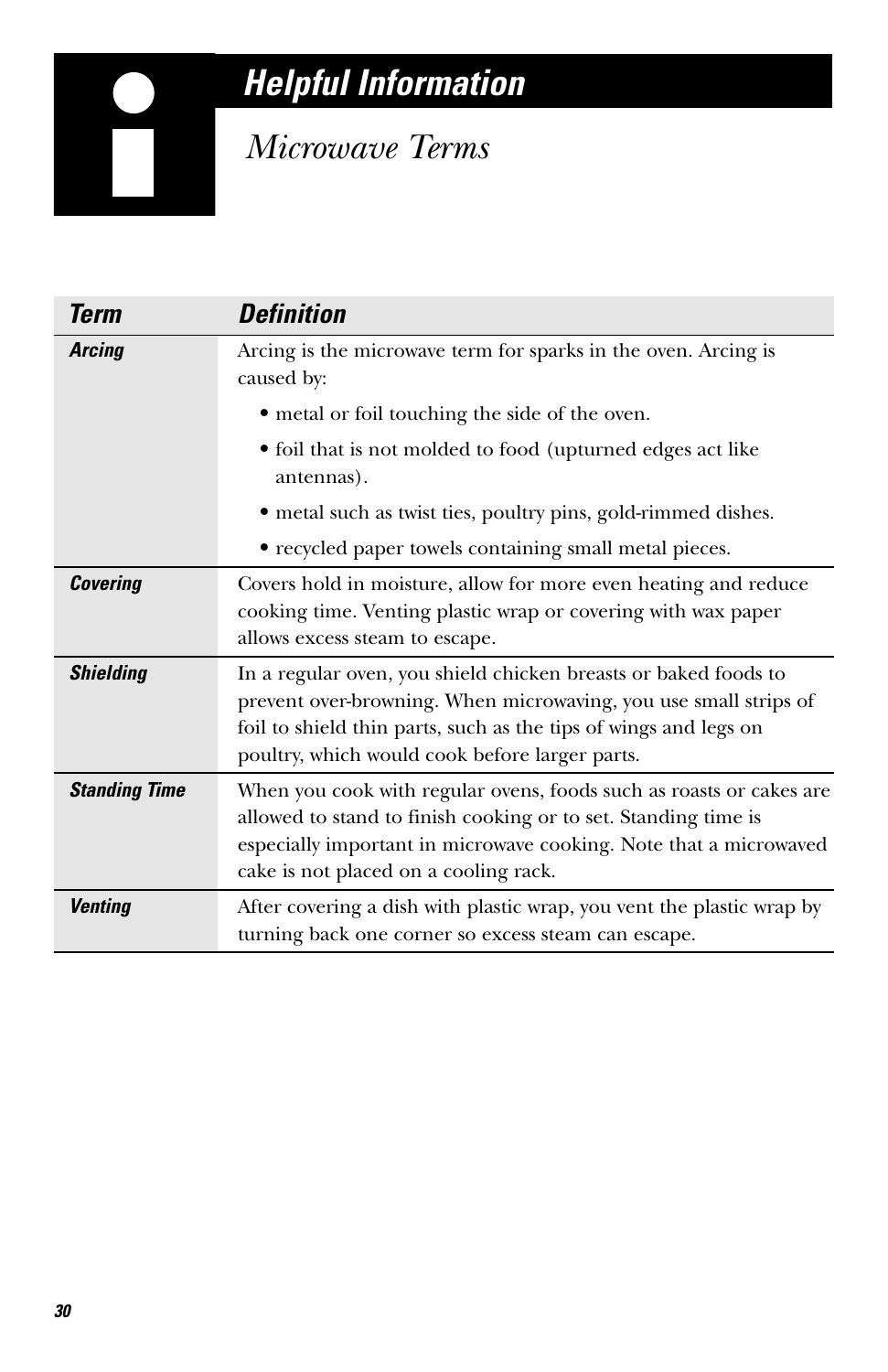## <span id="page-30-0"></span>*Care and Cleaning*

### *Helpful Hints*



An occasional thorough wiping with a solution of baking soda and water keeps the inside fresh.

*NOTE: Be certain the power is off before cleaning any part of this oven.*

### *How to Clean the Inside*



#### *Walls, Floor, Inside Window, Metal and Plastic Parts on the Door*

Some spatters can be removed with a paper towel; others may require a damp cloth. Remove greasy spatters with a sudsy cloth, then rinse with a damp cloth. Do not use abrasive cleaners or sharp utensils on oven walls. **Never use a commercial oven cleaner on any part of your microwave.**

#### *Removable Turntable and Turntable Support*

To prevent breakage, do not place the turntable into water just after cooking. Wash it carefully in warm, sudsy water or in the dishwasher. The turntable and support can be broken if dropped. Remember, do not operate the oven without the turntable and support in place.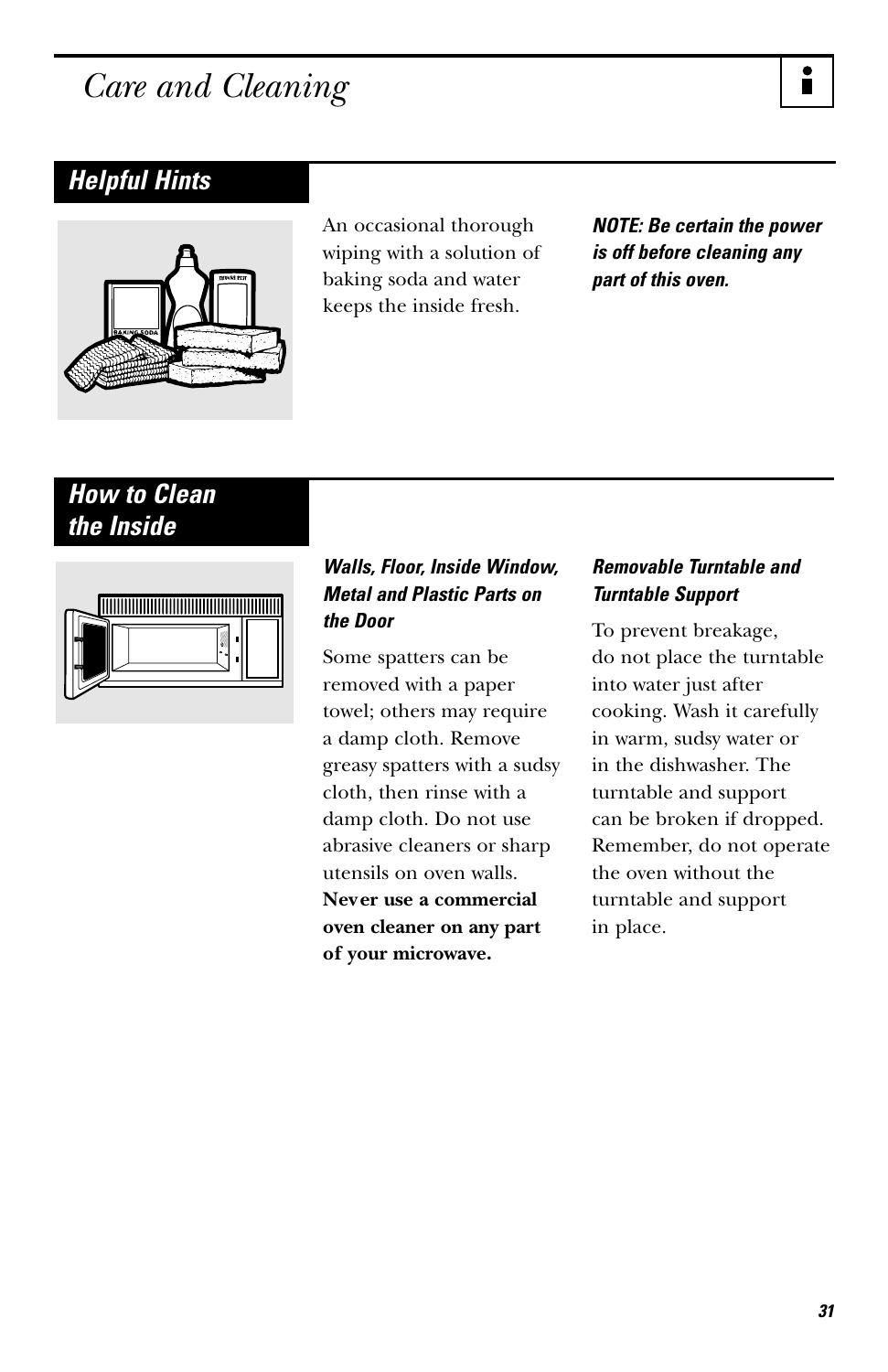*Care and Cleaning*

### *How to Clean the Outside*

i

*We recommend against using cleaners with ammonia or alcohol, as they can damage the appearance of the microwave oven. If you choose to use a common household cleaner, first apply the cleaner directly to a clean cloth, then wipe the soiled area.*

#### *Case*

Clean the outside of the microwave with a sudsy cloth. Rinse and then dry. Wipe the window clean with a damp cloth.

#### *Control Panel and Door*

Wipe with a damp cloth. Dry thoroughly. Do not use cleaning sprays, large amounts of soap and water, abrasives or sharp objects on the panel—they can damage it. Some paper towels can also scratch the control panel.

#### *Door Seal*

It's important to keep the area clean where the door seals against the microwave. Use only mild, non-abrasive detergents applied with a clean sponge or soft cloth. Rinse well.

#### *Bottom*



Clean off the grease and dust on the bottom often. Use a solution of warm water and detergent.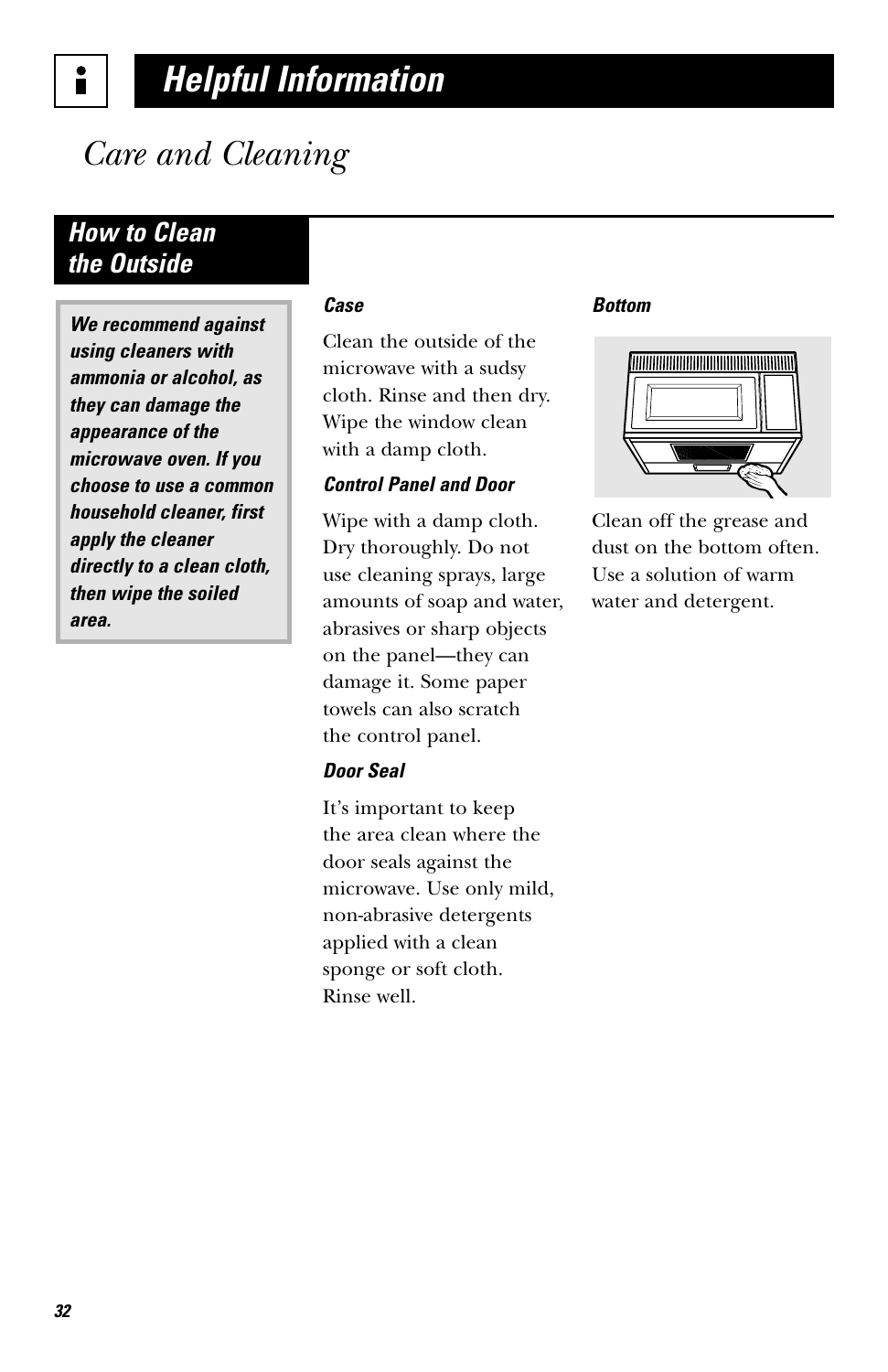## *Light Bulb Replacement*

*Replace the burned-out bulb with a 40-watt incandescent bulb (WB36X10003), available from your Hotpoint supplier.*

- *1* To replace the bulb, first disconnect the power at the main fuse or circuit breaker panel or pull the plug.
- *2* Remove the screw from light cover and lower the cover.
- *3* Be sure the bulb is cool before removing. After breaking the adhesive seal, remove the bulb by gently turning.
- *4* Replace the bulb. Close the light cover and secure the cover with the screw. Connect electrical power to the oven.



Remove Screw



### *Oven Light*

*Replace the burned-out bulb with a 40-watt incandescent bulb (WB36X10003), available from your Hotpoint supplier.*

- *1* To replace the oven light, first disconnect the power at the main fuse or circuit breaker panel or pull the plug.
- *2* Remove the front grille by backing out the 3 screws along the top. Slide the grille to the left, then pull straight out.



*3* Remove the charcoal filter, if present. Reach into the opening, just right of center. The light bulb is located beneath a light compartment cover. Press and hold the center snap while lifting the tab on the left corner. Remove the

cover. Remove the bulb by turning gently.

*4* Install the replacement bulb. Reinstall the compartment cover and charcoal filter, if present, Reinstall the front grille panel with the 3 original screws.



*5* Connect electrical power to the oven.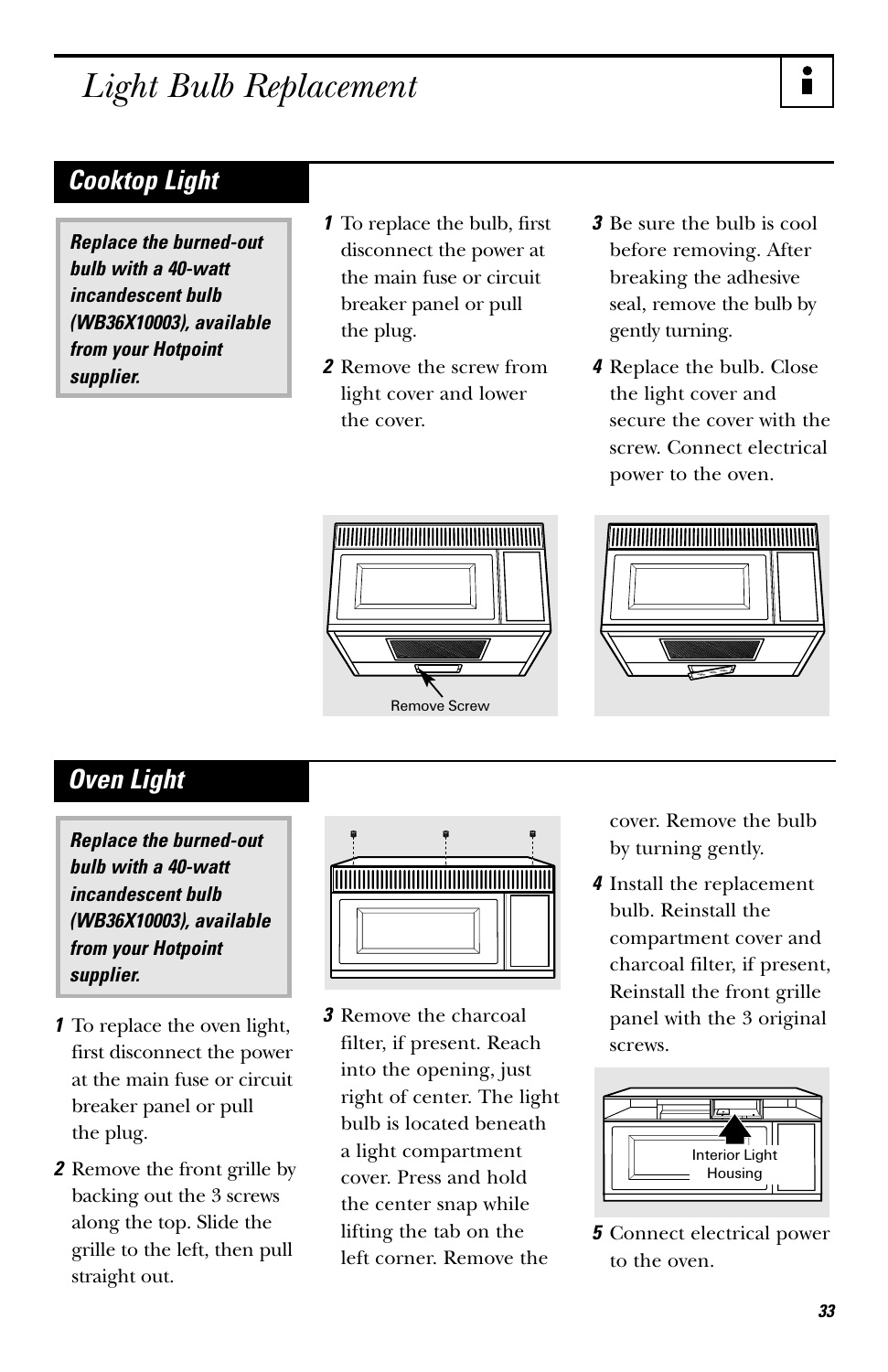#### *Helpful Information* i

## *The Exhaust Feature*

### *The Vent Fan*



The vent fan has a metal reusable grease filter.

Models that recirculate air back into the room also use a charcoal filter.

### *Reusable Grease Filter*

The metal filter traps grease released by foods on the cooktop. It also prevents flames from foods on the cooktop from damaging the inside of the microwave.

For this reason, the filter must ALWAYS be in place when the hood is used. The grease filter should be cleaned once a month, or as needed.

### *Removing and Cleaning the Filter*



**To remove,** grasp the loop and slide the filter to the left side. Pull the filter down and out.

**To clean the grease filter,** soak it and then swish it around in hot water and detergent. Don't use ammonia or ammonia products because they will darken the metal. Light brushing can be used to remove embedded dirt.

Rinse, shake and let it dry before replacing.

**To replace,** slide the filter into the left side of the opening and pull toward the right.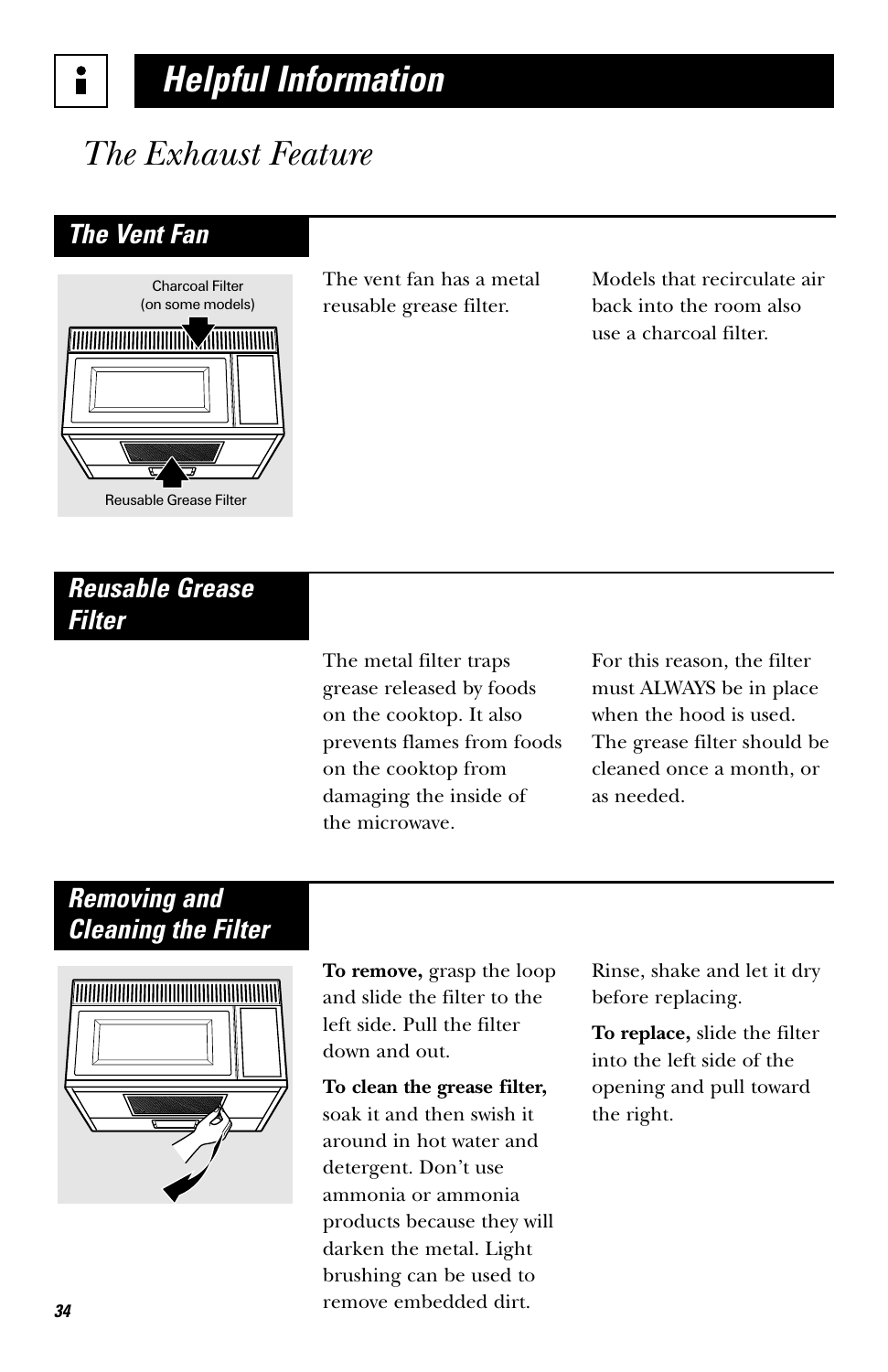### *Charcoal Filter (on some models)*

*The charcoal filter cannot be cleaned. It must be replaced. Order Part No. WB02X11124 from your Hotpoint supplier.*

If the model is not vented to the outside, the air will be recirculated through a disposable charcoal filter that helps remove smoke and odors.

The charcoal filter should be replaced when it is noticeably dirty or discolored (usually after 6–12 months, depending on hood usage).

### *To Remove Charcoal Filter*



Remove 3 grille screws at the top of the oven.

To remove the charcoal filter, disconnect power at the main fuse or circuit breaker panel or pull the plug.

Remove the front grille by backing out the 3 screws along the top. Slide the grille to the left, then pull straight out. Slide the filter toward the front of the oven and remove it.

### *To Install Charcoal Filter*



To install a new filter, remove plastic and other outer wrapping from the new filter.

Insert the filter into the top opening of the oven as shown. It will rest at an angle on 2 side support tabs and in front of the right rear tab. Replace the grille and 3 screws.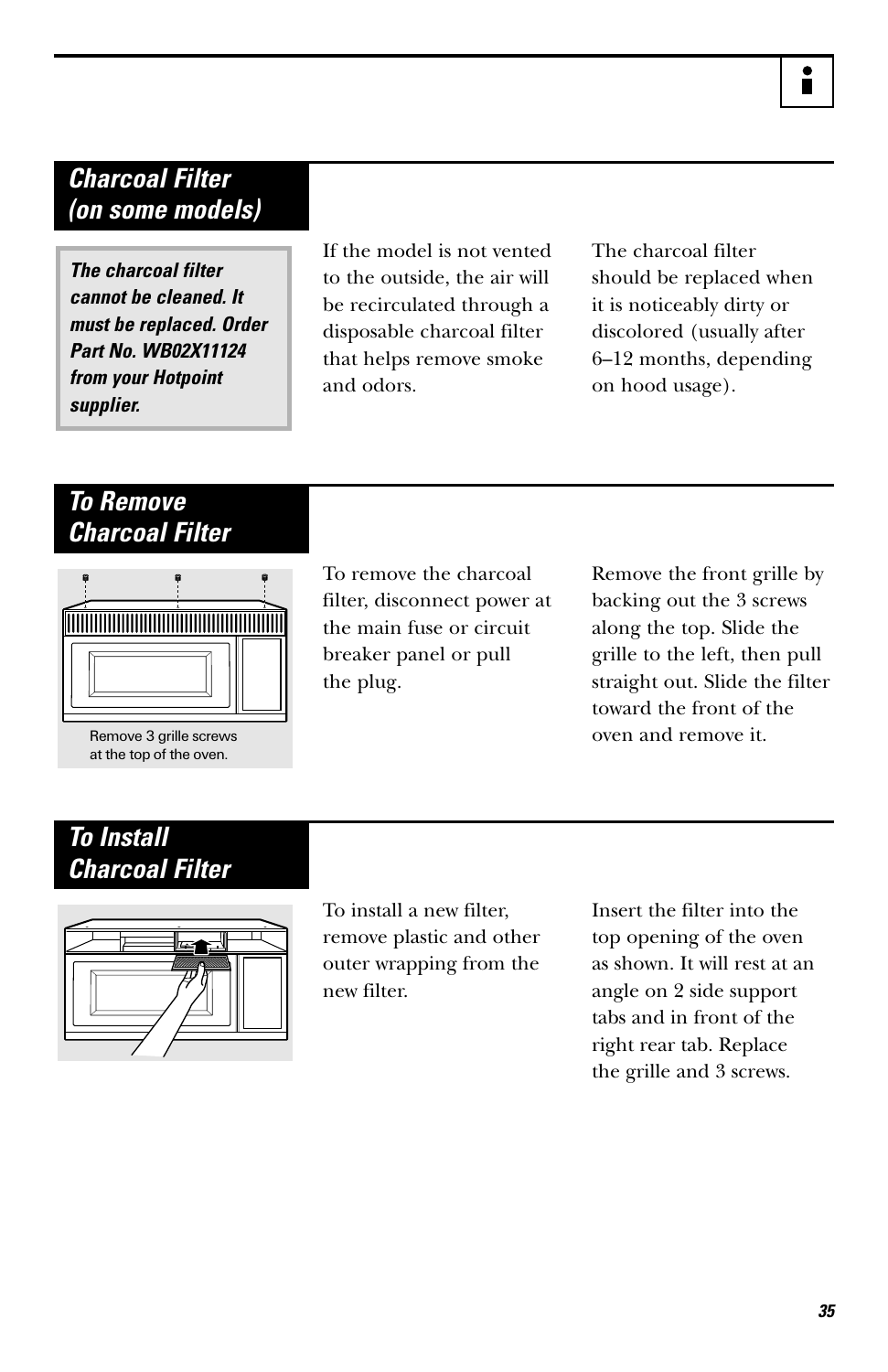# *If Something Goes Wrong*

*Before You Call For Service*

| <b>Problem</b>                                                                  | <b>Possible Cause</b>                                                                                                                          | <b>What to Do</b>                                                                                                                                                                                                                                                                |
|---------------------------------------------------------------------------------|------------------------------------------------------------------------------------------------------------------------------------------------|----------------------------------------------------------------------------------------------------------------------------------------------------------------------------------------------------------------------------------------------------------------------------------|
| <b>Oven will not</b><br>start                                                   | A fuse in your home<br>may be blown or the<br>circuit breaker tripped.                                                                         | • Replace fuse or reset circuit breaker.                                                                                                                                                                                                                                         |
|                                                                                 | Power surge.                                                                                                                                   | • Unplug the microwave oven, then plug<br>it back in.                                                                                                                                                                                                                            |
|                                                                                 | Plug not fully inserted<br>into wall outlet.                                                                                                   | • Make sure the 3-prong plug on the<br>oven is fully inserted into wall outlet.                                                                                                                                                                                                  |
| <b>Floor of the oven is</b><br>warm, even when<br>the oven has not<br>been used | The cooktop light is<br>located below the oven<br>floor. When the light<br>is on, the heat it<br>produces may make the<br>oven floor get warm. | • This is normal.                                                                                                                                                                                                                                                                |
| "LOC" appears<br>on display                                                     | The control has been<br>locked.                                                                                                                | • Press and hold CLEAR/OFF for<br>about 3 seconds to unlock the control.                                                                                                                                                                                                         |
| Vent fan will not<br>turn off                                                   | The vent fan<br>automatically turns on<br>to cool internal parts<br>while the microwave<br>is on.                                              | • The vent fan cannot be turned off<br>while the microwave is operating.<br>This is normal. Wait for the microwave<br>to turn off and the fan will either go<br>off automatically or you will need to<br>turn it off by pressing the Vent Fan<br>pad after the microwave is off. |

<span id="page-35-0"></span>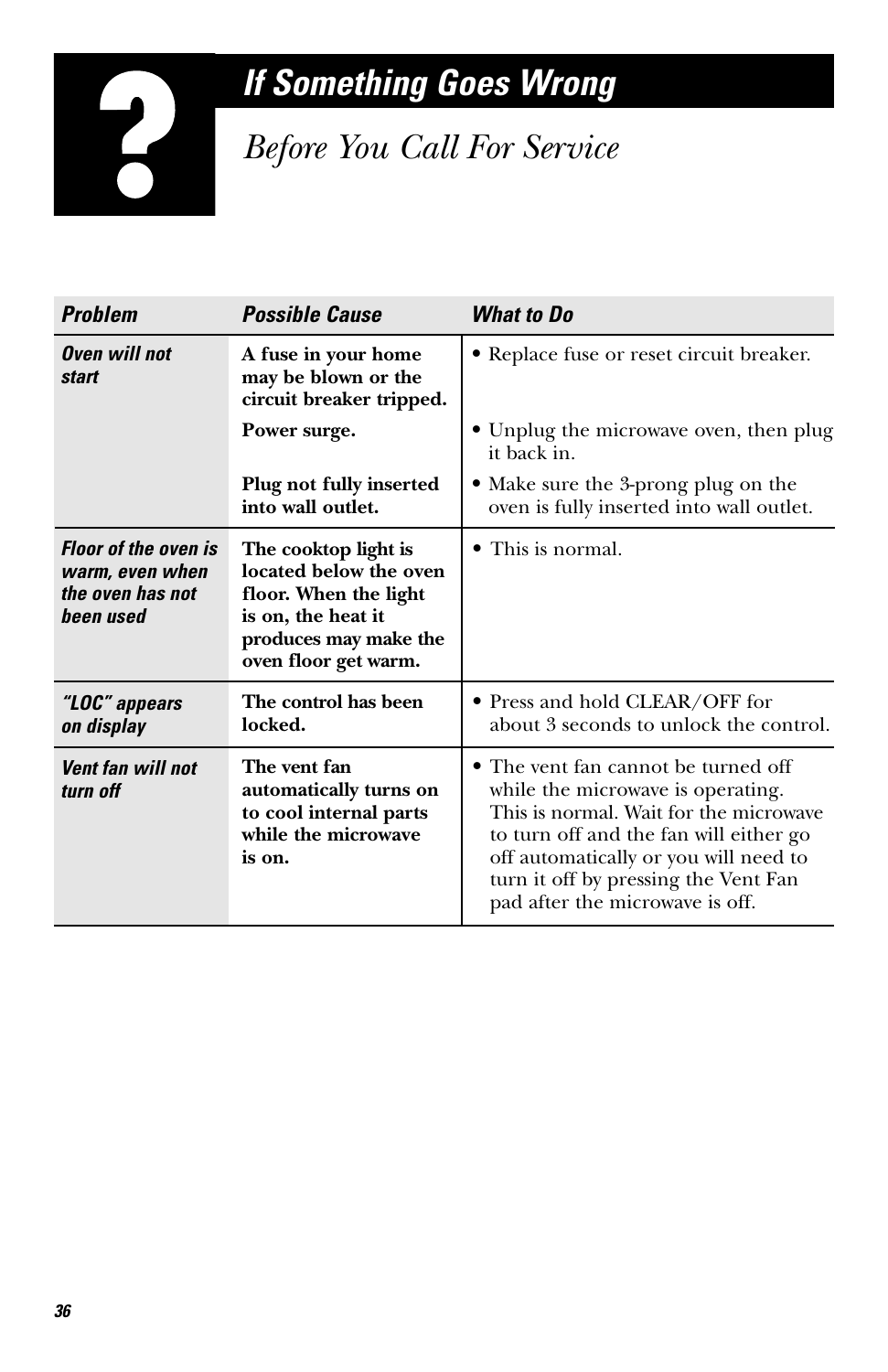### *Things That Are Normal*

- **•** Steam or vapor escaping from around the door.
- **•** Light reflection around door or outer case.
- **•** Dimming oven light and change in the blower sound at power levels other than high.
- **•** Dull thumping sound while oven is operating.
- **•** The vent fan operating while the microwave is operating. The vent fan will not go off nor can it be turned off until the microwave is off.
- **•** TV-radio interference might be noticed while using the microwave. Similar to the interference caused by other small appliances, it does not indicate a problem with the microwave. Plug the microwave into a different electrical circuit, move the radio or TV as far away from the microwave as possible or check the position and signal of the TV/radio antenna.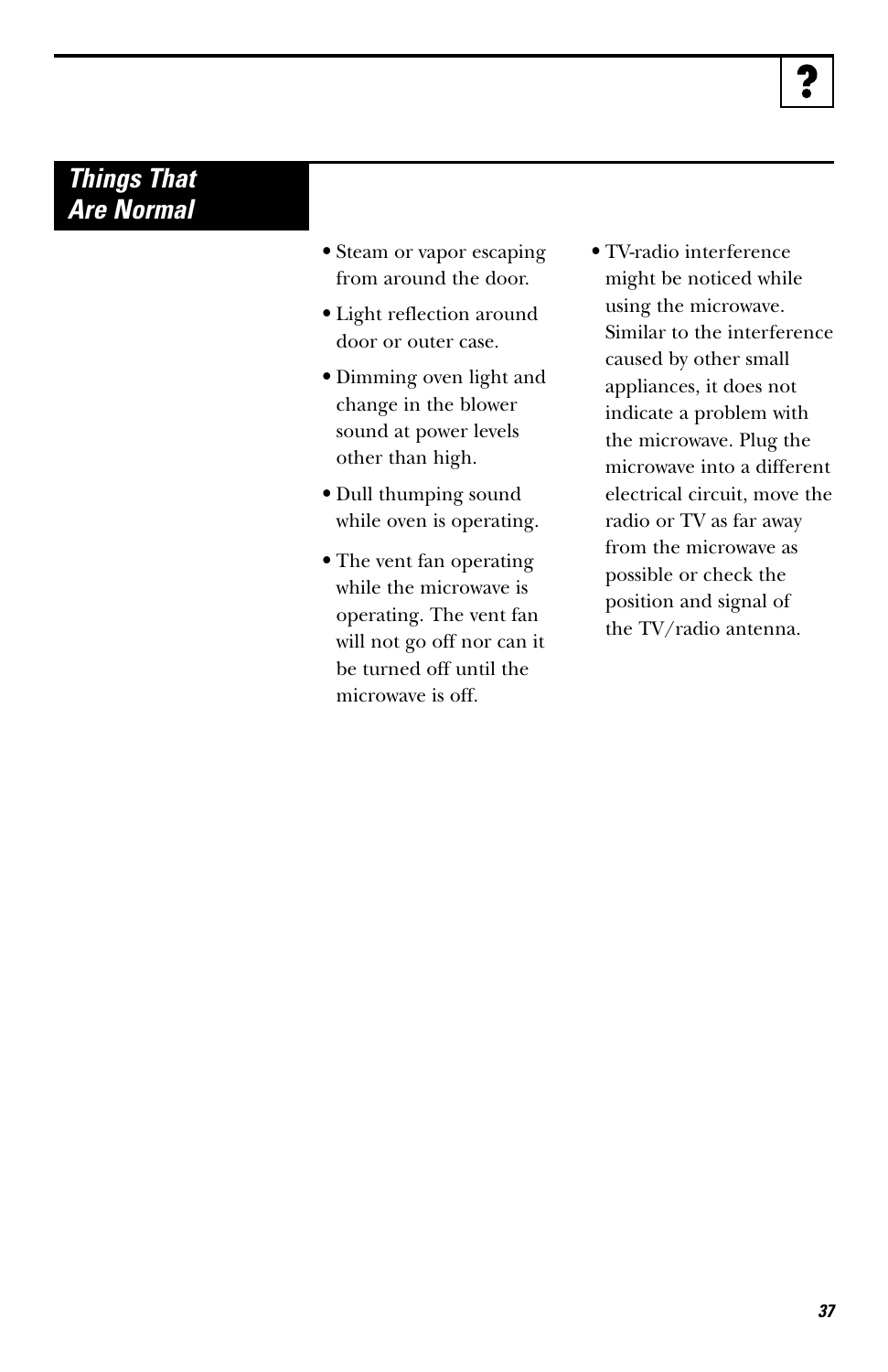# *Hotpoint Service Numbers*

*We'll Be There!*

| <b>Hotpoint Website</b><br><b>Hotpoint.com</b>                                                        | Have a question or need<br>assistance with your<br>appliance? Try the<br>Hotpoint Website 24 hours<br>a day, any day of the year!<br>You can also shop for<br>more great Hotpoint                                                                                                      | products and take<br>advantage of all of our<br>on-line support services<br>designed for your<br>convenience.                                                                                                               |
|-------------------------------------------------------------------------------------------------------|----------------------------------------------------------------------------------------------------------------------------------------------------------------------------------------------------------------------------------------------------------------------------------------|-----------------------------------------------------------------------------------------------------------------------------------------------------------------------------------------------------------------------------|
| <b>Schedule Service</b><br><b>Hotpoint.com</b><br>800.GE.CARES<br>(800.432.2737)                      | Expert Hotpoint repair<br>service is only one step<br>away from your door.<br>Get on-line and schedule<br>your service at your<br>convenience 24 hours<br>any day of the year!                                                                                                         | Or call 800.GE.CARES<br>(800.432.2737) during<br>normal business hours.                                                                                                                                                     |
| <b>Real Life</b><br><b>Design Studio</b><br><b>GEAppliances.com</b><br>800.TDD.GEAC<br>(800.833.4322) | GE supports the Universal<br>Design concept-products,<br>services and environments<br>that can be used by people<br>of all ages, sizes and<br>capabilities. We recognize<br>the need to design for a<br>wide range of physical and<br>mental abilities and<br>impairments. For details | of GE's Universal Design<br>applications, including<br>kitchen design ideas for<br>people with disabilities,<br>check out our Website<br>today. For the hearing<br>impaired, please call<br>800.TDD.GEAC<br>(800.833.4322). |
| <b>Extended Warranties</b><br>www.GEAppliances.com<br>800.626.2224                                    | Purchase a Hotpoint<br>extended warranty and<br>learn about special<br>discounts that are available<br>while your warranty is still                                                                                                                                                    | it on-line anytime, or call<br>800.626.2224 during<br>normal business hours.<br><b>Hotpoint Consumer Home</b><br>Services will still be there                                                                               |

in effect. You can purchase

after your warranty expires.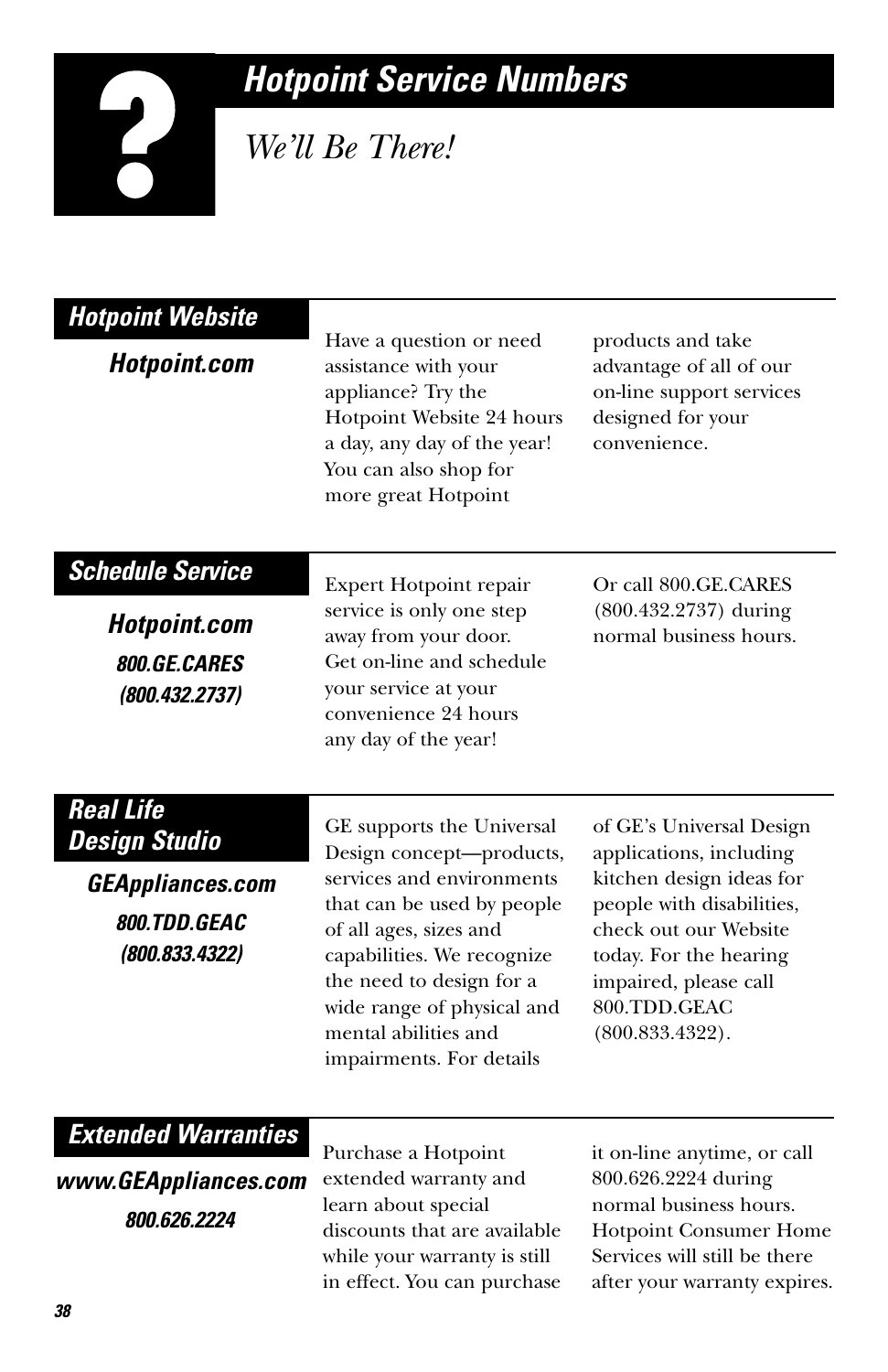### *Parts and Accessories*

*Hotpoint.com 800.626.2002*

Individuals qualified to service their own appliances can have parts or accessories sent directly to their home. (VISA, MasterCard and Discover cards are accepted.) Order on-line today, 24 hours every day or by phone at 800.626.2002 during normal business hours.

**Instructions contained in this manual cover procedures to be performed by any user. Other servicing generally should be referred to qualified service personnel. Caution must be exercised, since improper servicing may cause unsafe operation.**

### *Register Your Appliance*

*Hotpoint.com*

#### **Register your new appliance on-line at your convenience!**

Timely product registration will allow for enhanced communication and prompt service under the terms of your warranty, should the need arise. You may also mail in the pre-printed registration card included in the packing material.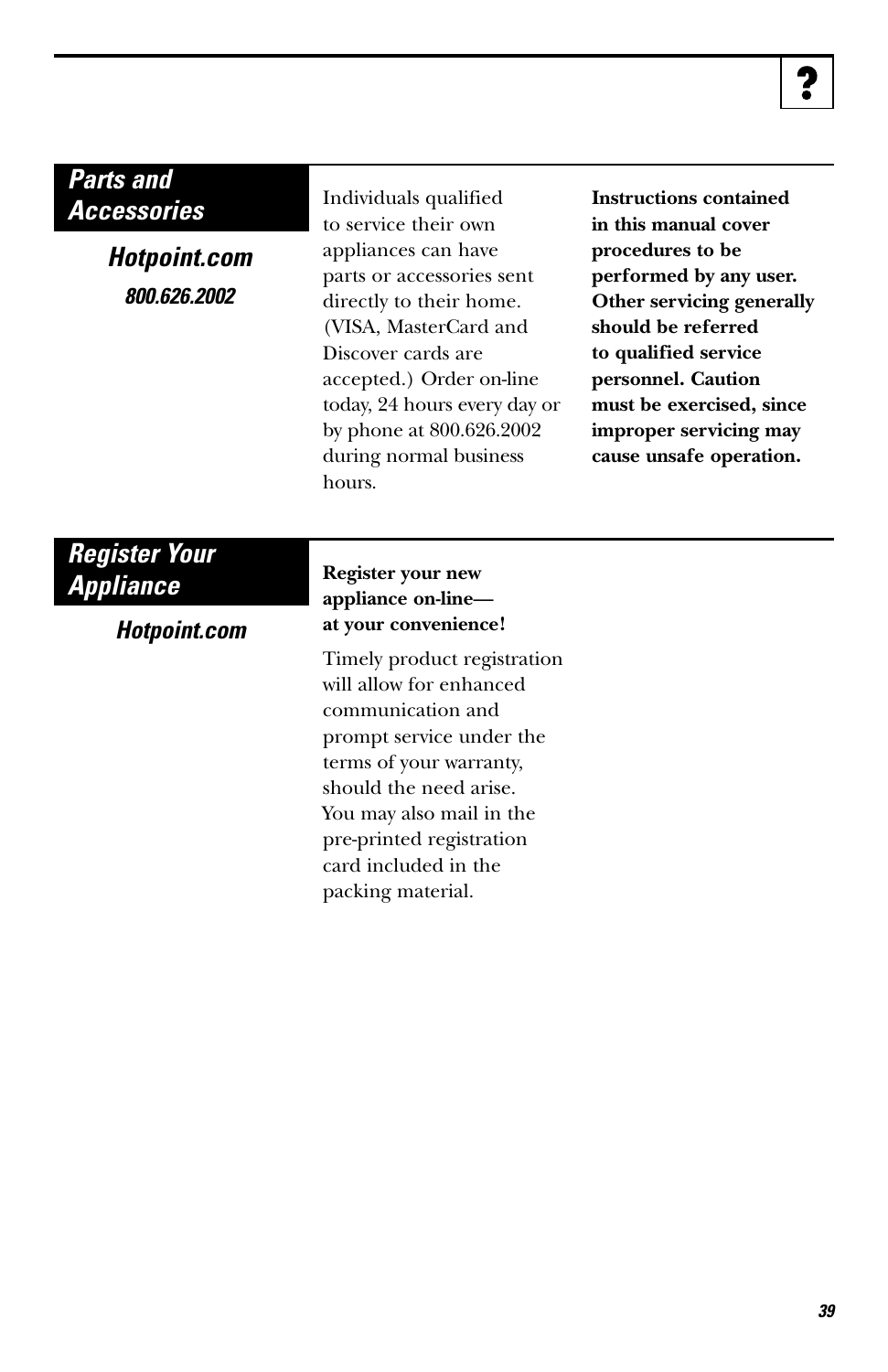### *MICROWAVE OVEN WARRANTY*

*Staple sales slip or cancelled check here. Proof of original purchase date is needed to obtain service under warranty.*

### *What Is Covered*

#### *FULL ONE-YEAR WARRANTY*

For one year from date of original purchase, we will provide, free of charge, parts and service labor in your home to repair or replace *any part of the microwave oven* that fails because of a manufacturing defect.

#### *LIMITED ADDITIONAL FOUR-YEAR WARRANTY*

For the second through the fifth year from the date of original purchase, we will provide, free of charge, a replacement *magnetron tube* if the magnetron tube fails because of a manufacturing defect. You pay for the service trip to your home and service labor charges.

\*\*\*\*\*\*\*\*\*\*\*\*\*\*\*\*\*\*\*\*\*\*\*\*\*\*\*\*\*\*\*\*\*\*\*\*

This warranty is extended to the original purchaser and any succeeding owner for products purchased for ordinary home use in the 48 mainland states, Hawaii and Washington, D.C. In Alaska the warranty is the same except that it is LIMITED because you must pay to ship the product to the service shop or for the service technician's travel costs to your home.

All warranty service will be provided by our Factory Service Centers or by our authorized Customer Care® servicers during normal working hours.

Should your appliance need service, during warranty period or beyond, call 800.GE.CARES (800.432.2737).

### *What Is Not Covered*

- **• Service trips to your home to teach you how to use the product.**
- **• Improper installation, delivery or maintenance.**

**If you have an installation problem, contact your dealer or installer. You are responsible for providing adequate electrical, exhausting and other connecting facilities.**

**• Replacement of house fuses or resetting of circuit breakers.**

- **• Replacement of the cooktop light bulbs.**
- **• Failure of the product if it is misused, or used for other than the intended purpose or used commercially.**
- **• Damage to product caused by accident, fire, floods or acts of God.**
- **• Incidental or consequential damage caused by possible defects with this appliance.**
- **• Damage caused after delivery.**

Some states do not allow the exclusion or limitation of incidental or consequential damages, so the above limitation or exclusion may not apply to you. This warranty gives you specific legal rights, and you may also have other rights which vary from state to state. To know what your legal rights are in your state, consult your local or state consumer affairs office or your state's Attorney General.

*Warrantor: General Electric Company. Louisville, KY 40225*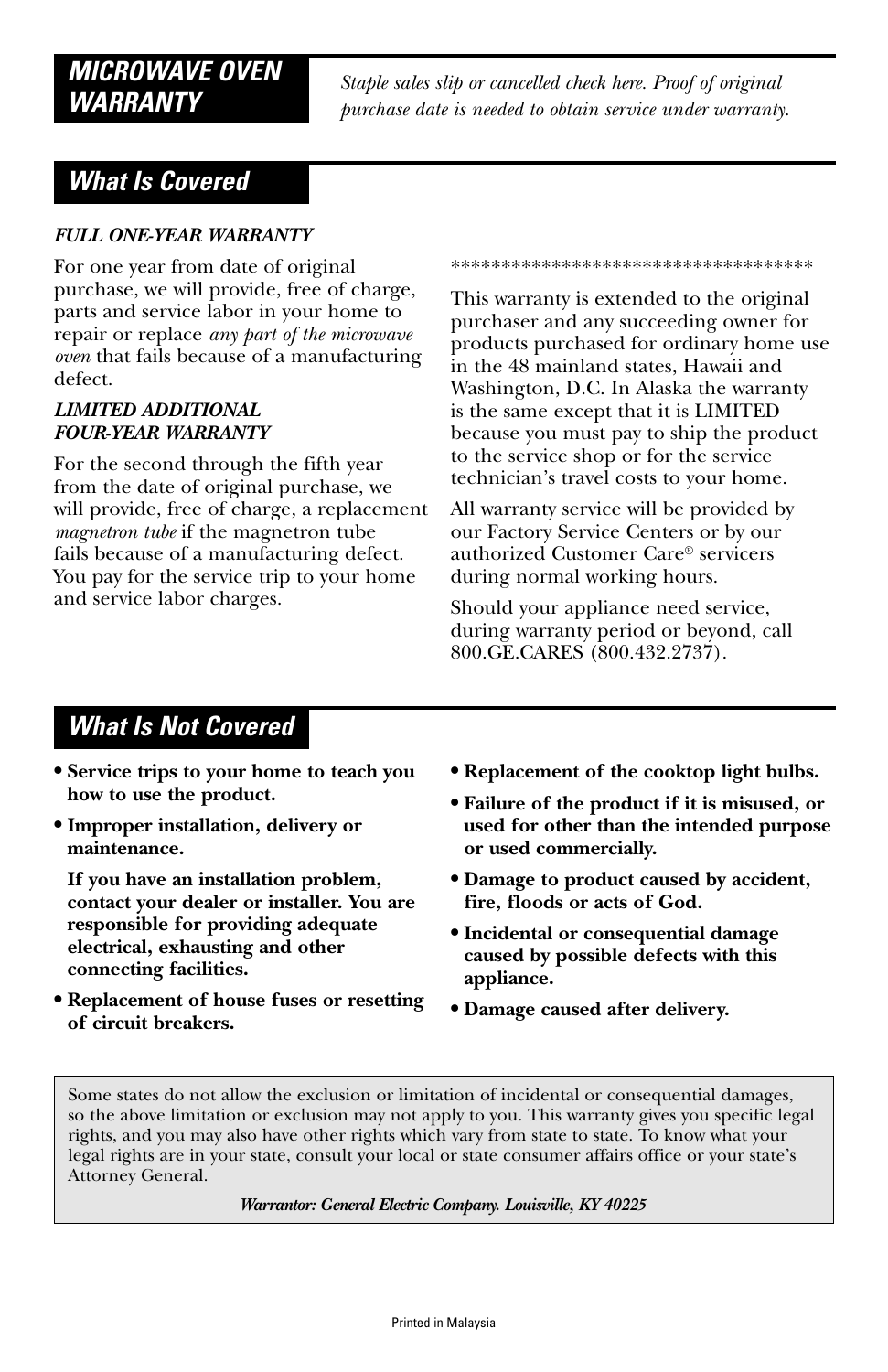**2**

**11**

# *Horno de microondas de Counter Saver Plus*

*Manual del propietario*



### *[Información de seguridad importante](#page-41-0)*

*Precaución para evitar exposición posible a [la energía excesiva de microondas 2](#page-41-0) [Notas especiales sobre el uso de las microondas 6](#page-45-0)*



|  | Instrucciones de operación |  |  |  |
|--|----------------------------|--|--|--|
|  |                            |  |  |  |

| <b>Funciones de su horno de microondas</b> | 11 |
|--------------------------------------------|----|
| Los controles en su horno de microondas    | 12 |
| <i><b>Funciones de sincronización</b></i>  | 15 |
| <b>Funciones de conveniencia</b>           | 21 |
| <b>Otras funciones</b>                     | 25 |



# *[Información útil](#page-69-0)* **30**

*[Términos de su horno de microondas 30](#page-69-0) [Cuidado y limpieza 31](#page-70-0)*



### *[Si algo sale mal](#page-75-0)* **36** *[Antes de llamar para solicitar servicio 36](#page-75-0) [Números de servicio de Hotpoint 38](#page-77-0)*

*[Garantía Cubierta posterior](#page-79-0)*



*Hotpoint.com*



10-04 JR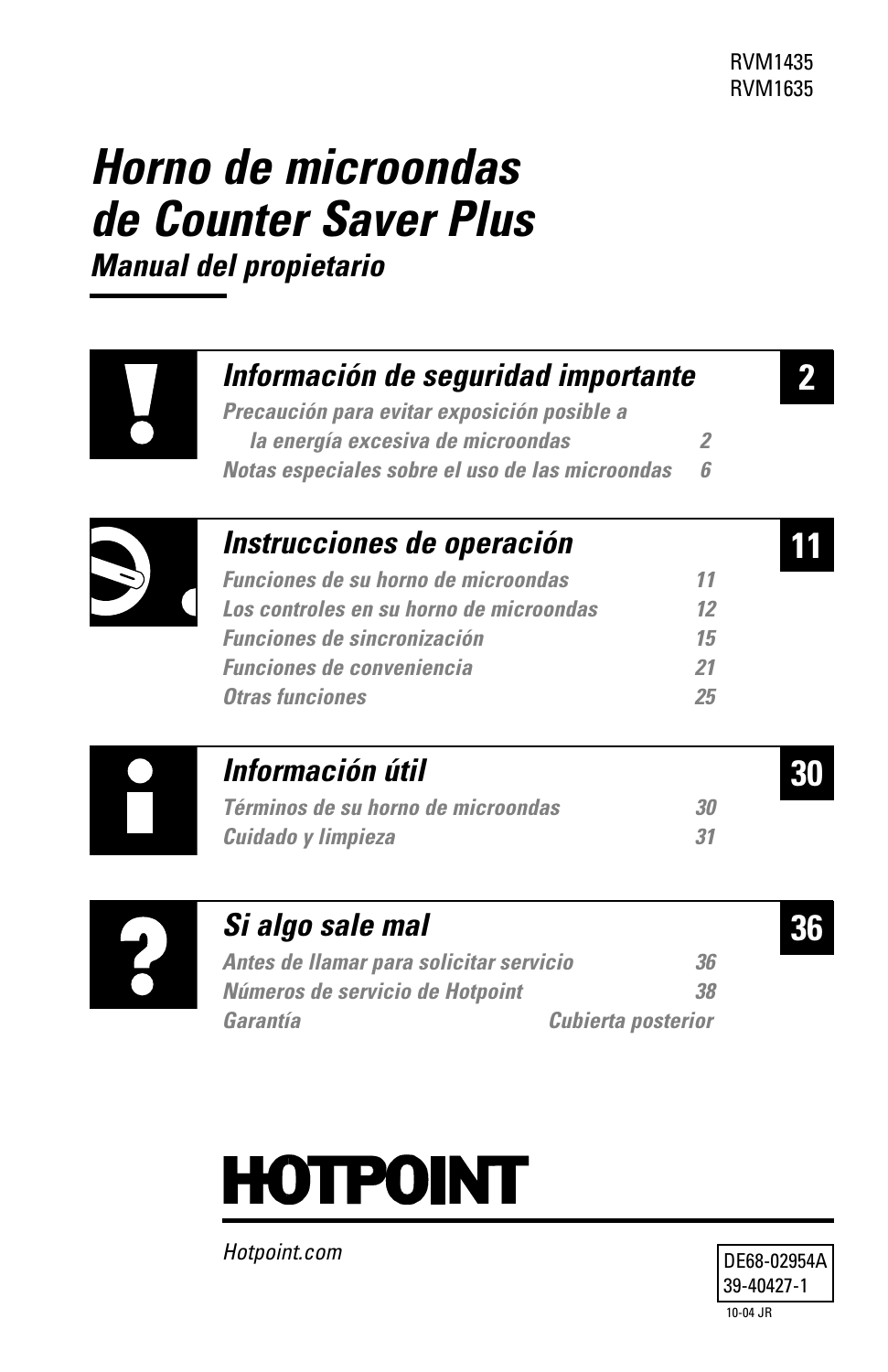# <span id="page-41-0"></span>*INFORMACIÓN DE SEGURIDAD IMPORTANTE*

# *LEA TODA LA INFORMACIÓN DE SEGURIDAD ANTES DE USAR*

# *POR SU SEGURIDAD*

 $\boldsymbol{\Lambda}$ *PRECAUCIONES PARA EVITAR EXPOSICIÓN POSIBLE A LA ENERGÍA EXCESIVA DE MICROONDAS*

Por su seguridad, la información contenida en este manual se debe obedecer para reducir el riesgo de incendios o explosiones o para evitar daños a la propiedad, lesiones personales o la muerte.

*No intente* operar este horno de microondas con la puerta abierta ya que la operación con la puerta abierta puede resultar en una exposición a la peligrosa energía de microondas. Es importante no tratar de manipular o usar mal los cierres de seguridad.

*No coloque* ningún objeto entre la parte frontal del horno y la puerta, ni permita que tierra o residuo de limpieza se acumulen en las superficies sellantes.

*No opere* el horno si está dañado. Es particularmente importante que la puerta del horno cierre apropiadamente y que no exista daño a:

- *1* la puerta (dobladuras),
- *2* las bisagras y los pestillos (rotos o flojos),
- *3* los sellos de la puerta y las superficies sellantes.

#### *Este horno no debe*

ajustarlo o repararlo ninguna persona excepto el personal de servicio calificado.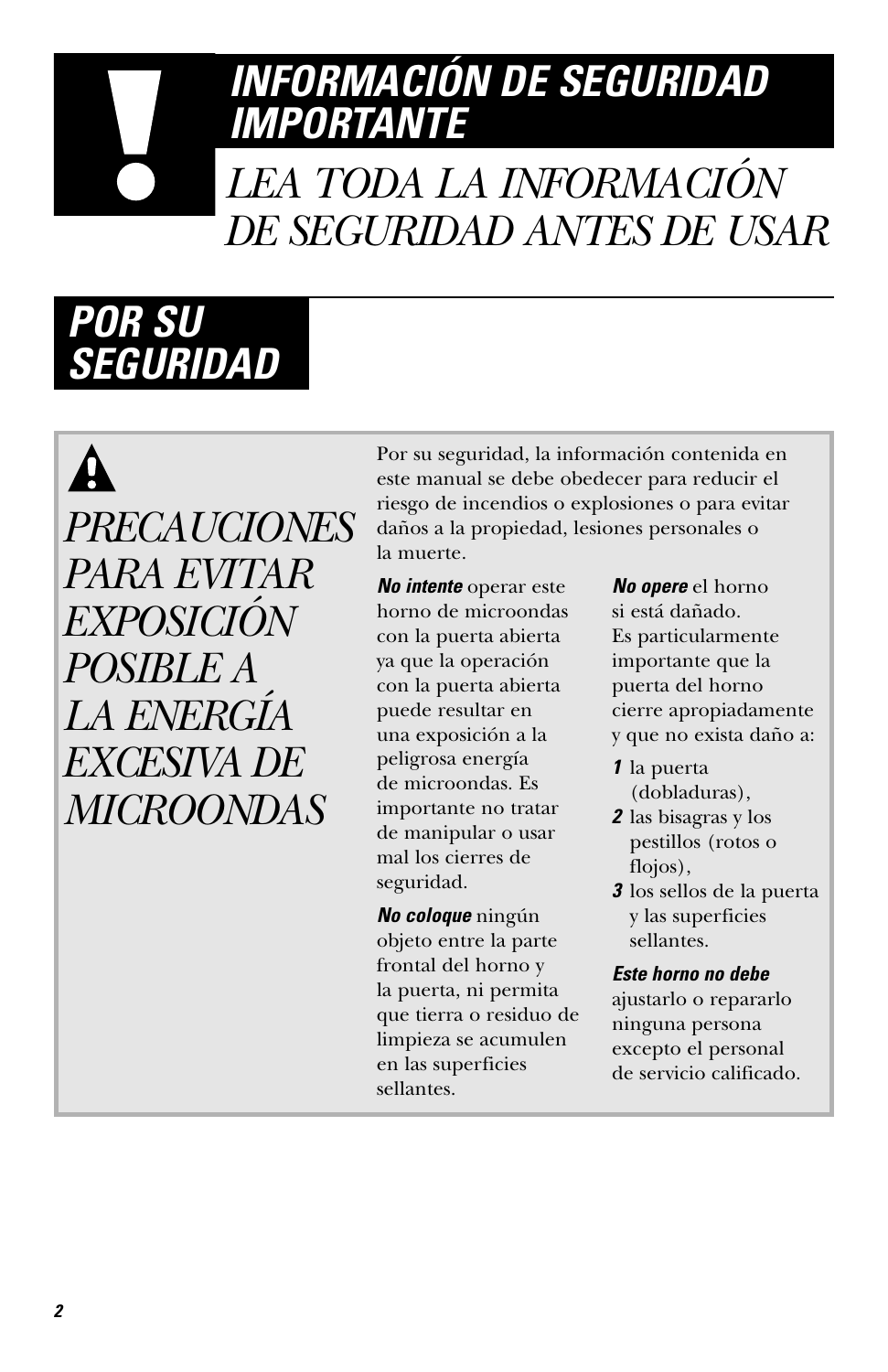# *Bienvenido*

Bienvenido a la familia GE. Estamos orgullosos de la calidad de nuestros productos y creemos en la confiabilidad de nuestros servicios.

En este manual fácil de usar usted leerá y escuchará las voces amistosas de nuestros agentes del Departamento de servicio al consumidor.

Y lo más importante de todo es que usted experimentará estos valores cada vez que use su horno de microondas. Eso es importante, porque su nuevo horno de microondas será parte de su familia por mucho tiempo.

# *¡Comience aquí!…antes de usar su horno de microondas*



#### *Escriba los números de modelo y de serie aquí.*

Estos números están en una etiqueta, en el interior del horno.

*Número de modelo*

*Número de serie*

*Fecha de la compra*

# *¿Necesita ayuda?*

Antes de llamar para solicitar servicio, hay algunas cosas que usted necesita hacer para ayudarnos a servirle mejor. *Lea este manual.* El mismo contiene instrucciones para ayudarle en el uso y mantenimiento de su horno de microondas de manera apropiada.

#### *Si usted recibe un horno*

*dañado…*póngase en contacto inmediatamente con el distribuidor (o con el fabricante) que le vendió el horno.

#### *Ahorre tiempo y dinero.*

Inspeccione la sección titulada "Si algo sale mal" antes de llamar. Esta sección le ayuda a resolver problemas comunes que pudieran ocurrir.

*manual. Usted lo necesitará para obtener servicio en virtud de la garantía.*

*Engrape su recibo a la cubierta posterior de este*

Si en efecto usted necesita servicio, usted se puede relajar sabiendo que lo recibirá con simplemente hacer una llamada. Incluimos una lista de números gratuitos para llamar al departamento del servicio al consumidor en la parte posterior de este manual.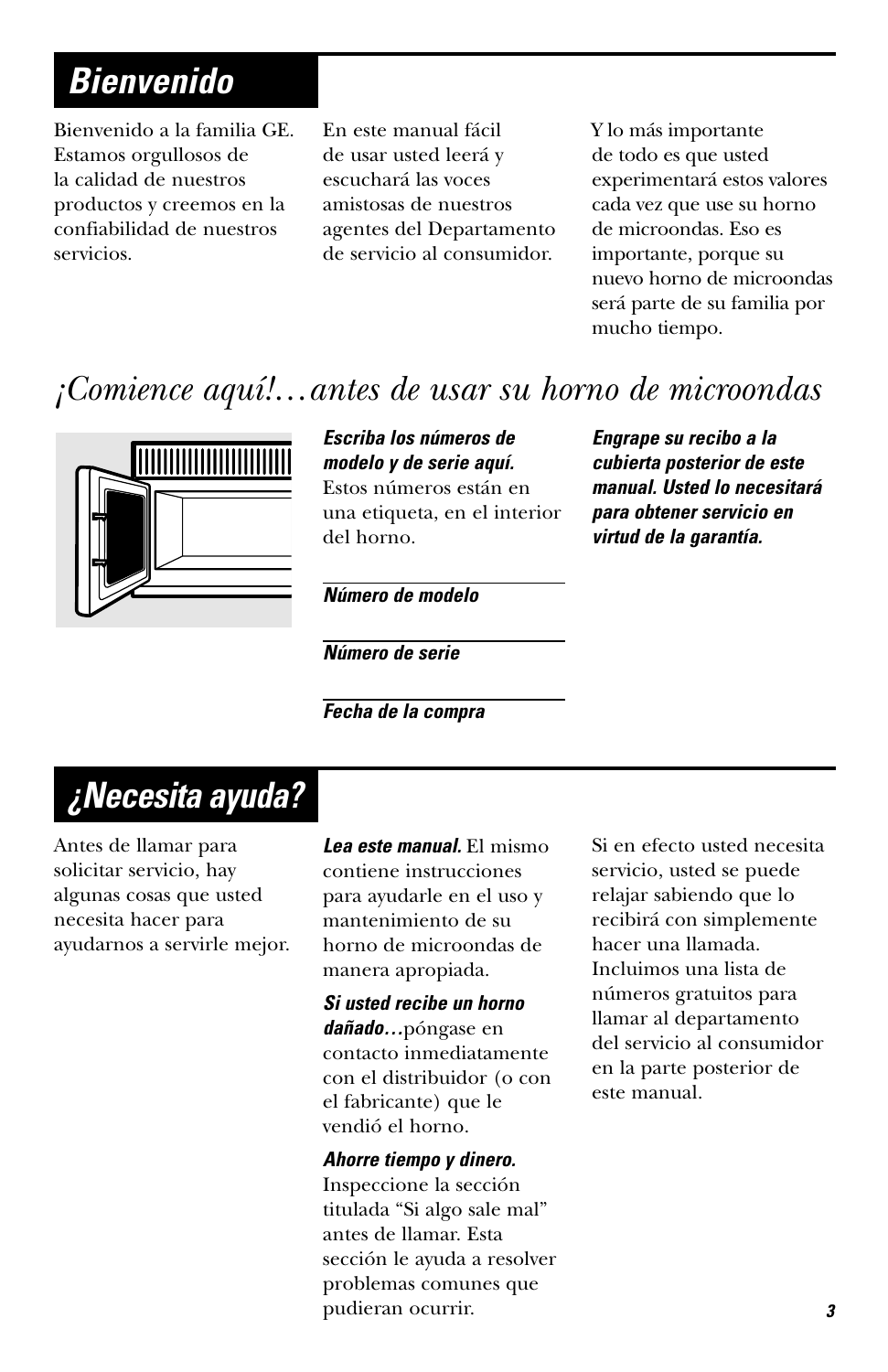# *INFORMACIÓN DE SEGURIDAD IMPORTANTE LEA TODA LA INFORMACIÓN DE SEGURIDAD ANTES DE USAR*

# *ADVERTENCIA*

*Cuando se encuentre usando electrodomésticos, usted debe poner en práctica precauciones de seguridad básicas, incluyendo las siguientes:*

# *PRECAUCIONES DE SEGURIDAD*

*Este horno de microondas está listado UL para instalarse sobre estufas eléctricas y de gas.* 

*Este horno de microondas no está probado ni aprobado para usarse en usos marinos.*

- **•** Lea y obedezca todas las "Precauciones para evitar exposición posible a la energía excesiva de microondas" en la página 2.
- **•** Este electrodoméstico debe conectarse a tierra. Solamente conéctelo en un tomacorriente apropiadamente conectado a tierra. Ver la sección de Instrucciones para la conexión a tierra en la página 10.
- **•** No monte este horno de microondas sobre un fregadero.
- **•** Instale o localice este electrodoméstico solamente de acuerdo con las Instrucciones de instalación proporcionadas.
- **•** Este horno de microondas para instalarse sobre estufas se diseñó para usarse sobre estufas no más anchas de 36.″ Se podría instalar sobre equipos de cocina de gas o eléctrico.
- **•** No opere este electrodoméstico si tiene su cable eléctrico o su enchufe dañado, si no funciona apropiadamente o si está dañado o se dejó caer. Si el cable eléctrico está dañado, lo debe reemplazar el Departamento de Servicio de GE o

un agente autorizado usando un cable eléctrico de General Electric.

- **•** No cubra o bloquee ninguna apertura de este electrodoméstico.
- **•** Use este electrodoméstico solamente para los usos que se especifican en este manual. No use productos químicos corrosivos o vapores en este electrodoméstico. Este horno de microondas está diseñado específicamente para calentar, secar o cocinar alimentos, y no fue diseñado para usarse en laboratorios u otros usos industriales.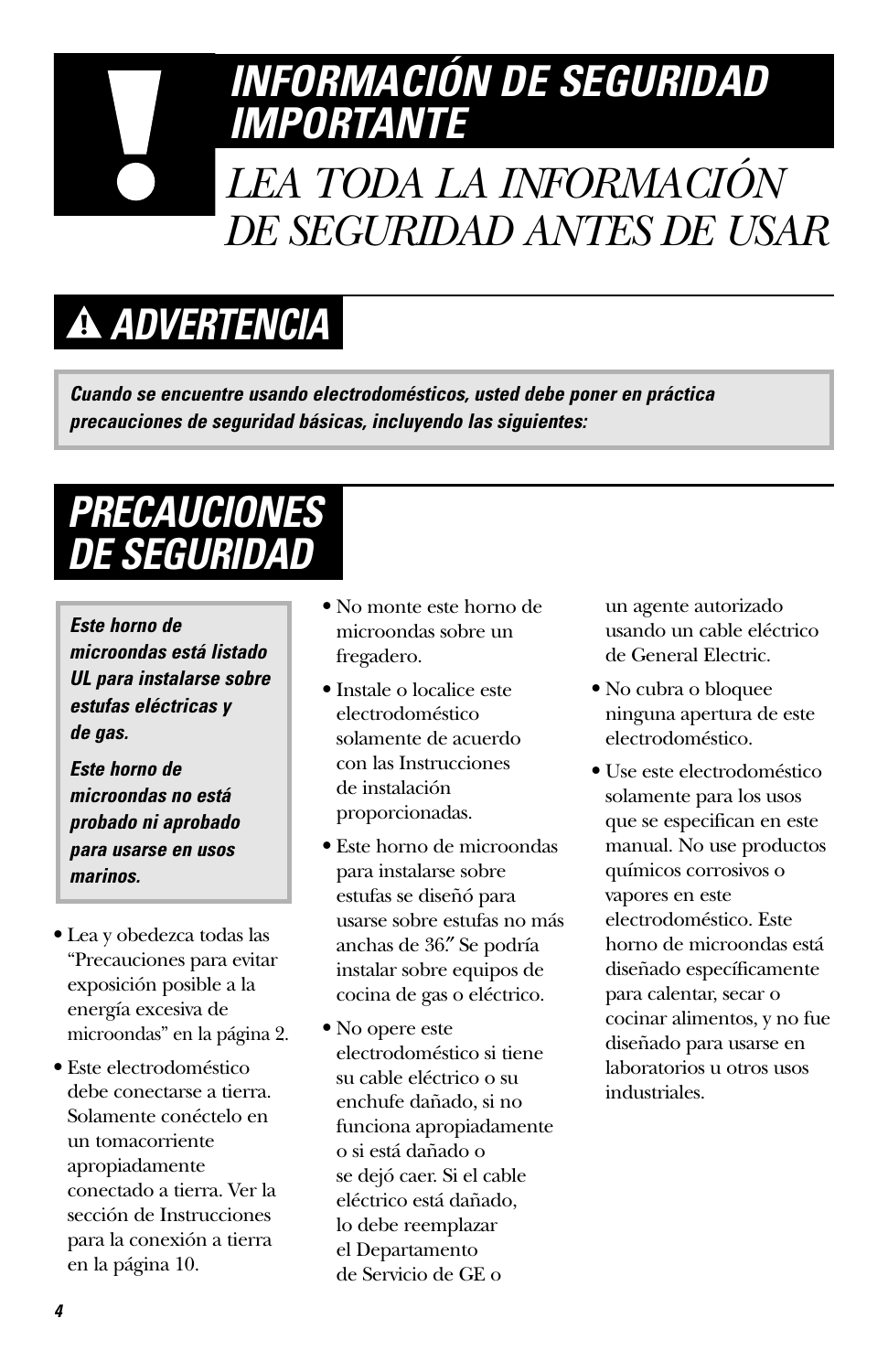

- **•** No almacene este electrodoméstico en exteriores.
- **•** No use este producto cerca de agua—por ejemplo, en un sótano húmedo, cerca de una piscina o alberca, cerca de un fregadero o en lugares similares.
- **•** Mantenga el cable eléctrico alejado de las superficies calientes.
- **•** No sumerja el cable eléctrico o el enchufe en el agua.
- **•** Para reducir el riesgo de incendios en la cavidad del horno:
- No cocine en exceso los alimentos. Con cuidado, atienda el electrodoméstico cuando coloque papeles, plásticos u otros materiales combustibles en el interior del honro de microondas.
- Remueva cualquier nudo de los envases de papel o plástico antes de colocarlos en el horno de microondas.
- No use el horno para almacenar objetos. No deje productos de papel, utensilios de cocina o alimentos en el horno de microondas cuando no lo esté usando.
- Si algún material se incendiara en el interior del horno de microondas, apague el horno y desconéctelo del enchufe eléctrico, o baje el interruptor de circuito de la casa. Si se abre la puerta, el incendio se podría propagar.
- **•** Ver las instrucciones de limpieza de la superficie de la puerta en la sección de Limpieza y cuidado en este manual.
- **•** A este electrodoméstico solamente le debe proporcionar servicio el personal técnico calificado. Póngase en contacto con una instalación de servicio autorizada cercana para diagnósticos, reparaciones o ajustes.
- **•** Como con cualquier otro electrodoméstico, se necesita que usted supervise el uso del microondas.
- **•** No almacene nada directamente encima del horno de microondas cuando esté siendo operado.

# *GUARDE ESTAS INSTRUCCIONES*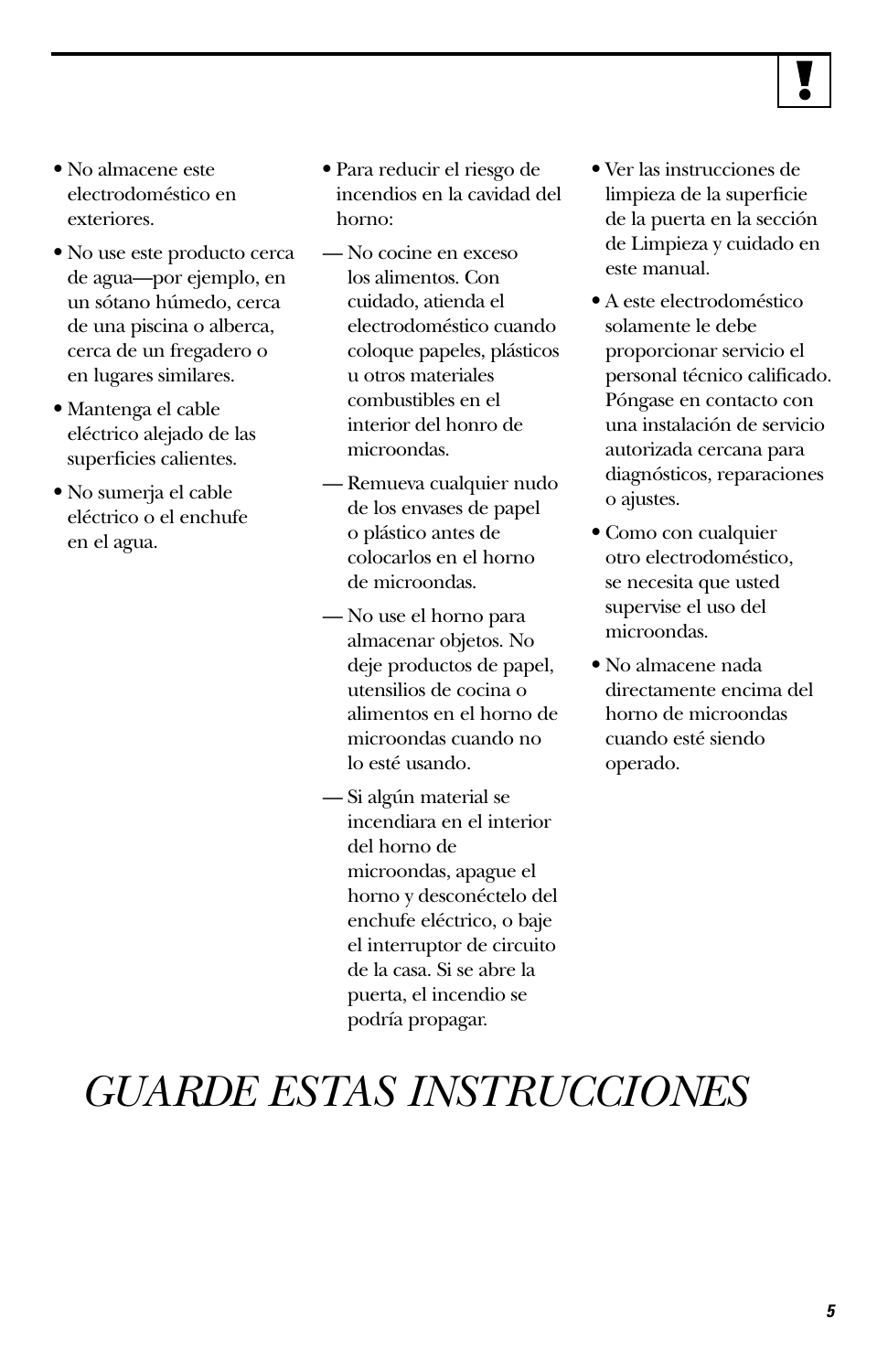# <span id="page-45-0"></span>*INFORMACIÓN DE SEGURIDAD IMPORTANTE*

# *NOTAS ESPECIALES SOBRE EL USO DE LAS MICROONDAS*

# *CHISPAS EN EL MICROONDAS*

*Si usted ve chispas en el horno de microondas, presione el botón CLEAR/OFF (Borrar/Apagar) y corrija el problema*

Las chispas en el horno de microondas son causadas por:

- **•** Metal o papel de aluminio tocando uno de los lados del horno.
- **•** Papel de aluminio no moldeado a la forma del alimento (extremos orientados hacia arriba actuando como antenas).
- **•** Metales, tales como cintas de cierre, alfileres de las carnes de aves, platos con bordes dorados, etc. en el microondas.
- **•** Toallas de papel reciclado que contengan pedazos de metal.

# *ALIMENTOS*

- **•** No reviente palomitas de maíz en su horno de microondas a no ser que lo haga usando un accesorio especial para tales propósitos o si usa palomitas de maíz cuyas etiquetas especifiquen que es seguro hacerlo.
- **•** Algunos productos tales como los "huevos enteros" u otros que vienen en envases sellados—por ejemplo, latas o botes cerrados podrían explotar y no se deben calentar en este horno de microondas. Tal uso del horno de microondas podría resultar en lesiones.
- **•** No hierva huevos en el horno de microondas. La presión se acumulará en el interior de la yema del huevo y causará que explote, posiblemente causando una lesión.
- **•** Operar el horno de microondas sin ningún alimento en su interior por más de uno o dos minutos, podría causar daño al horno de microondas y podría comenzar un incendio. Hacerlo aumenta el calor alrededor del magnetrón y reduce la vida del horno de microondas.
- **•** Los alimentos con "piel" externa no rota, como las patatas, los hot dogs, las salchichas, los tomates, las manzanas, los hígados de pollo y otras menudencias, además de las yemas de huevos, deberían perforarse para permitir que el vapor se escape de su interior durante la cocción.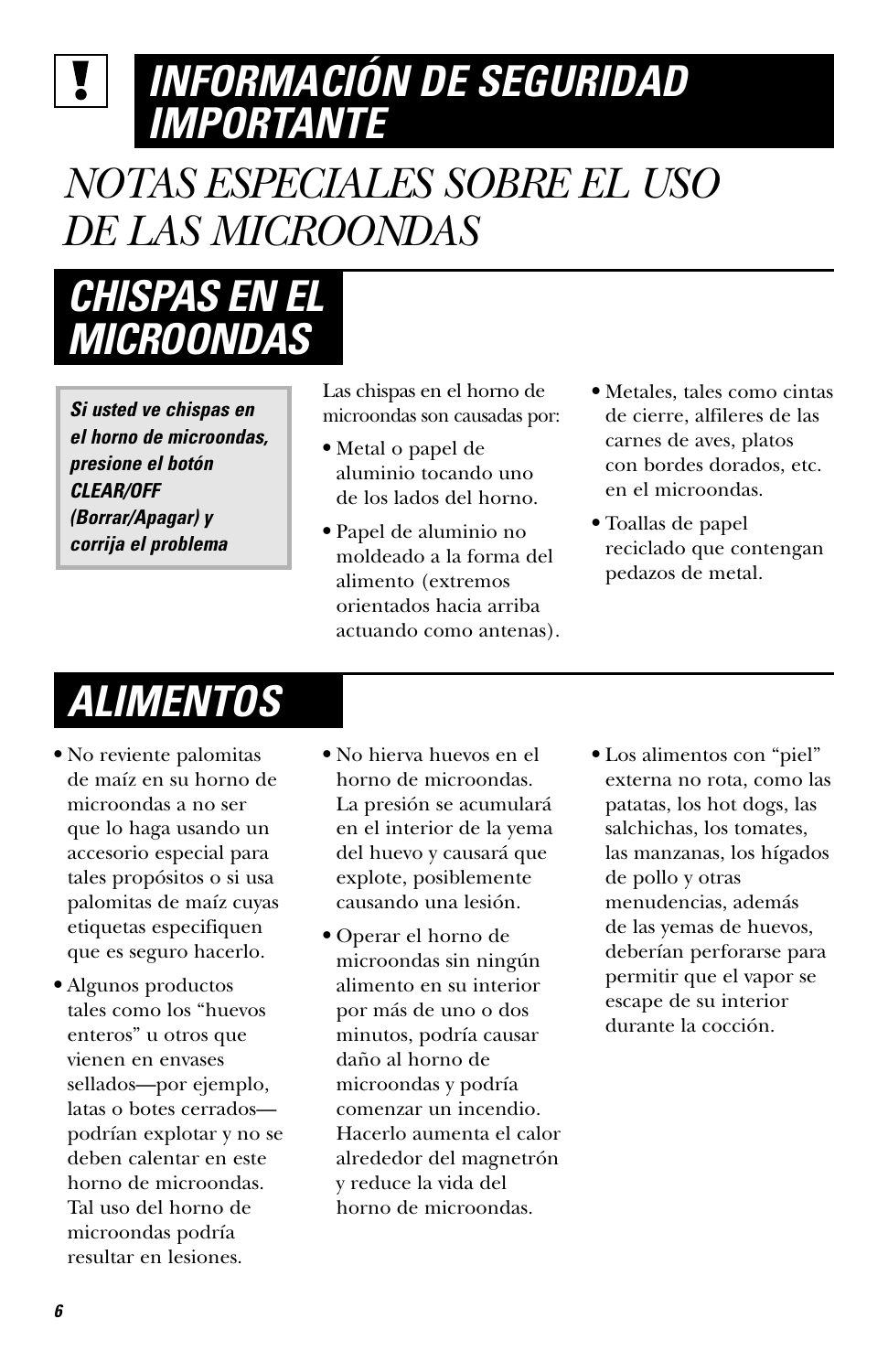

# *HECHOS SOBRE LA SEGURIDAD*

#### *AGUA SUPERCALENTADA*

*Los líquidos, tales como el agua, el café o el té, se podrían calentar excesivamente más allá del punto de ebullición sin dar las apariencias de estar hirviendo. Usted no siempre podrá notar las burbujas visibles o la evidencia de que el líquido está hirviendo cuando el recipiente se remueve del horno de microondas. ESTO PODRÍA RESULTAR EN QUE LOS LÍQUIDOS MUY CALIENTES SE DERRAMEN CUANDO SE MUEVA EL RECIPIENTE O SI SE LE INTRODUCE UNA CUCHARA O ALGÚN OTRO UTENSILIO.*

Para reducir el riesgo de lesiones personales:

- No caliente excesivamente los líquidos.
- Mueva los líquidos antes y a mitad del proceso de calentamiento.
- No use envases de cuellos largos o estrechos.
- Después del calentamiento, permita que los recipientes permanezcan en el horno de microondas por un tiempo corto antes de removerlo.
- Use cuidado extremo cuando inserte una cuchara u otro utensilio en el envase.
- **•** Evite calentar alimentos para niños en latas de vidrio, aunque haya retirado la tapa. Asegúrese de que todos los alimentos de niños sean cocinados completamente. Mueva los alimentos para distribuir el calor de manera uniforme. Tenga cuidado de evitar que los alimentos hiervan cuando caliente leche para niños o leche de seno. El envase podría sentirse más frío que la leche en su interior. Siempre pruebe la leche antes de dársela al niño.
- **•** No descongele bebidas congeladas en botellas de cuello estrecho (especialmente bebidas carbonatadas), aún si el envase está abierto, ya que la presión podría acumularse. Esto podría causar que el envase explote y existe la posibilidad de lesiones personales.
- **•** Los alimentos calientes y el vapor pueden causar quemaduras. Tenga cuidado cuando abra envases de alimentos calientes, incluyendo palomitas de maíz, bolsas de cocinar o cajas. Para evitar posibles lesiones, dirija el vapor en dirección contraria a sus manos y cara.
- **•** No cocine las patatas excesivamente. Podrían deshidratarse y encenderse, causando daños a su horno de microondas.
- **•** Cocine las carnes y las carnes de ave completamente—las carnes a una temperatura INTERNA mínima de 160 ºF y las carnes de ave a una temperatura INTERNA de por lo menos 180 ºF. Cocinarlas a estas temperaturas generalmente le protegerá contra las enfermedades contenidas en los alimentos.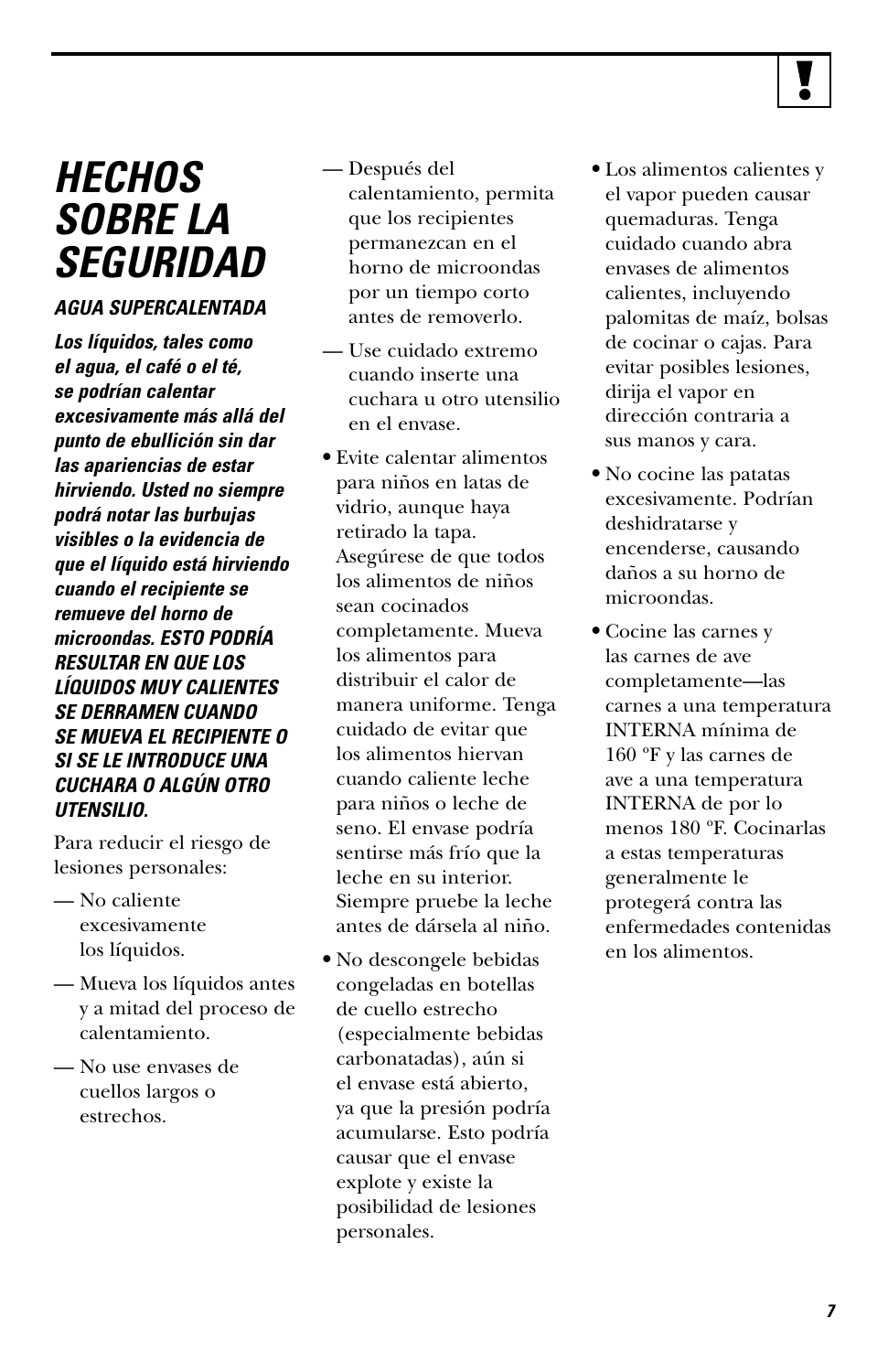### *INFORMACIÓN DE SEGURIDAD*  $\mathbf{V}$ *IMPORTANTE*

# *NOTAS ESPECIALES SOBRE EL USO DE LAS MICROONDAS*

*PIEZAS DE COCINA SEGURAS PARA HORNOS DE MICROONDAS*

Asegúrese de que todas las piezas de cocina usadas en su horno de microondas son apropiadas. La mayoría de las cacerolas de vidrio, los platos de cocinar, las tazas de medir, las tazas para hacer crema, las cerámicas o porcelana/loza que no tengan bordes metálicos o vidriado con lustre metálico se pueden usar. Algunas piezas de cocina vienen etiquetadas "apropiadas para usar en hornos de microondas."



Cómo probar si un envase es seguro para usarse en un horno de microondas

**•** Si usted no está seguro si un plato es seguro para usarse en un horno de microondas, use esta prueba: Coloque en el horno el plato que está probando y una taza de medidas de vidrio conteniendo una taza de agua—coloque la taza de medidas dentro o cerca del plato. Encienda el microondas de 30 a 45 segundos en alto.

Si el plato se calienta, no se debería usar en el horno de microondas.

Si el plato

permanece frío y el agua en la taza se calienta, entonces el plato es apropiado para usarse en el horno de microondas.

- **•** Si usted usa un termómetro mientras cocina, asegúrese de que es seguro usarlo en un horno de microondas.
- **•** No use productos de papel reciclado. Las toallas de papel reciclado, las servilletas y el papel encerado pueden contener partículas diminutas de metal que podrían causar chispas o hasta un incendio. Trate de evitar usar productos de papel que contienen filamentos de nilón, ya que se podrían incendiar.
- **•** Algunas bandejas de espuma de poliestireno (como aquellas en las que la carne viene empacada) tienen una banda fina de metal empotrada en el fondo. Cuando son colocadas en el horno de microondas, el metal puede quemar el piso del horno y encender la toalla de papel.
- **•** No use el horno de microondas para secar periódicos.
- **•** No todas las envolturas plásticas son apropiadas para usarse en el horno de microondas. Inspeccione el paquete en busca de las instrucciones para el uso apropiado.
- **•** Las toallas de papel, el papel encerado y las envolturas plásticas se pueden usar para cubrir los platos y así retener la humedad y evitar que se derramen los alimentos. Asegúrese de ventilar las envolturas plásticas para que el vapor pueda escapar.
- **•** Las piezas de cocinar podrían calentarse debido al calor transferido del piso calentado. Es posible que usted necesite manijas para manejar las piezas de cocinar.
- **•** A las bolsas de cocinar "herbibles" y las bolsas cerradas herméticamente deberían abrírseles una rendija, o un agujero, o ventiladas de alguna forma conforme lo dicta el paquete. Si no lo hace, el plástico podría explotar durante o inmediatamente después de la cocción, tal vez resultando en lesiones. También, los recipientes de almacenamiento plásticos deberían ser descubiertos parcialmente porque ellos forman un sello hermético. Cuando se encuentre cocinando con este tipo de recipientes con coberturas plásticas, remueva la cubierta cuidadosamente y dirija el vapor en dirección opuesta a sus manos y su cara.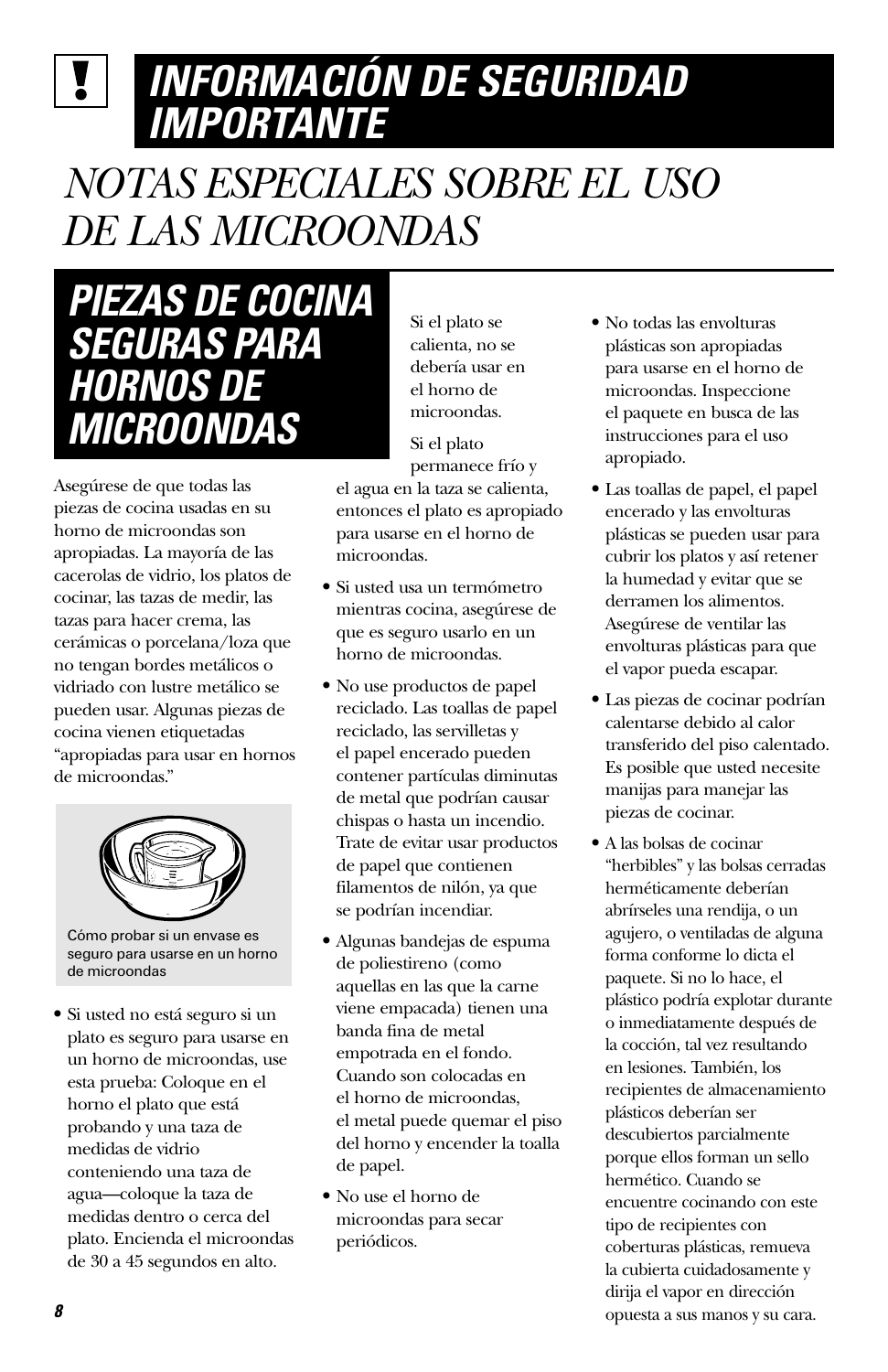

- **•** Use papel de aluminio conforme se instruye en este manual. Las cenas de TV podrían cocerse en el horno de microondas en bandejas de aluminio menores de 3/4″; remueva la cubierta de aluminio superior y regrese la bandeja a la caja. Cuando se encuentre usando papel de aluminio en el horno de microondas, mantenga el papel de aluminio a por lo menos 1″ de los lados del horno.
- **•** Piezas de cocinar plásticas— Las piezas de cocinar plásticas diseñadas para la cocción en hornos de microondas son muy útiles, pero deben usarse con cuidado. Hasta las piezas de cocinar podrían no ser tan tolerantes a las condiciones de calentamiento excesivas como lo son el vidrio o la cerámica y podrían ablandarse o carbonizarse si se someten a períodos cortos de calentamiento excesivo. En exposiciones prolongadas al calentamiento excesivo, los alimentos o las piezas de cocinar podrían incendiarse.

Siga las direcciones siguientes:

- *1* Use plásticos seguros para el horno de microondas y úselos en cumplimiento estricto con las recomendaciones del fabricante de la pieza de cocinar.
- *2* No coloque piezas vacías y active el horno de microondas.
- *3* No permita que los niños usen piezas de cocinar sin su supervisión.

# *EL VENTILADOR*

El ventilador operará automáticamente bajo ciertas condiciones (ver la función del Ventilador automático). Asegúrese de evitar el inicio y la propagación de incendios accidentales mientras el ventilador está activado.

- **•** Limpie el lado inferior del horno de microondas con frecuencia. No permita que la grasa se acumule en el horno de microondas o en los filtros del ventilador.
- **•** En caso de que ocurra un incendio de grasa en las unidades de superficie debajo del horno de microondas, apague cualquier sartén encendida en la unidad de superficie cubriendo la sartén completamente con una tapa, una manta de hacer galletas o una bandeja plana.
- **•** Tenga cuidado cuando se encuentre limpiando los filtros del ventilador. Los agentes de limpieza corrosivos, tales como los que se basan en lejía, podrían dañar los filtros.
- **•** Cuando prepare alimentos a la llama debajo del horno de microondas, encienda el ventilador.
- **•** Nunca deje las unidades de superficie debajo de su horno de microondas desatendidas en selecciones de llama alta. Los derrames podrían causar humo y los derrames grasosos podrían incendiarse y propagarse si el ventilador del horno de microondas está funcionando. Para minimizar la operación del ventilador automático, use piezas de cocina de tamaño adecuado y solamente use las unidades de superficie en selecciones de llamas altas cuando sea necesario.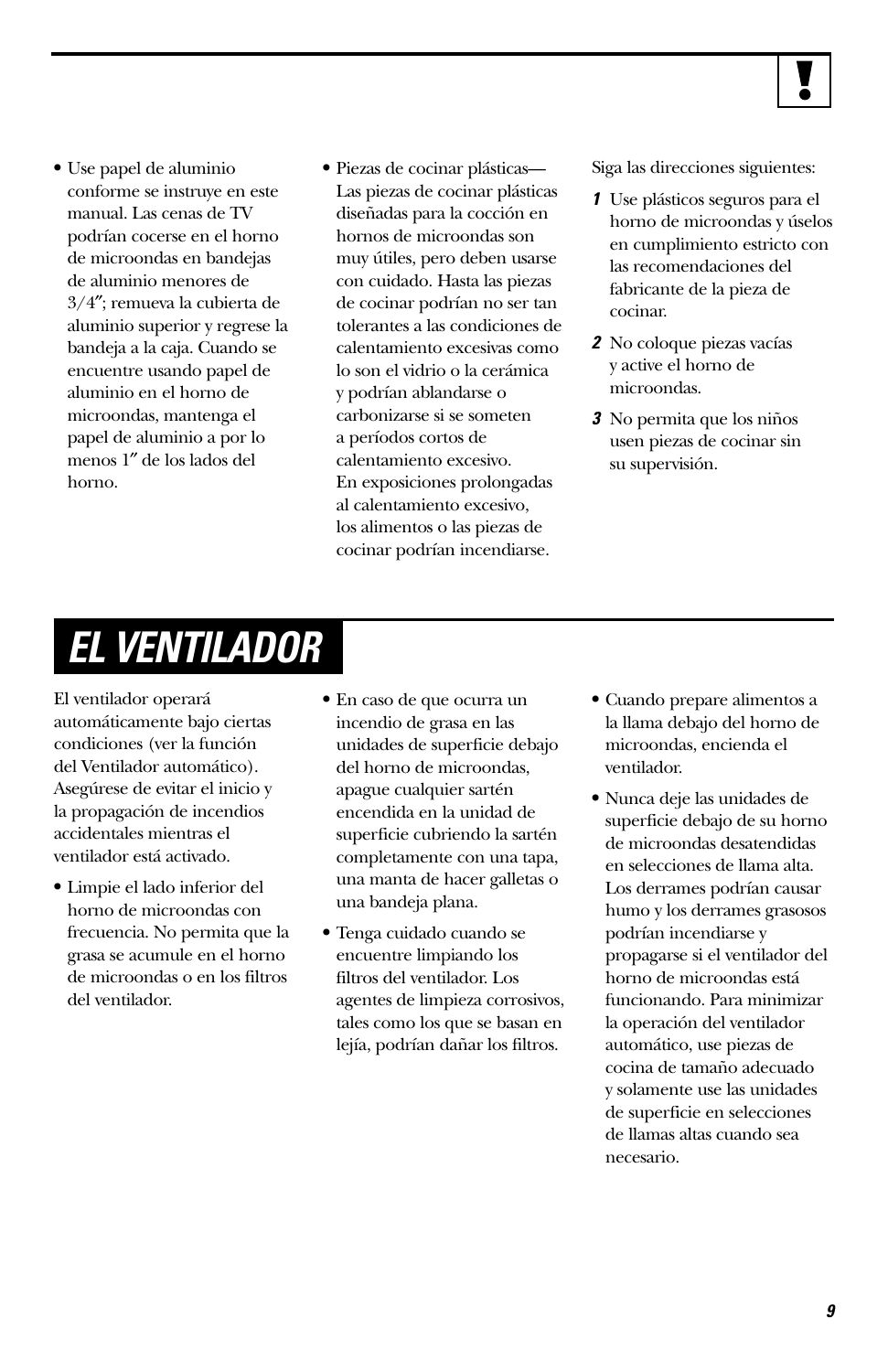# *INFORMACIÓN DE SEGURIDAD IMPORTANTE*

# *INSTRUCCIONES DE CONEXIÓN A TIERRA/KITS OPCIONALES*

*INSTRUCCIONES PARA LA CONEXIÓN A TIERRA*



Asegúrese de que existe una conexión apropiada a tierra antes del uso.

# *ADVERTENCIA*

*El uso inapropiado del enchufe sin conexión a tierra podría resultar en una descarga eléctrica.*

Este electrodoméstico se debe conectar a tierra. En el caso de un corto circuito, la conexión a tierra reduce el riesgo de descargas eléctricas proporcionando un cable de escape para la corriente eléctrica.

Este electrodoméstico está equipado con un cable eléctrico que tiene un cable con conexión a tierra con un

enchufe con conexión a tierra. El enchufe se debe enchufar a un tomacorriente que tenga conexión a tierra.

Consulte a un electricista calificado o un técnico de servicio si usted no entiende completamente las instrucciones sobre la conexión a tierra, o si existe alguna duda sobre si el electrodoméstico está conectado a tierra apropiadamente.

Si el tomacorriente es uno estándar de dos púas, es su responsabilidad personal y obligación hacer los arreglos para que se cambie por uno de tres púas con conexión a tierra. Bajo ninguna circunstancia corte o remueva la tercera púa (conexión a tierra).

No use un tomacorriente adaptador con este electrodoméstico.

No use un cable de extensión con este electrodoméstico. Si el cable eléctrico del horno de microondas es demasiado corto, haga los arreglos para que un electricista o un técnico calificado le instale un tomacorriente cerca del electrodoméstico.

Para una mejor operación, conecte este electrodoméstico en su tomacorriente propio para evitar que las luces parpadeen, que los fusibles se aterricen o que el circuito se caiga.

### *Kits opcionales*

#### *Kits de paneles de relleno JX40WH o JX46WH—Blancos JX41 o JX46BL—Negros*

Cuando se encuentre cambiando una capucha de 36″ para la estufa, los kits de paneles de relleno rellenan la anchura adicional para dar la apariencia de que se hizo a la medida.

Para la instalación entre gabinetes solamente; no para instalaciones de extremos de gabinetes. Cada kit contiene dos paneles de relleno de 3″ de ancho.

#### *Kits de filtros JX81J—Kit de filtro de carbón de recirculación*

Los kits de filtros se usan cuando el horno de microondas no se puede ventilar hacia el exterior.

Los kits de filtros están disponibles a un costo adicional en su abastecedor Hotpoint.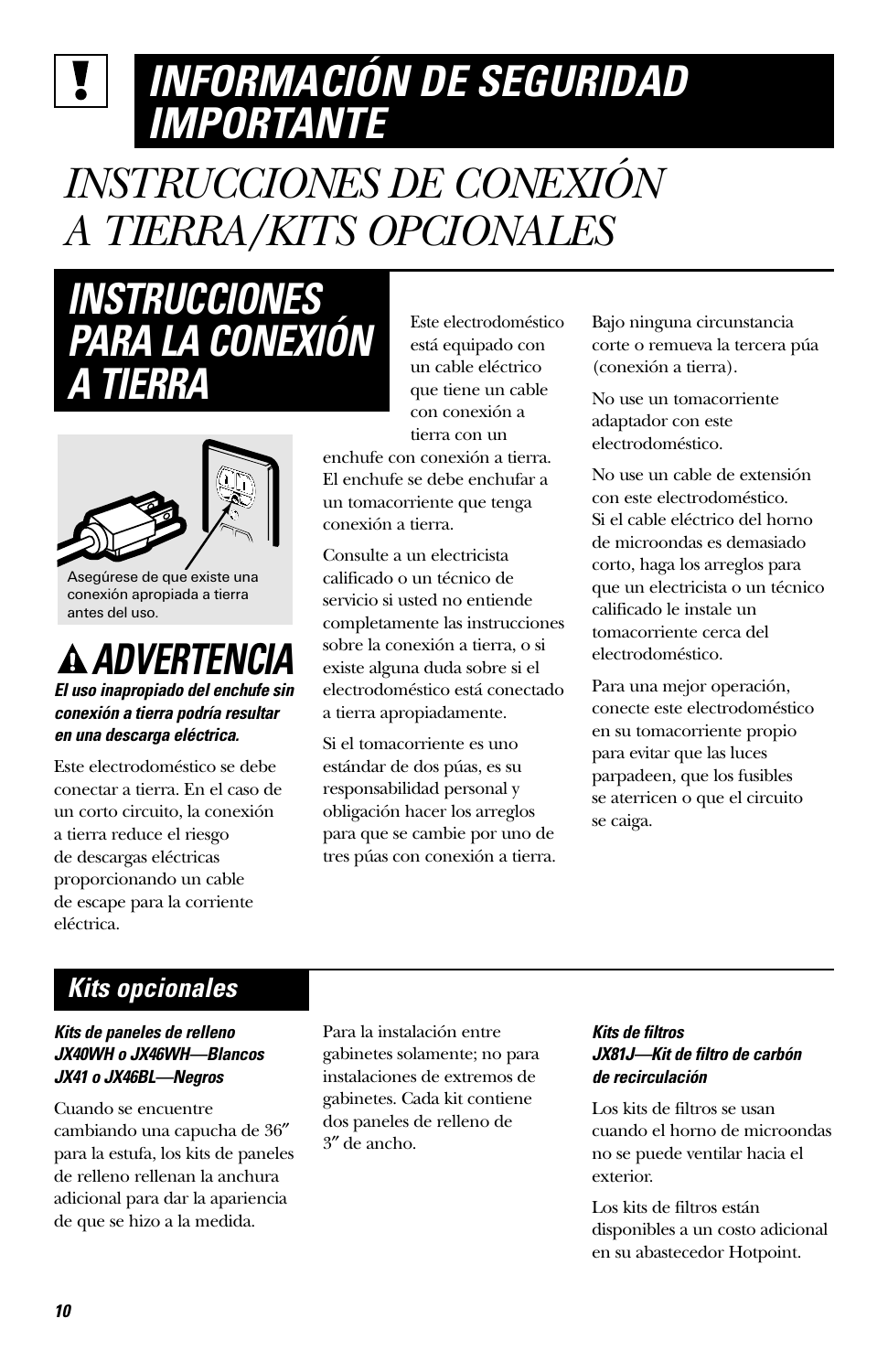<span id="page-50-0"></span>*Funciones de su horno de microondas (A través de este manual, las funciones y la apariencia de su modelo podrían variar.)*

### *Funciones*



- *1 Manija de puerta de bolsillo.* Agarre la puerta en el centro, hacia el lado derecho. Tire hacia adelante para abrir.
- *2 Pestillo de la puerta.*
- *3 Ventana con escudo metálico.* La pantalla le permite ver lo que cocina mientras mantiene las microondas confinadas en el horno.
- *4 Panel de control de toque.*
- *5 Luz de la estufa.*

#### *6 Filtro de la grasa.*

*7 Plato giratorio desmontable.* El plato giratorio y el apoyo **deben** estar en su lugar cuando use el horno de microondas. El plato giratorio se puede remover para limpiarlo.

#### *8 Guía.*

*NOTA:* El plato de categoría y la ventilación del horno están localizados en las paredes interiores del horno de microondas.

La luz interior está localizada en la parte superior de la cavidad.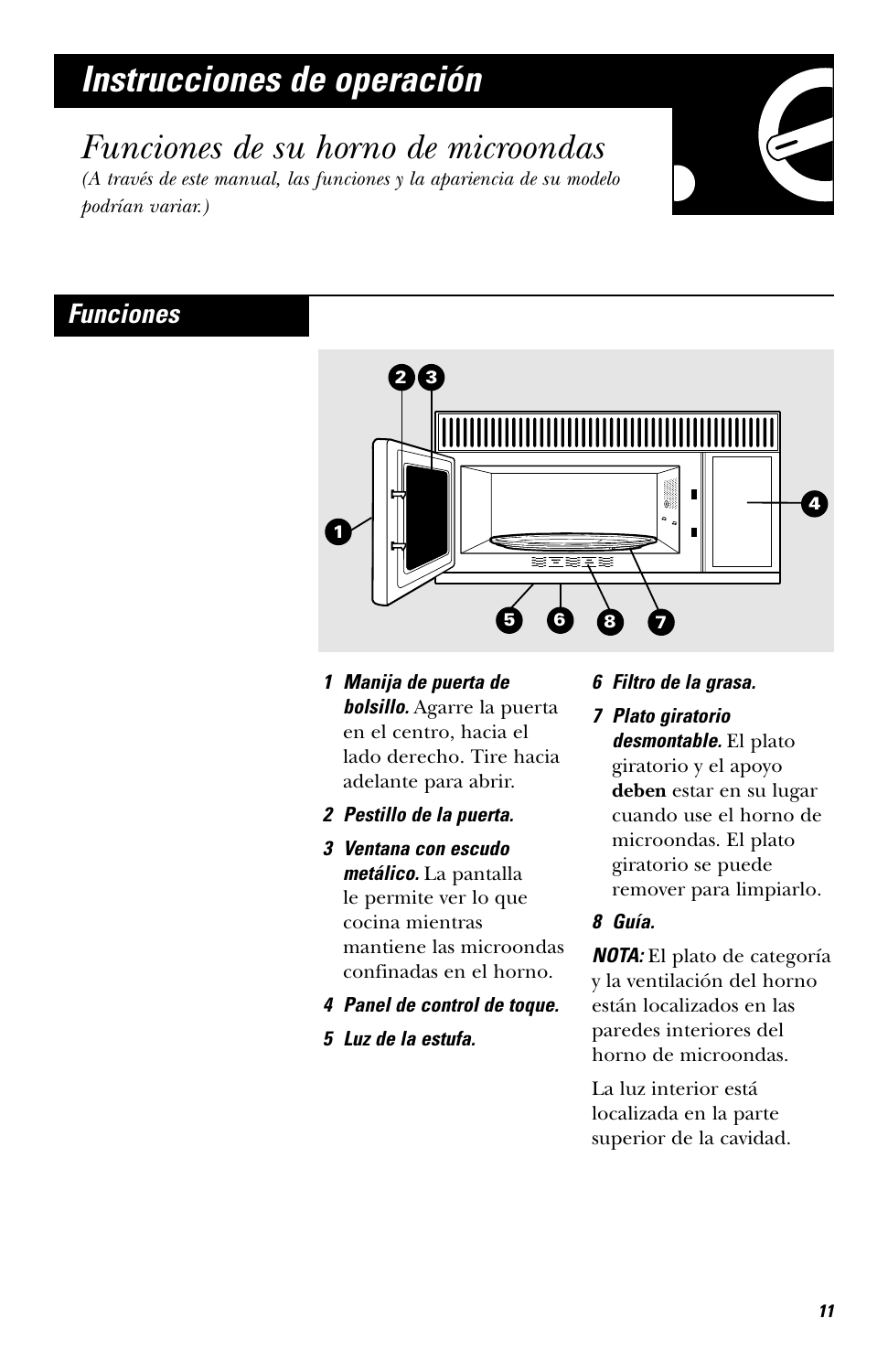## <span id="page-51-0"></span>*Los controles en su horno de microondas*

*(A través de este manual, las funciones y la apariencia de su modelo podrían variar.)*







#### *Cocción por tiempo*

| <b>Presione</b>                                                         | <b>Entre</b>                         |
|-------------------------------------------------------------------------|--------------------------------------|
| TIME COOK 1 & 2 (COCCIÓN DE TIEMPO 1 & 2)<br>(Presione una o dos veces) | Cantidad de tiempo de cocción.       |
| TIME DEFROST (DESCONGELADO DE TIEMPO)                                   | Cantidad de tiempo del descongelado. |
| <b>MINUTE COOK (COCCIÓN DE MINUTOS)</b><br>(Presione 1–6)               | ¡Comienza inmediatamente!            |
| <b>POWER LEVEL (NIVEL DE POTENCIA)</b>                                  | Nivel de potencia 1–10.              |
| ADD 30 SEC. (AGREGUE 30 SEG.)                                           | ¡Comienza inmediatamente!            |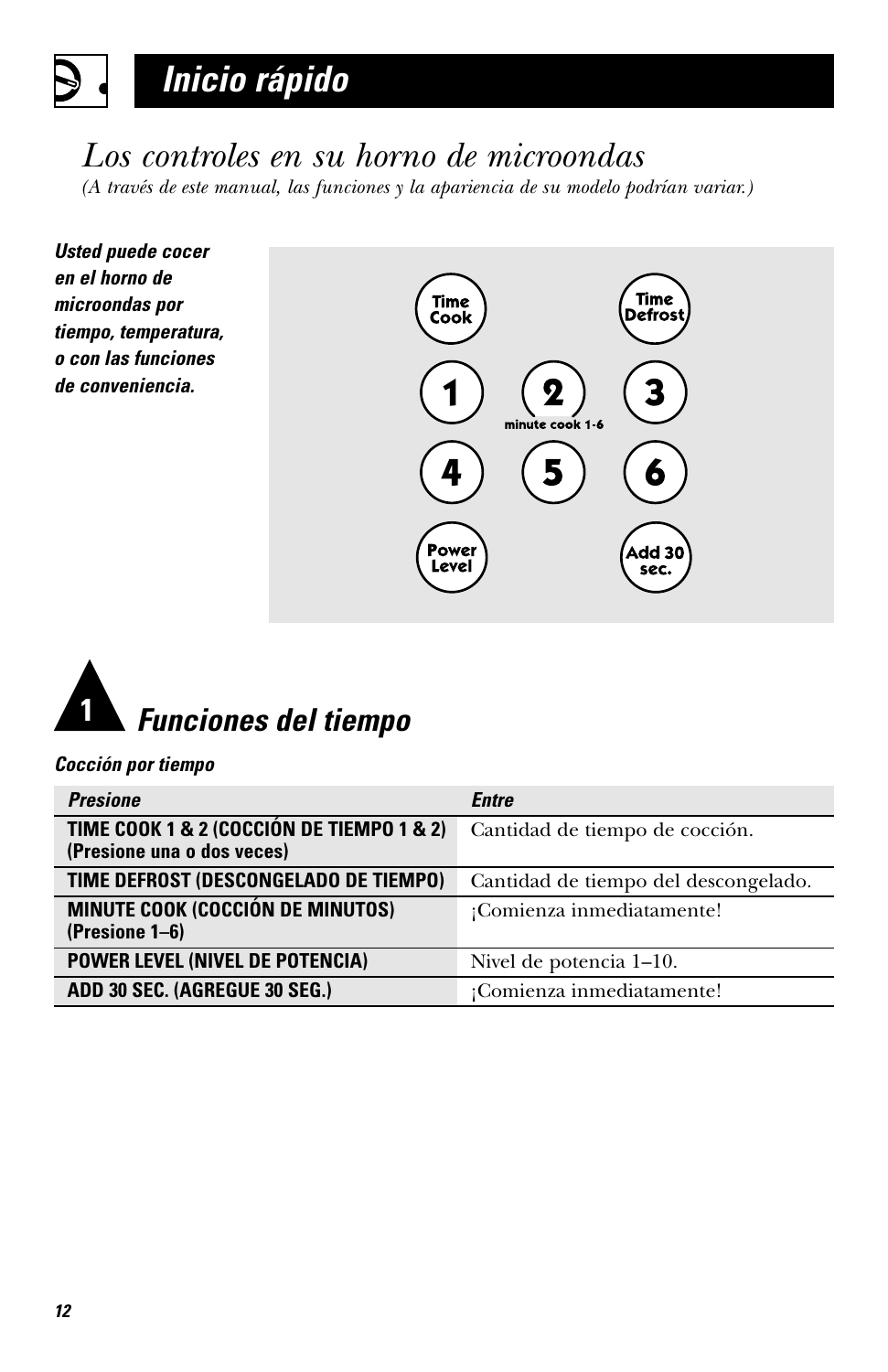### **GUÍA PARA EL USO DE LAS MICROONDAS**

**Antes de comenzar, inspeccione la guía localizada en el interior frontal del horno cuando usted abre la puerta.**

#### **GUÍAS EN EL LIBRO**

- **• Cocción**
- **• Descongelado de tiempo**
- **• Recalentamiento**





| <b>Presione</b>                                  | Entre                     | <b>Opción</b>                                       |
|--------------------------------------------------|---------------------------|-----------------------------------------------------|
| <b>POPCORN</b><br>(PALOMITAS DE MAÍZ)            | ¡Comienza inmediatamente! | más/menos tiempo<br>tamaño de la porción<br>servida |
| <b>BEVERAGE (BEBIDAS)</b>                        | ¡Comienza inmediatamente! | tamaño de la porción<br>servida                     |
| <b>REHEAT (RECALENTAR)</b>                       | Comida tipo 1-7           | tamaño de la porción<br>servida                     |
| <b>AUTO DEFROST</b><br>(DESCONGELADO AUTOMÁTICO) | Peso de la comida         |                                                     |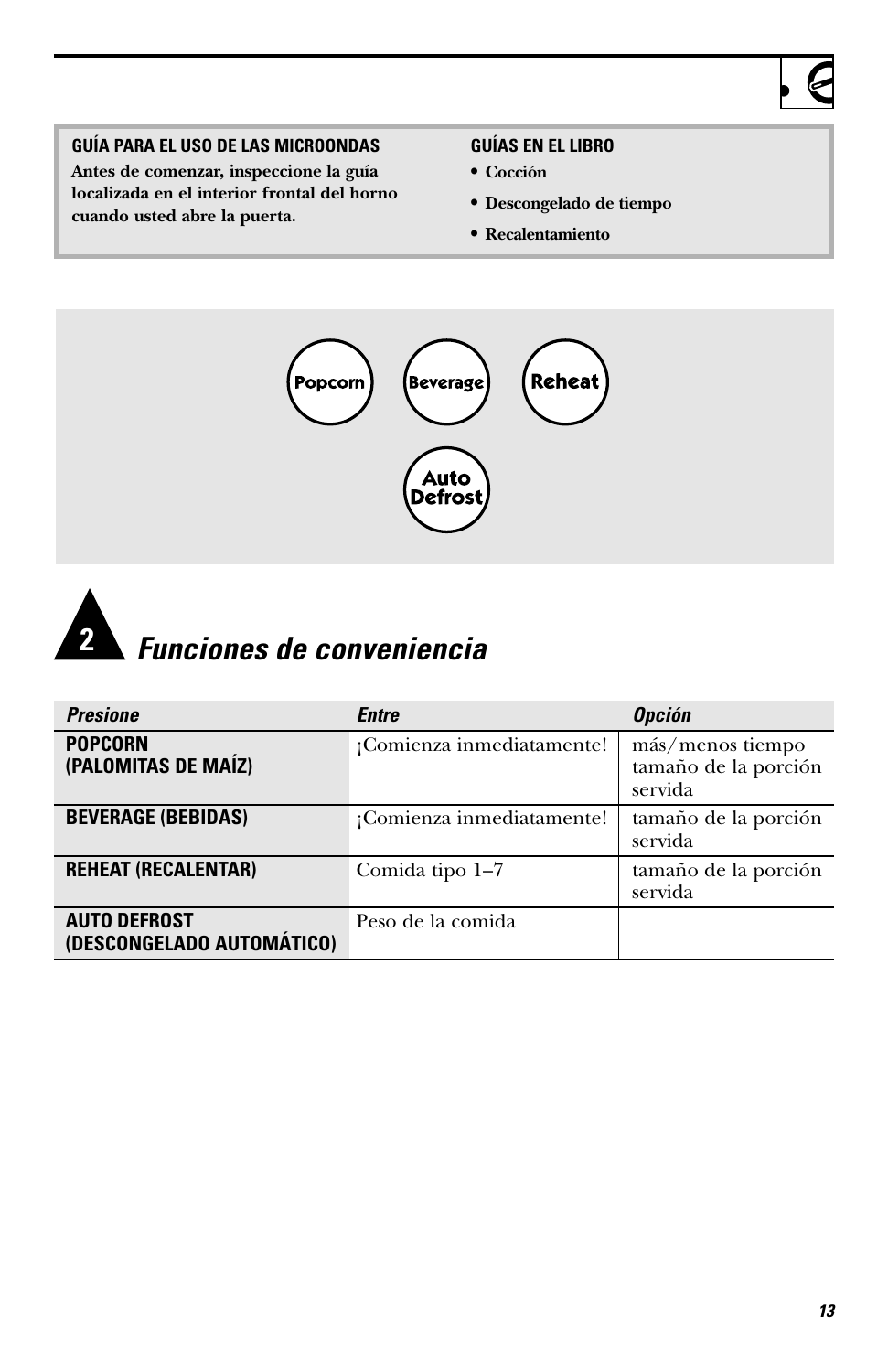### *Cómo cambiar los niveles de potencia*



*Cómo cambiar los niveles de potencia.* El nivel de potencia puede entrarse o cambiarse inmediatamente después de entrar el tiempo de la función para TIME COOK (COCCIÓN DE TIEMPO), TIME DEFROST (DESCONGELADO DE TIEMPO) o MINUTE COOK (COCCIÓN DE MINUTOS). El nivel de potencia también se puede cambiar durante el conteo regresivo del tiempo.

- *1 Presione TIME COOK (COCCIÓN DE TIEMPO), TIME DEFROST (DESCONGELADO DE TIEMPO) o MINUTE COOK (COCCIÓN DE MINUTOS).*
- *2 Entre el tiempo de cocción o de descongelado.*
- *3 Presione POWER LEVEL (NIVEL DE POTENCIA).*
- *4 Seleccione el nivel de potencia deseado de 1–10.*
- *5 Presione START (INICIAR).*

Los niveles de potencia variables agregan flexibilidad a la cocción en el horno de microondas. Los niveles de potencia en el horno de microondas se pueden comparar con las unidades de superficie en la estufa. High (alto) (Potencia en el nivel 10) o potencia máxima es la forma más rápida de cocinar y le da 100% de potencia. Cada nivel de potencia proporciona energía de microondas cierta porción del tiempo. El nivel de potencia 7 es energía de microondas 70% del tiempo. Potencia 3 es energía 30% del tiempo.

Una selección alta (10) cocinará más rápidamente pero los alimentos podrían necesitar moverse o rotarse con mayor frecuencia. La mayoría de las cocciones se harán en el nivel de potencia High (Alto). Un nivel menor cocinará con mayor uniformidad y necesitará que los alimentos se muevan o se roten menos.

Algunos alimentos podrían tener mejor sabor si se usa una de las selecciones más bajas. Use un nivel de potencia más bajo cuando esté cocinando aquellos alimentos que tienen la tendencia de derramarse, como las patatas al gratén.

Los períodos de descanso (aquellos en que el horno de microondas está haciendo ciclo de potencia apagada) da tiempo a los alimentos a "ecualizar" o transferir el calor hacia su interior. Un ejemplo de esto se muestra con el nivel de

potencia 3—el ciclo de descongelado. Si la energía del microondas no hizo ciclo de apagado, la parte externa de los alimentos se podría cocinar antes que la parte se descongelara.

A continuación algunos ejemplos para varios niveles de potencia:

| Nivel de<br>potencia                | <b>Mejores usos</b>                                                                                          |
|-------------------------------------|--------------------------------------------------------------------------------------------------------------|
| High 10<br>(Alto 10)                | Pescado, tocino,<br>vegetales, líquidos<br>hirviendo.                                                        |
| <b>Med-High 7</b><br>(Medio alto 7) | Cocción suave de<br>carnes y carnes de<br>ave; horneado<br>de cacerolas y<br>recalentamientos.               |
| <b>Medium 5</b><br>(Medio 5)        | Cocción lenta y<br>ablandado de<br>productos como<br>guisos/estofados<br>y cortes de carnes<br>menos suaves. |
| Low 2 or 3<br>(Bajo 2 ó 3)          | Descongelado sin<br>cocción; hervir a<br>fuego lento;<br>salsas delicadas.                                   |
| Warm 1<br>(Cálido 1)                | Para mantener<br>alimentos cálidos<br>sin cocer<br>excesivamente;<br>ablandar<br>mantequilla.                |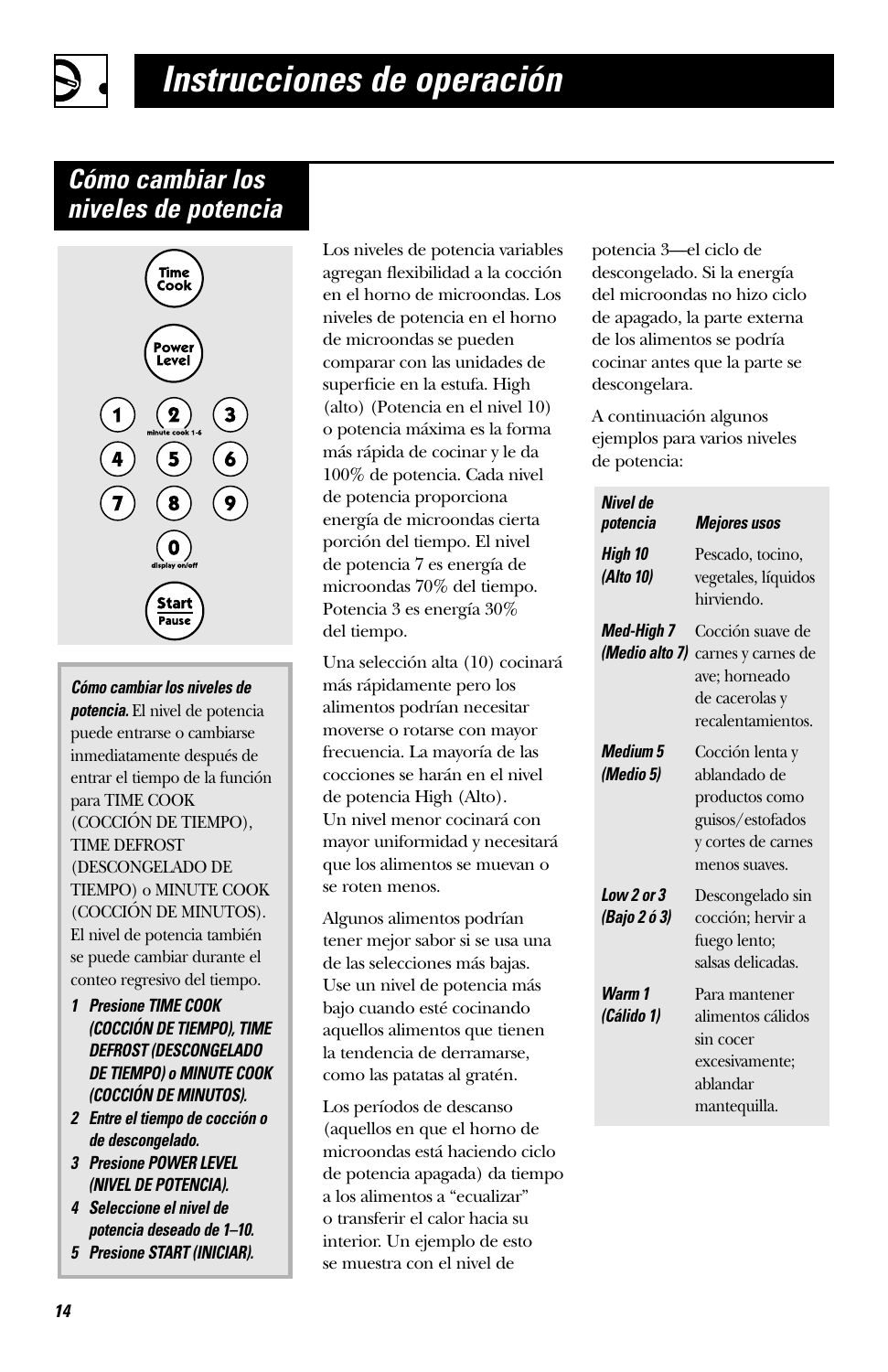# <span id="page-54-0"></span>*Funciones de tiempo*

### *Cocción de tiempo*



- *1 Presione TIME COOK (COCCIÓN DE TIEMPO).*
- *2 Entre el tiempo de cocción.*
- *3 Cambie el nivel de potencia si usted no desea la potencia máxima. (Presione POWER LEVEL [NIVEL DE POTENCIA]). Seleccione el nivel de potencia deseado entre 1–10.)*
- *4 Presione START (INICIAR).*

### *Time Cook 1 (Cocción de tiempo 1)*

Le permite usar el horno de microondas por cualquier lapso hasta un máximo de 99 minutos y 99 segundos.

El nivel de potencia 10 (Alto) es automáticamente seleccionado, pero usted lo puede cambiar para tener mayor flexibilidad.

Usted puede abrir la puerta durante el Cocción de tiempo para inspeccionar los alimentos. Cierre la puerta y presione START (INICIAR) para resumir la cocción.

### *Time Cook 2 (Cocción de tiempo 2)*

Le permite cambiar los niveles de potencia automáticamente durante la cocción. Esta es la forma de hacerlo.

- *1* Presione TIME COOK (COCCIÓN DE TIEMPO).
- *2* Entre el primer tiempo de cocción.
- *3* Cambie el nivel de potencia si usted no quiere la potencia máxima. (Presione POWER LEVEL [NIVEL DE POTENCIA.] Seleccione un nivel de potencia deseado entre 1–10.)
- *4* Presione TIME COOK (COCCIÓN DE TIEMPO) otra vez.
- *5* Entre el segundo tiempo de cocción.
- *6* Cambie el nivel de potencia si usted no quiere la potencia máxima. (Presione POWER LEVEL [NIVEL DE POTENCIA.] Seleccione un nivel de potencia deseado entre  $1-10.$ )
- *7* Presione START (INICIAR).

Al final del cocción de tiempo 1, el conteo regresivo del cocción de tiempo 2 comienza.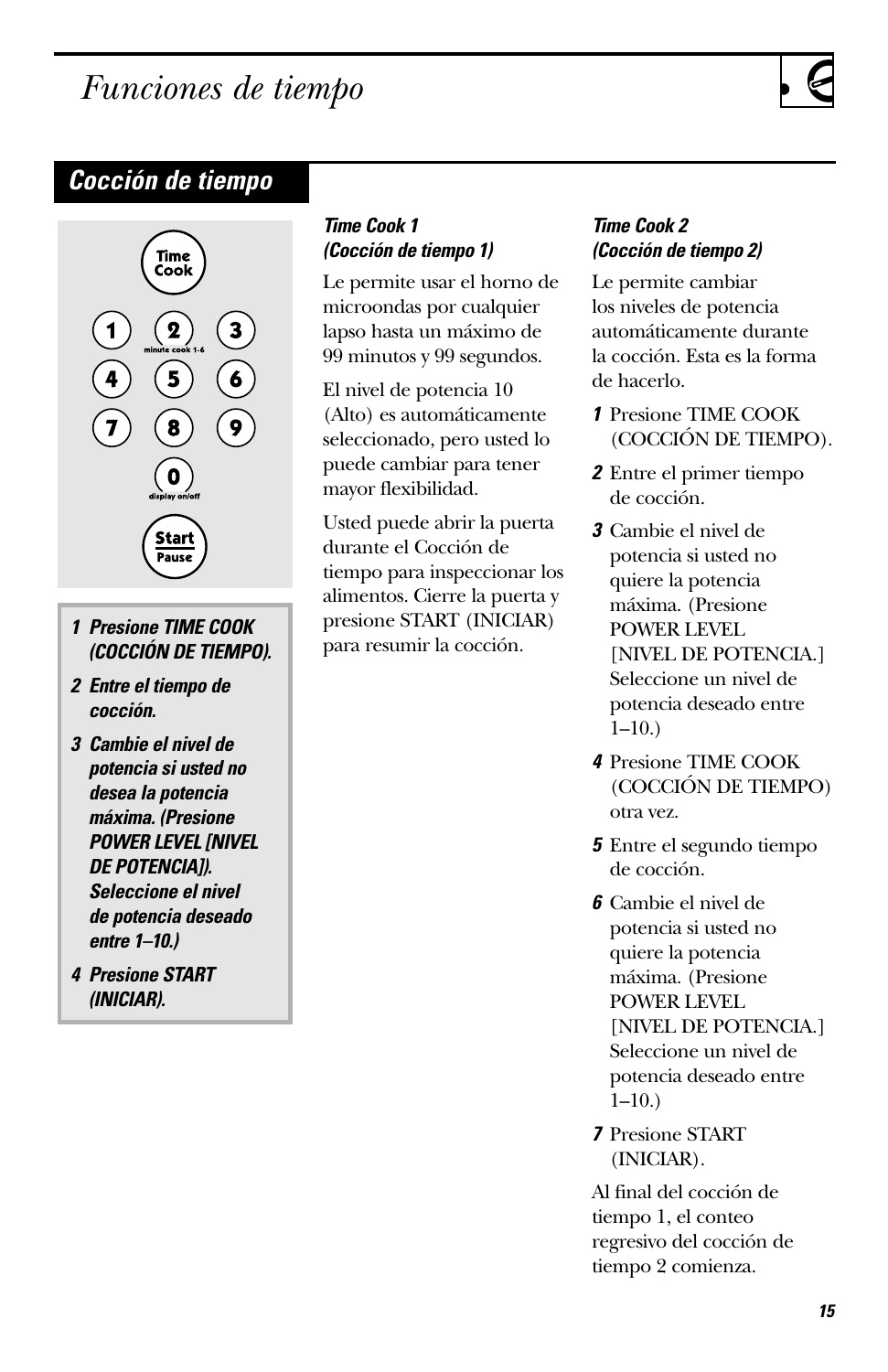# *Guía de cocción para cocción de tiempo 1 y 2*

#### *NOTA: Use el nivel de potencia alto (10) a no ser que se especifique lo contrario.*

| <b>Vegetal</b>                | <b>Cantidad</b>                                       | <b>Tiempo</b>                  | <b>Comentarios</b>                                                                   |
|-------------------------------|-------------------------------------------------------|--------------------------------|--------------------------------------------------------------------------------------|
| <b>Espárragos</b>             |                                                       |                                |                                                                                      |
| (briznas frescas)             | 1 libra                                               | de 6a 9 min.<br>Medio-Alto (7) | En un plato de vidrio de hornear oblongo de<br>1½ cuartos, coloque 1/4 taza de agua. |
| (briznas congeladas)          | Paquete de 10 onzas                                   | de 5a 7 min.                   | En una cacerola de 1 cuarto.                                                         |
| <b>Frijoles</b>               |                                                       |                                |                                                                                      |
| (frescas verdes)              | 1 libra cortada por<br>la mitad                       | de 9 a 11 min.                 | En una cacerola de 1½ cuartos, coloque 1/2 taza<br>de agua.                          |
| (congelados verdes)           | paquete de 10 onzas                                   | de 6a 8 min.                   | En una cacerola de 1 cuarto, coloque<br>2 cucharadas grandes de agua.                |
| (frijol poroto/blanco)        | paquete de 10 onzas                                   | de 6a 8 min.                   | En una cacerola de 1 cuarto, coloque 1/4 taza<br>de agua.                            |
| <b>Remolachas / Betabeles</b> |                                                       |                                |                                                                                      |
| (frescas, enteras)            | 1 ramillete                                           | de 17 a 21 min.                | En una cacerola de 2 cuartos, coloque 1/2 taza<br>de agua.                           |
| <b>Brócoli</b>                |                                                       |                                |                                                                                      |
| (fresco)                      | 1 ramillete<br>$(1\% a 1\% libras)$                   | de 7 a 10 min.                 | En una cacerola de 2 cuartos, coloque 1/2 taza<br>de agua.                           |
| (briznas frescas)             | 1 ramillete<br>$(1\frac{1}{4} a 1\frac{1}{2}$ libras) | de 9 a 13 min.                 | En un plato de vidrio de hornear oblongo de<br>2 cuartos, coloque 1/4 taza de agua.  |
| (picado congelado)            | paquete de 10 onzas                                   | de 5a 7 min.                   | En una cacerola de 1 cuarto.                                                         |
| (briznas congeladas)          | paquete de 10 onzas                                   | de 5a 7 min.                   | En una cacerola de 1 cuarto, coloque<br>3 cucharadas grandes de agua.                |
| Repollo / Col                 |                                                       |                                |                                                                                      |
| (fresco)                      | 1 media cabeza<br>(de aprox. 2 libras)                | de 8 a 11 min.                 | En una cacerola de 1½ ó 2 cuartos, coloque<br>$1/4$ taza de agua.                    |
| (trozos)                      |                                                       | de 7 a 10 min.                 | En una cacerola de 2 ó 3 cuartos, coloque<br>$1/4$ taza de agua.                     |
| <b>Zanahorias</b>             |                                                       |                                |                                                                                      |
| (frescas, en trozos)          | 1 libra                                               | de 7a 9 min.                   | En una cacerola de 1½ cuartos, coloque<br>$1/4$ taza de agua.                        |
| (congeladas)                  | paquete de 10 onzas                                   | de 5a 7 min.                   | En una cacerola de 1 cuarto, coloque<br>2 cucharadas grandes de agua.                |
| <b>Coliflor</b>               |                                                       |                                |                                                                                      |
| (ramilletes)                  | 1 media cabeza                                        | de 9 a 14 min.                 | En una cacerola de 2 cuartos, coloque 1/2 taza<br>de agua.                           |
| (fresco, entero)              | 1 media cabeza                                        | de 10 a 17 min.                | En una cacerola de 2 cuartos, coloque 1/2 taza<br>de agua.                           |
| (congelado)                   | paquete de 10 onzas                                   | de 5a 7 min.                   | En una cacerola de 1 cuarto, coloque<br>2 cucharadas grandes de agua.                |

D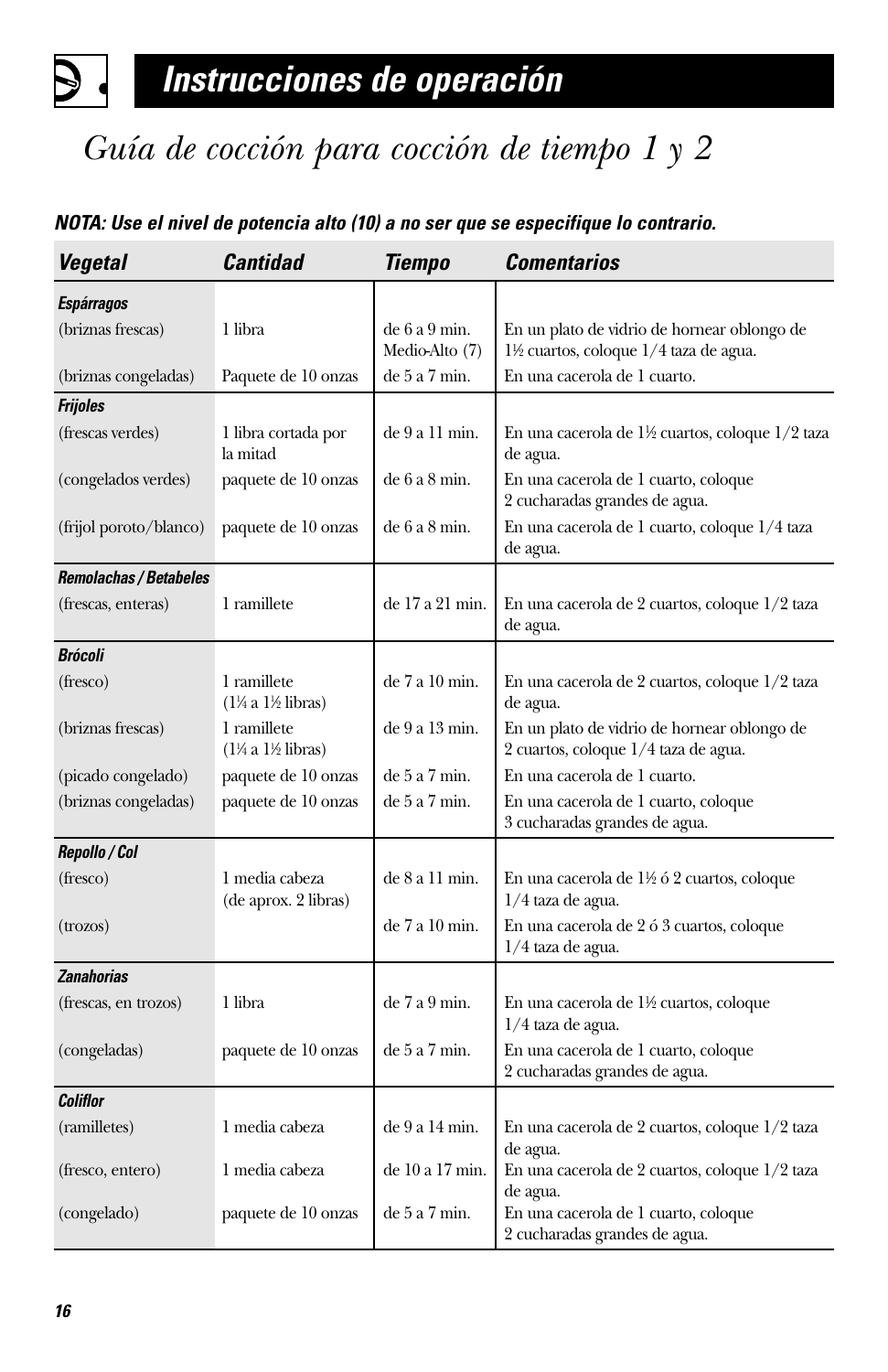| Vegetable                                  | <b>Amount</b>                                      | Time                                           | <b>Comments</b>                                                                                                                                                                                                                    |
|--------------------------------------------|----------------------------------------------------|------------------------------------------------|------------------------------------------------------------------------------------------------------------------------------------------------------------------------------------------------------------------------------------|
| <b>Maíz</b>                                |                                                    |                                                |                                                                                                                                                                                                                                    |
| (granos congelados)                        | paquete de 10 onzas                                | de 5 a 7 min.                                  | En una cacerola de 1 cuarto, coloque<br>2 cucharadas grandes de agua.                                                                                                                                                              |
| Maíz en su mazorca                         |                                                    |                                                |                                                                                                                                                                                                                                    |
| (fresco)                                   | de 1 a 5 mazorcas                                  | $de$ 3 a 4 min.<br>por mazorca                 | En un plato de vidrio de hornear oblongo de<br>2 cuartos, coloque el maíz. Está en su cáscara,<br>no use agua; si ya ha removido la cáscara del<br>maíz, agregue 1/4 taza de agua. Cámbielos de<br>posición a la mitad del tiempo. |
| (congelado)                                | 1 espiga<br>de 2 a 6 mazorcas                      | de 5a 6 min.<br>$de$ 3 a 4 min.<br>por mazorca | Colocar en un plato de vidrio de hornear<br>oblongo de 2 cuartos. Cubra con una envoltura<br>plástica ventilada. Voltee después de la mitad<br>del tiempo.                                                                         |
| <b>Vegetales mezclados</b>                 |                                                    |                                                |                                                                                                                                                                                                                                    |
| (congelados)                               | paquete de 10 onzas                                | de 5a 7 min.                                   | En una cacerola de 1 cuarto, coloque<br>3 cucharadas grandes de agua.                                                                                                                                                              |
| Arvejas / guisantes                        |                                                    |                                                |                                                                                                                                                                                                                                    |
| (frescas, sin su cáscara)                  | 2 libras en su cáscara                             | de 9 a 12 min.                                 | En una cacerola de 1 cuarto, coloque 1/4 taza<br>de agua.                                                                                                                                                                          |
| (congeladas)                               | paquete de 10 onzas                                | de 5 a 7 min.                                  | En una cacerola de 1 cuarto, coloque<br>2 cucharadas grandes de agua.                                                                                                                                                              |
| <b>Patatas</b>                             |                                                    |                                                |                                                                                                                                                                                                                                    |
| (frescas, cortadas en<br>cubitos, blancas) | 4 patatas<br>(de 6 a 8 onzas<br>cada una)          | de 9 a 12 min.                                 | Pele y corte en cubitos de 1 pulgada. Coloque en<br>una cacerola de 2 cuartos con 1/2 taza de agua.<br>Mueva después de la mitad del tiempo.                                                                                       |
| (frescas, enteras,<br>dulces o blancas)    | $1$ (de 6 a 8 onzas)                               | $de$ 3 a 4 min.                                | Perfore con un tenedor de cocina. Colocar en<br>el centro del horno. Dejar al aire libre por<br>5 minutos.                                                                                                                         |
| Espinaca                                   |                                                    |                                                |                                                                                                                                                                                                                                    |
| (fresca)                                   | de 10 a 16 onzas                                   | de 5a 7 min.                                   | En una cacerola de 2 cuartos, coloque la<br>espinaca lavada.                                                                                                                                                                       |
| (congelada, en<br>pedacitos y en hoja)     | paquete de 10 onzas                                | de 5a 7 min.                                   | En una cacerola de 1 cuarto, coloque<br>3 cucharadas grandes de agua.                                                                                                                                                              |
| <b>Calabazas (Squash)</b>                  |                                                    |                                                |                                                                                                                                                                                                                                    |
| (frescas, verano y<br>amarillas)           | 1 libra en rebanadas                               | de 5 a 7 min.                                  | Coloque en una cacerola de 1½ cuartos,<br>coloque 1/4 taza de agua.                                                                                                                                                                |
| (invierno, acorn y<br>butternut)           | de 1 a 2 calabazas<br>(aprox. 1 libra<br>cada una) | de 8 a 11 min.                                 | Corte por la mitad y remueva las membranas<br>fibrosas. En un plato de vidrio de hornear<br>oblongo de 2 cuartos, coloque la calabaza<br>cortada hacia abajo. Voltee los pedazos después<br>de 4 minutos.                          |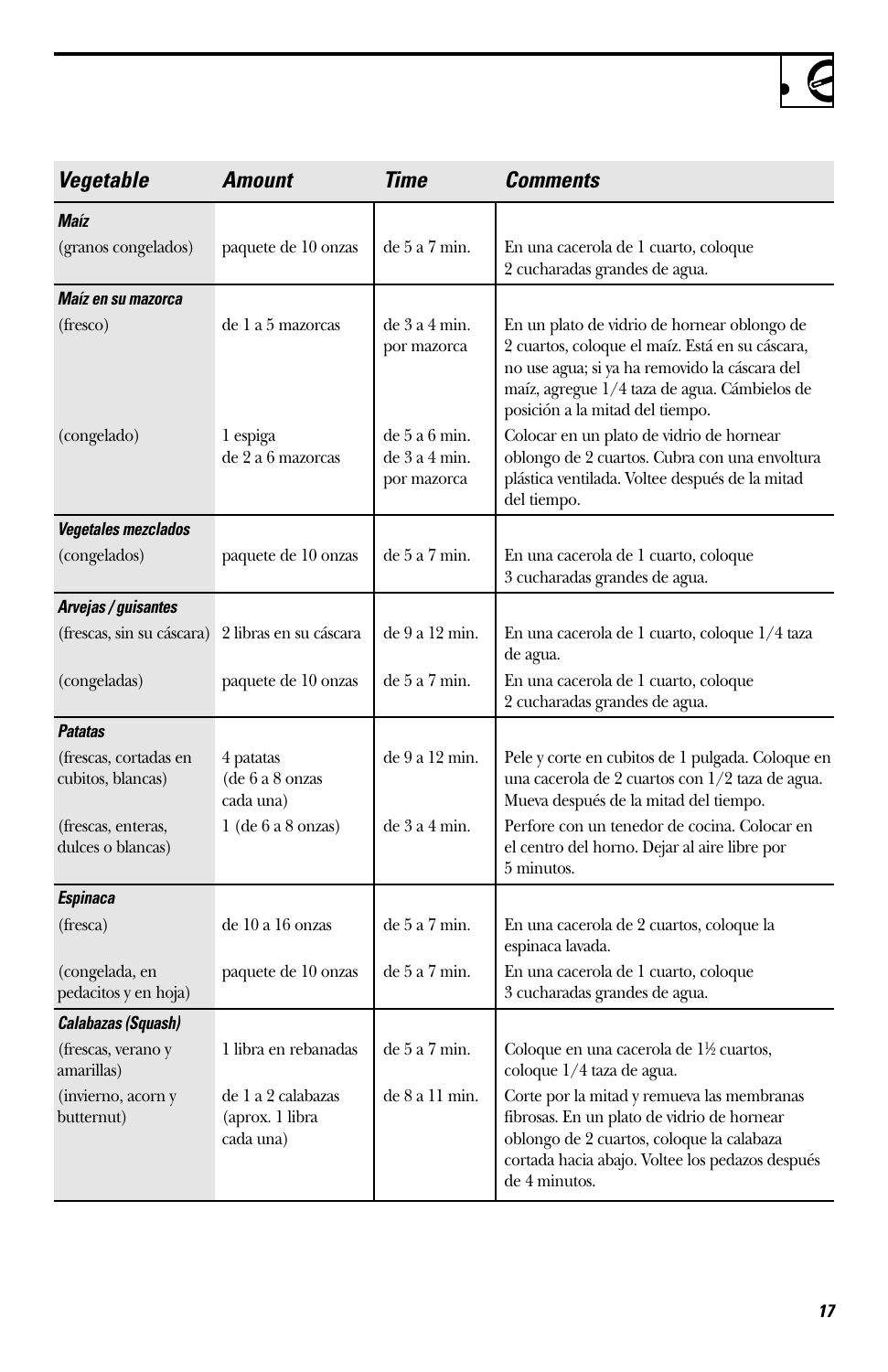# *Funciones de tiempo*

### *Time Defrost (Descongelado de tiempo)*



- *1 Presione TIME DEFROST (DESCONGELADO DE TIEMPO).*
- *2 Entre el tiempo de descongelado.*
- *3 Presione START.*

*(La función de Auto Defrost [Descongelado automático] se explica en la sección de Funciones de conveniencia.)*

Esta función le permite descongelar por el lapso de tiempo que usted seleccione. Ver la Guía de descongelado para los tiempos sugeridos.

El nivel de potencia 3 viene escogido automáticamente, pero usted lo puede cambiar para mayor flexibilidad. Usted puede descongelar artículos pequeños más rápidamente elevando el nivel de potencia después de entrar el tiempo. Sin embargo, necesitarán más atención que lo usual.

El nivel de potencia 7 reduce el descongelado de tiempo total en aproximadamente la mitad; el nivel de potencia 10 reduce el tiempo total a aproximadamente 1/3. Voltee o mueva los alimentos con frecuencia.

A la mitad del descongelado de tiempo elegido, de la vuelta a los alimentos y separe los pedazos para un descongelado más uniforme. Proteja cualquier área cálida con un pequeño pedazo de papel de aluminio.

El sonido de un golpeo seco se podría escuchar durante el descongelado. Este sonido es normal cuando el horno está operando en la potencia máxima.

#### *Ideas sobre el descongelado*

**•** Los alimentos congelados en papel o plástico se pueden descongelar en el paquete. A los paquetes cerrados herméticamente se les debería abrir hendidas o se deberían ventilar DESPUÉS que los alimentos se han descongelado parcialmente. Los envases de almacenar plásticos deberían abrirse, por lo menos parcialmente.

- **•** Las cenas congeladas pre-empaquetadas tamaño familiar se pueden descongelar y colocar en el horno de microondas. Si los alimentos están en un recipiente de papel aluminio, transfiéralos a un plato que se pueda colocar en el horno de microondas con seguridad.
- **•** Los alimentos que se dañan fácilmente, tales como a leche, los huevos, el pescado, la carne de cerdo y de aves no se deben tener abiertos al aire libre por más de una hora después de descongelados. La temperatura ambiente promueve el crecimiento de bacteria dañina.
- **•** Para descongelados más uniformes de alimentos grandes tales como carne de res, de cordero y asados de ternero, use Auto Defrost (Descongelado automático).
- **•** Asegúrese de que los pedazos de carne grandes sean descongelados completamente antes de cocinarlos.
- **•** Cuando se encuentre descongelando, los alimentos no deberían quedar calientes y deben quedar ablandados en todas las áreas. Si los alimentos quedan un poco congelados, regréselos al horno de microondas por un lapso corto, o déjelo al aire libre por unos minutos.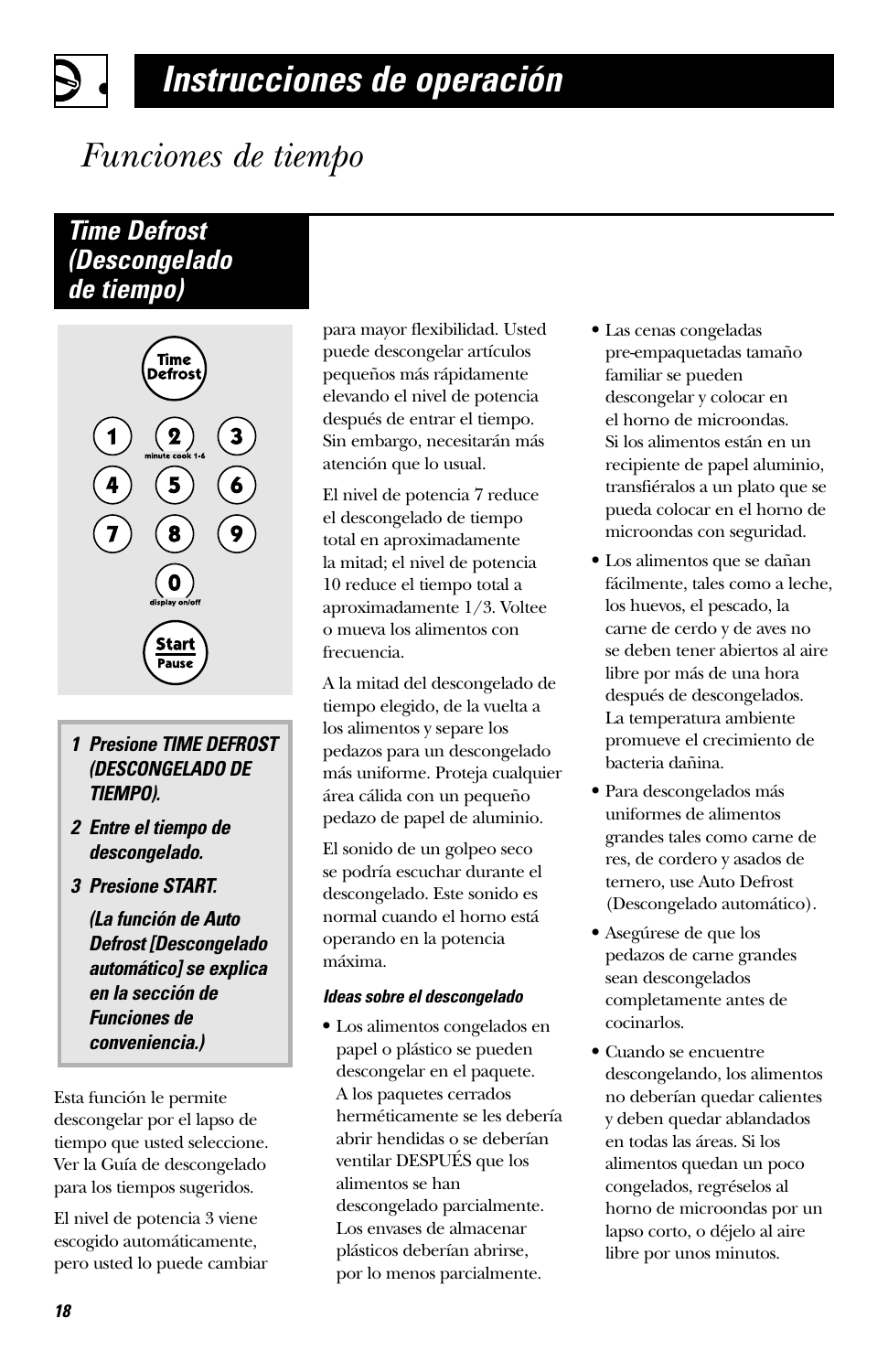# *Guía para descongelar*

| <b>Alimento</b>                                                                                           | Tiempo                                       | Comentarios                                                                                                                                                                                                                                                                                                      |
|-----------------------------------------------------------------------------------------------------------|----------------------------------------------|------------------------------------------------------------------------------------------------------------------------------------------------------------------------------------------------------------------------------------------------------------------------------------------------------------------|
| Panes, Pasteles<br>Pan, panecillos o bollo (1 pedazo)<br><b>Panecillos dulces</b> (aprox. 12 onzas)       | $1$ min.<br>$de$ 3 a 5 min.                  |                                                                                                                                                                                                                                                                                                                  |
| Pescado y Mariscos<br><b>Filetes, congelados</b> (1 libra)<br><b>Mariscos, pedazos pequeños</b> (1 libra) | de 6a 8 min.<br>de 5a 7 min.                 | Coloque un pedazo en una cacerola. Voltee y rompa<br>a la mitad del tiempo.                                                                                                                                                                                                                                      |
| <b>Frutas</b><br>Bolsa plástica—1 a 2<br>(paquete de 10 onzas)                                            | $de$ 3 a 6 min.                              |                                                                                                                                                                                                                                                                                                                  |
| Carne<br><b>Tocino</b> (1 libra)                                                                          | $de$ 2 a 5 min.                              | Coloque un paquete no abierto en el horno. Después<br>déjelo al aire libre por 5 minutos.                                                                                                                                                                                                                        |
| <b>Tocinos franks</b> (1 libra)                                                                           | $de$ 2 a 5 min.                              | Coloque un paquete no abierto en el horno. Hágalo<br>hasta que los tocinos se puedan separar. Después<br>déjelo al aire libre por 5 minutos, si es necesario,<br>para completar el descongelado.                                                                                                                 |
| <b>Carne molida</b> (1 libra)<br>Asados: res, cordero, ternero, cerdo                                     | de 5a 7 min.<br>de 12 a 16 min.<br>por libra | Voltee la carne después de la mitad del tiempo.<br>Use el nivel de potencia 1.                                                                                                                                                                                                                                   |
| Bistec y chuleta                                                                                          | de 5a 7 min.<br>por libra                    | Coloque la carne desenvuelta en un plato seguro para<br>usar en el horno de microondas. Voltear a la mitad del<br>tiempo y cubra las áreas cálidas con papel de aluminio.<br>Cuando termine, separe los pedazos y déjelo al aire<br>libre para completar el descongelado.                                        |
| Carne de ave<br>Pollo, poerción de pollo<br>$(de 2\frac{1}{2} a 3 libras)$                                | de 15 a 19 min.                              | Coloque la carne de pollo envuelta en un plato.<br>Después de transcurrir la mitad del tiempo,<br>desenvuélvalo y voltéelo. Cuando termine, separe los<br>pedazos y descongele de 2 a 4 minutos, si es necesario.<br>Déjelo al aire libre para terminar el descongelado.                                         |
| Pollo, entero<br>$(de 2\frac{1}{2} a 3 libras)$                                                           | de 17 a 21 min.                              | Coloque la carne de pollo envuelta en un plato.<br>Después de transcurrir la mitad del tiempo,<br>desenvuélvalo y voltéelo. Cubra las áreas cálidas con<br>papel de aluminio. Termine de descongelar. Si es<br>necesario, haga correr agua fría a través de la cavidad<br>hasta que las menudencias se remuevan. |
| Gallina                                                                                                   | de 7 a 13 min.<br>por libra                  | Coloque la gallina desenvuelta en el horno orientada<br>hacia arriba. Voltéela a la mitad del tiempo. Haga<br>correr agua fría a través de la cavidad hasta que las<br>menudencias se remuevan.                                                                                                                  |
| <b>Pechuga de pavo</b> (de 4 a 6 libras)                                                                  | de 5 a 9 min.<br>por libra                   | Coloque la pechuga desenvuelta en un plato seguro<br>para usar en el horno de microondas. Voltear a la<br>mitad del tiempo y cubra las áreas cálidas con papel<br>de aluminio. Termine el descongelado. Déjela entre<br>1 y 2 horas en el refrigerador para completar el<br>descongelado.                        |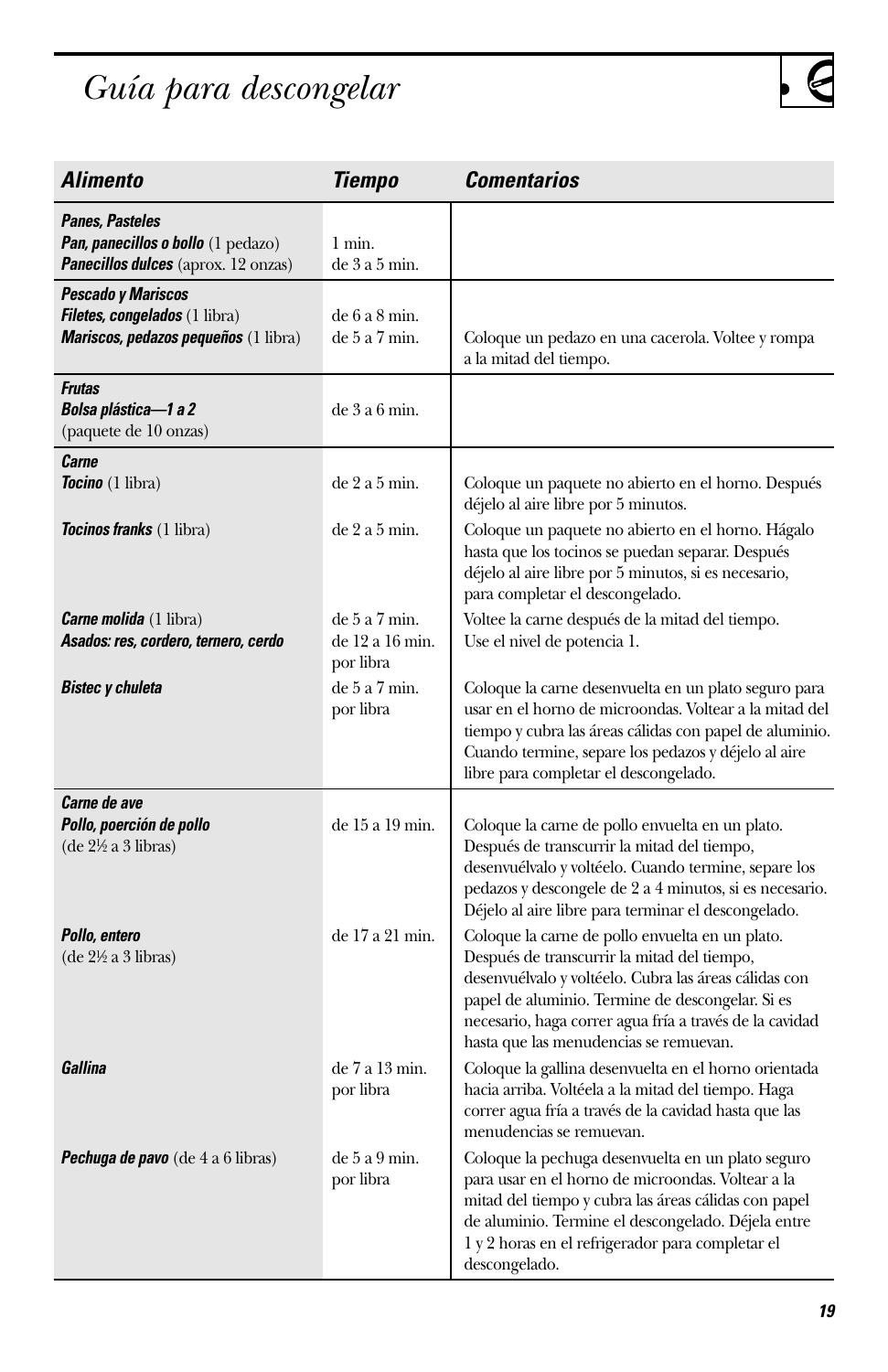# *Funciones del tiempo*

### *Minute Cook (Cocción de minutos)*



#### *Esta es una forma rápida de ajustar el tiempo de cocción entre 1 y 6 minutos.*

Presione uno de los botones de Minute Cook (Cocción de minutos) para tiempo de cocción entre 1 y 6 minutos en el nivel de potencia 10. Por ejemplo, presione el botón 2 para 2 minutos de tiempo de cocción.

El nivel de potencia se puede cambiar conforme el tiempo disminuye. Presione POWER LEVEL (NIVEL DE POTENCIA) y entre 1–10.

### *Add 30 Seconds (Agregar 30 segundos)*



#### *Usted puede usar esta función en dos formas:*

- **•** Agregará 30 segundos al tiempo del conteo regresivo cada vez que el botón se apriete.
- **•** Se puede usar como una forma rápida de escoger 30 segundos de tiempo de cocción.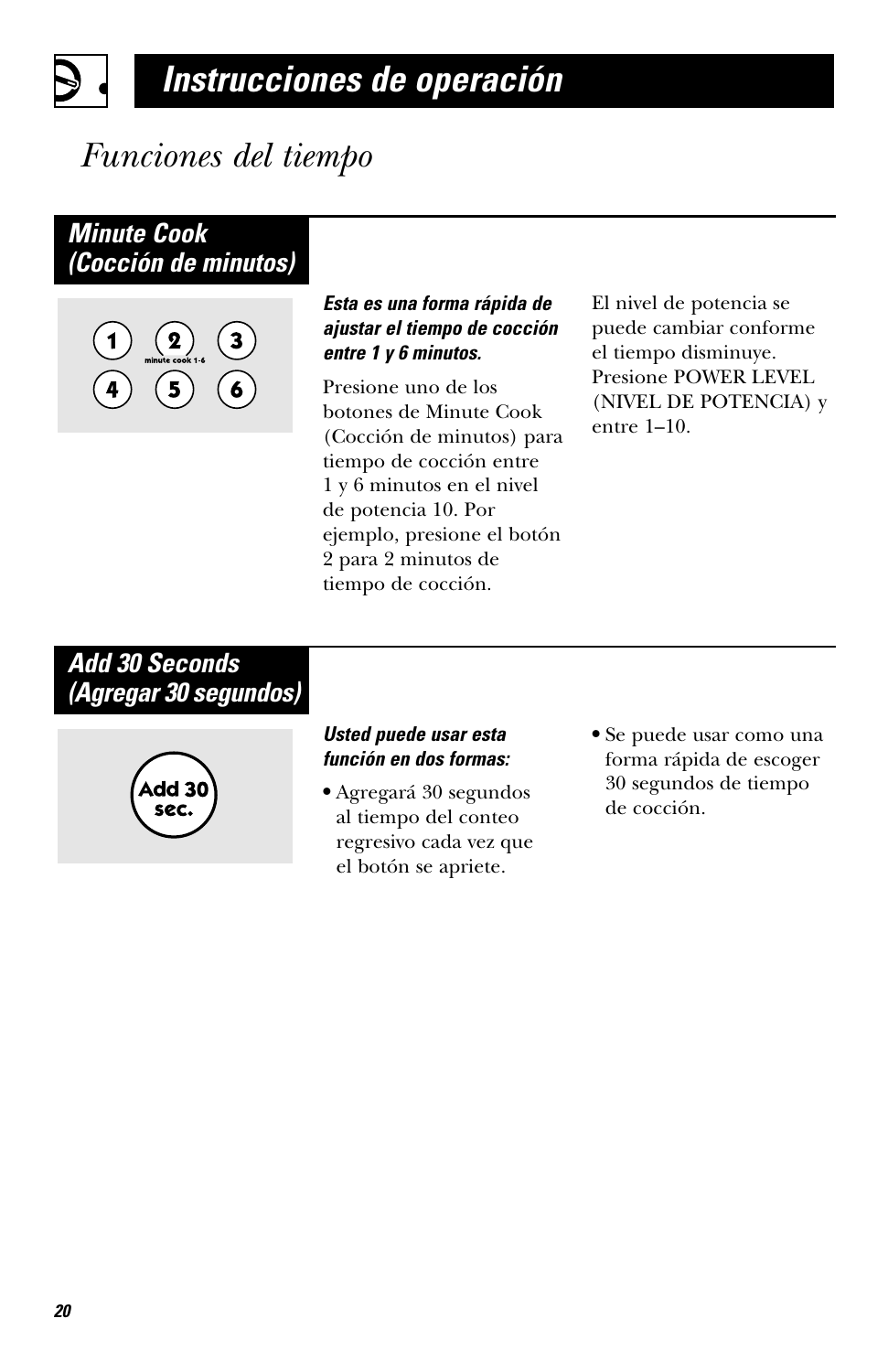# <span id="page-60-0"></span>*Funciones de conveniencia*

### *Popcorn (Palomitas de maíz)*



Solamente use con palomitas de maíz pre-empaquetada para cocerse en hornos de microondas que pesen entre 3,0 y 3,5 onzas.

#### *Cómo usar la función de las palomitas de maíz*

*1* Obedezca las instrucciones en el paquete, usando Time Cook (Cocción de tiempo) si el paquete es menor de 3,0 onzas o mayor de 3,5 onzas. Coloque el paquete de palomitas de maíz en el centro del horno de microondas.

*2* Presione POPCORN (PALOMITAS DE MAÍZ). El horno comenzará inmediatamente. Pulse POPCORN (PALOMITAS DE MAÍZ) para seleccionar el tamaño de la bolsa que está cociendo.

#### *Cómo ajustar el programa de Popcorn (Palomitas de maíz) para proporcionar un tiempo de cocción más prolongado o más corto*

Si usted se da cuenta que la marca de palomitas de maíz que usted usa se tarda más tiempo o se cocina demasiado rápidamente de manera consistente, usted puede agregar o sustraer de 20 a 30 segundos del cocción de tiempo automático.

#### **Para agregar tiempo:**

Después de presionar POPCORN (PALOMITAS DE MAÍZ), presione 9 inmediatamente después de que el horno comience para agregar 20 segundos adicionales.

#### **Para sustraer tiempo:**

Después de presionar POPCORN (PALOMITAS DE MAÍZ), presione 1 inmediatamente después de que el horno comience para sustraer 20 segundos al tiempo de cocción.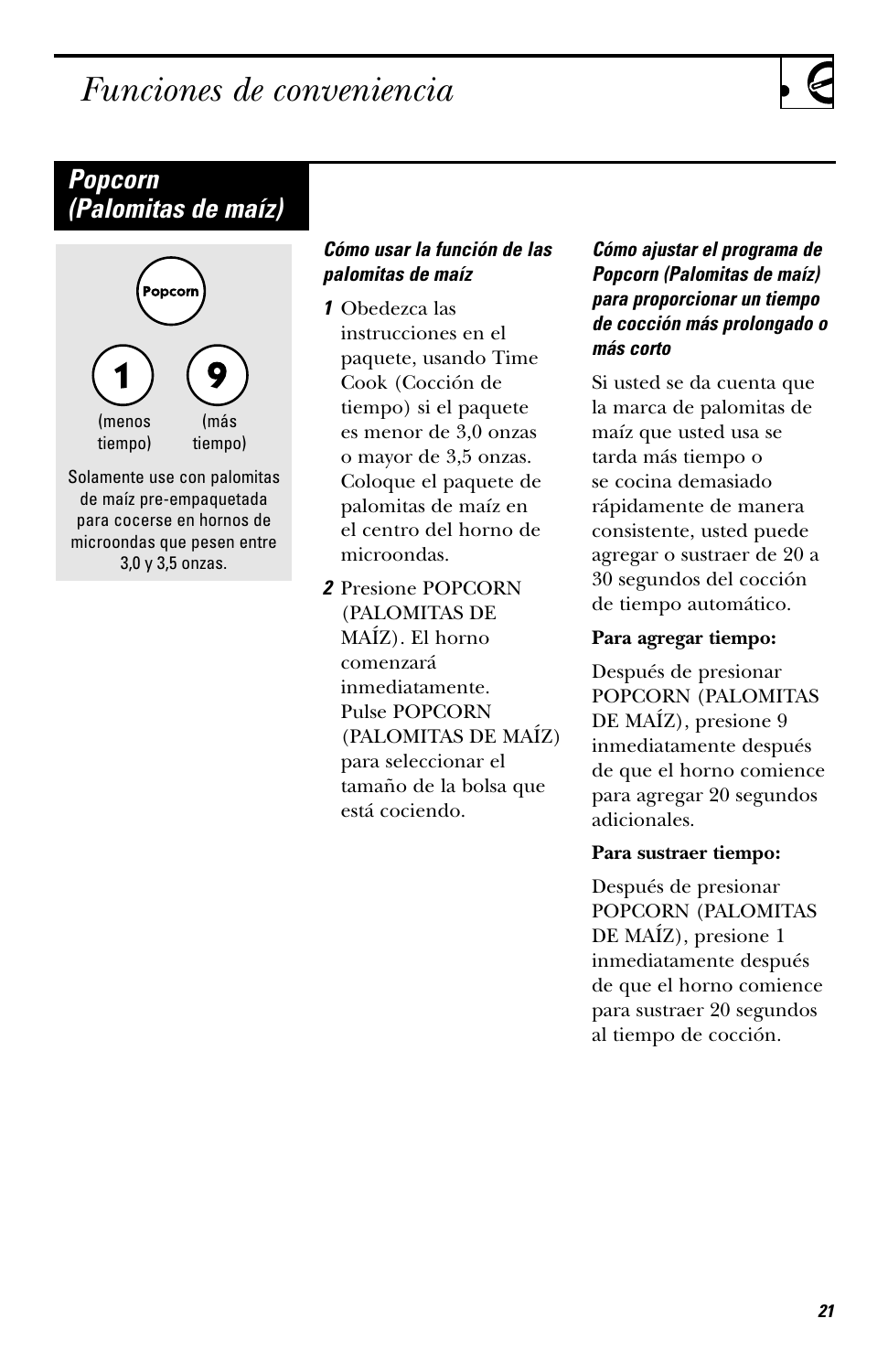### *Funciones de conveniencia*

### *Reheat (Recalentar)*



La función de Reheat (Recalentar) recalienta las porciones a servir de muchos alimentos precocinados.

- *1* Presione REHEAT (RECALENTAR).
- *2* Seleccione el tipo de alimento entre 1 y 7 para una porción (Ver la Guía de recalentamiento más adelante). El horno comenzará inmediatamente.
- *3* Presione 2 ó 3 para cambiar el tamaño de la porción a servir.

*NOTA: El tamaño de la porción a servir podría cambiarse o agregarse después de que el horno comienza. Presione el botón del número 2 ó 3. El tamaño de la porción para alimentos tipo 7 no se puede cambiar.*

#### *Guía de recalentar*

| <b>Tipo de alimento</b>                                           | <b>Comentarios</b>                                         |
|-------------------------------------------------------------------|------------------------------------------------------------|
| 1 Pasta                                                           | Cubra con una tapa o con una envoltura plástica ventilada. |
| 2 Carnes y cacerolas                                              | Cubra con una tapa o con una envoltura plástica ventilada. |
| 3 Frutas y vegetales                                              | Cubra con una tapa o con una envoltura plástica ventilada. |
| 4 Bebidas (8 a 10 onzas)                                          | Funciona mejor con un tarro de boca ancha-no cubra.        |
| 5 Salsas y gravy                                                  | Cubra con una tapa o con una envoltura plástica ventilada. |
| 6 Pizzas (pedazos)                                                | No cubra.                                                  |
| 7 Plato de comida sobrante<br>$(2 a 3$ alimentos, 4 onzas $c/u$ ) | Cubra con una tapa o con una envoltura plástica ventilada. |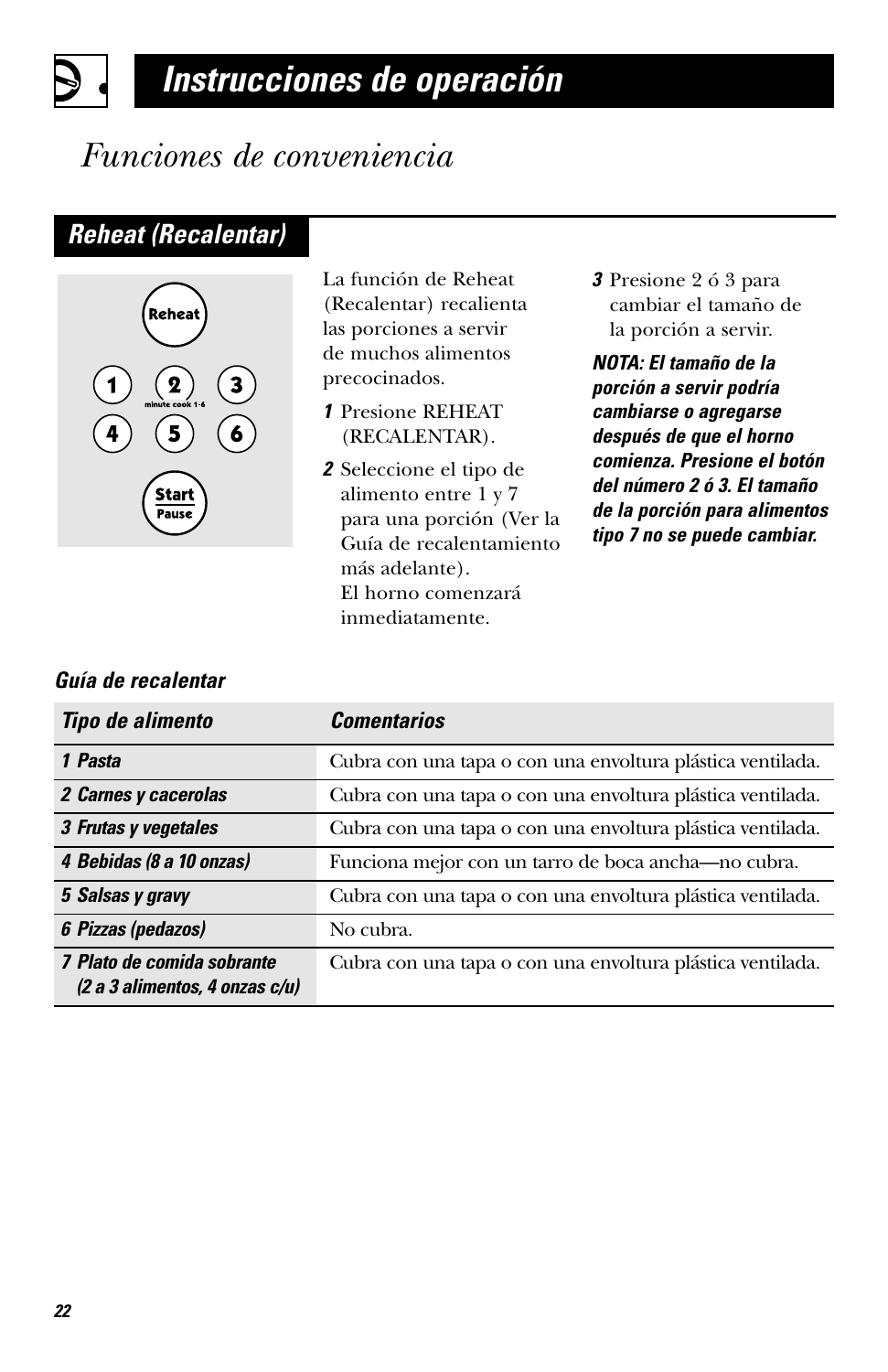### *Beverage (Bebidas)*



La función de bebidas calienta porciones de 4, 8 y 12 onzas de cualquier bebida.

Presione BEVERAGE (BEBIDAS). El horno comienza automáticamente.

El tamaño de la porción viene automáticamente ajustado para 4 onzas, pero se puede cambiar presionando BEVERAGE (BEBIDAS) para seleccionar 8 o 12 onzas.

**Las bebidas calentadas con la función de Beverage (Bebidas) podría quedar muy caliente. Remueva el envase con cuidado.**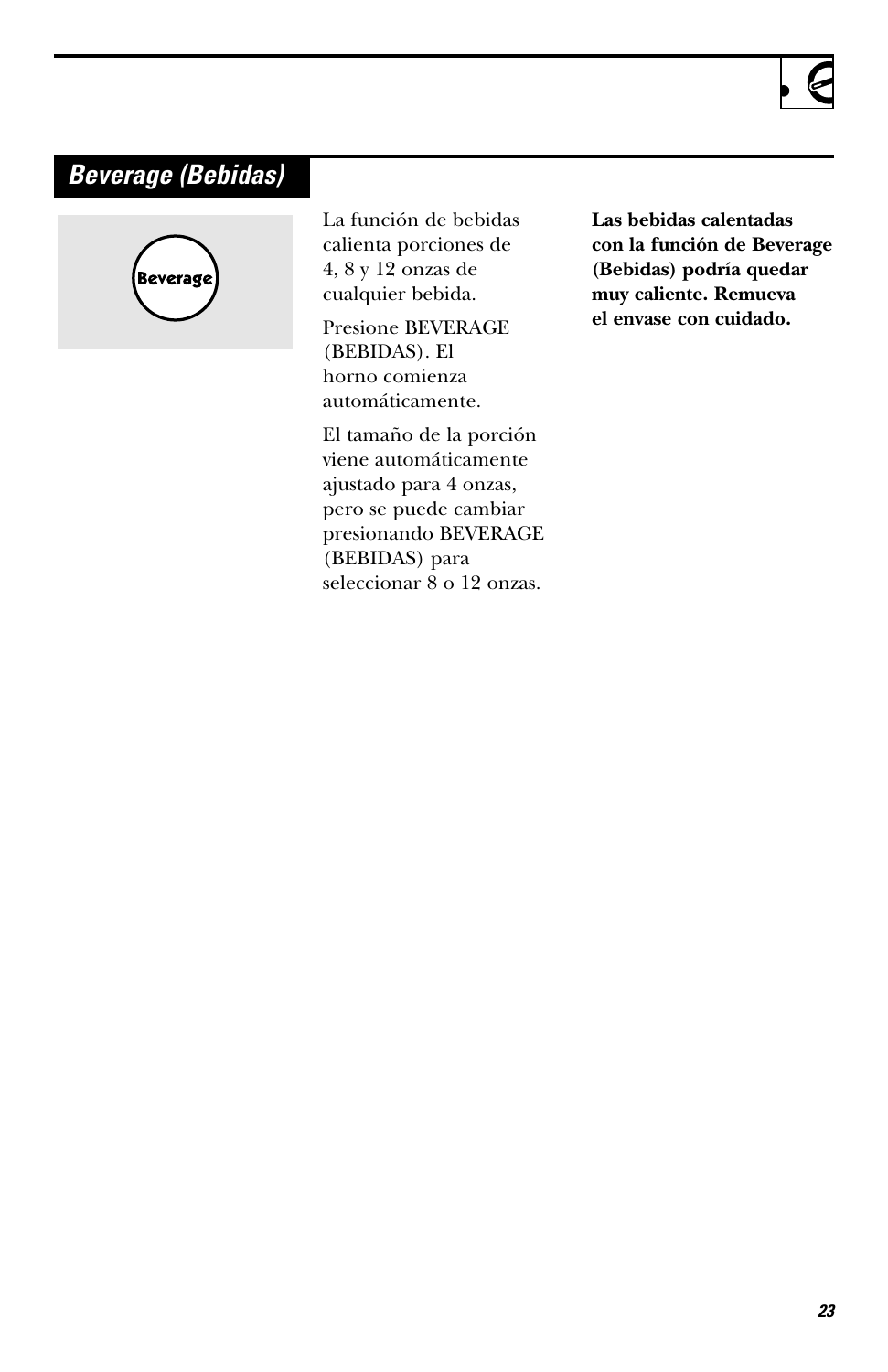# *Funciones de conveniencia*

### *Auto Defrost (Descongelado automático)*



- *1 Presione AUTO DEFROST (DESCONGELADO AUTOMÁTICO).*
- *2 Usando la Guía de conversión en la derecha, entre el peso del alimento. Por ejemplo, presione 1 y 2 para 1,2 libras (1 libra y 2 onzas).*
- *3 Presione START (INICIAR).*

*(Time Defrost [Descongelado de tiempo] se explica en la sección de las funciones de tiempo.)* Auto Defrost (Descongelado automático) ajusta los tiempos de descongelado automáticamente y los niveles de potencia para darle un descongelado uniforme en las carnes, las carnes de aves y el pescado que pesen hasta seis libras.

Existe una guía útil localizada en el interior frontal del horno.



- **•** Remueva la carne del paquete y colóquela en un plato seguro para usar en un horno microondas.
- **•** Dos veces durante el descongelado, el horno señala TURN (GIRAR). En cada señal de TURN (GIRAR), voltee los alimentos. Remueva la carne descongelada o cubra las áreas cálidas con pedazos pequeños de papel de aluminio.

#### *Guía de conversión*

Si el peso del alimento viene dado en libras y en onzas, las onzas deben convertirse en decimales (0,1) de una libra.

| Peso de los<br>alimentos<br>en onzas | Entre el<br>peso de los<br>alimentos<br><i><b>(décimos</b></i><br>de libra) |
|--------------------------------------|-----------------------------------------------------------------------------|
| $1 - 2$                              | 0,1                                                                         |
| 3                                    | 0,2                                                                         |
| $4 - 5$                              | 0,3                                                                         |
| $6 - 7$                              | 0,4                                                                         |
| 8                                    | 0.5                                                                         |
| $9 - 10$                             | 0.6                                                                         |
| 11                                   | 0.7                                                                         |
| 12–13                                | 0.8                                                                         |
| 14–15                                | 0,9                                                                         |

**•** Después del descongelado, la mayoría de las carnes necesitan permanecer al aire libre por 5 minutos para completar el proceso de descongelado. Los asados grandes deberían dejarse al aire libre por 30 minutos.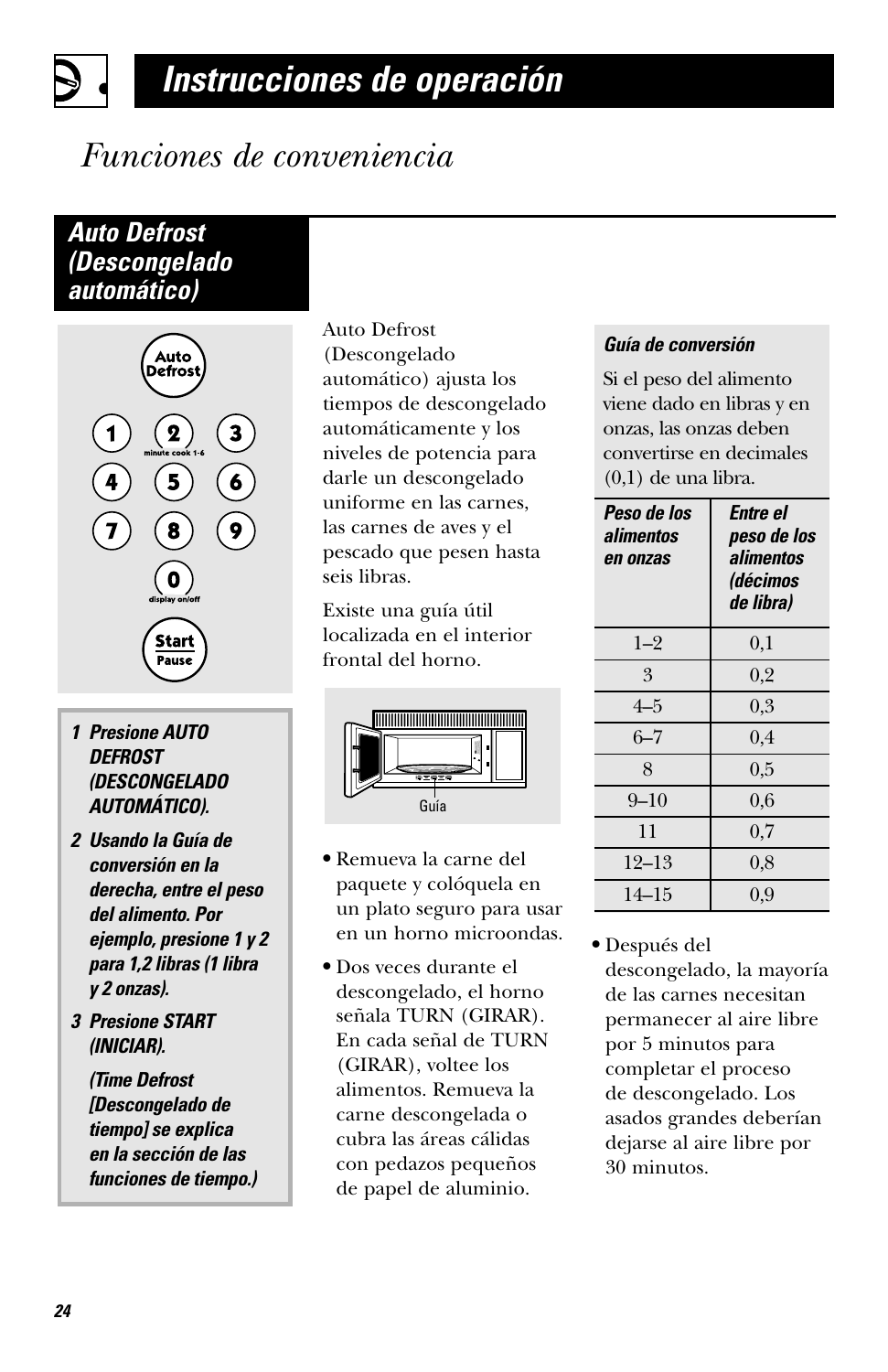<span id="page-64-0"></span>*Otras funciones que su modelo podría tener*

*Cooking Complete Reminder (Recordatorio de cocción completo)*

> Para recordarle que usted tiene alimentos en el horno de microondas, el horno mostrará "END" (FIN) y pitará una vez por minuto hasta que usted abra la puerta del horno o presione CLEAR/OFF (BORRAR/APAGAR).

### *Clock (Reloj)*



Presione para entrar la hora del día o para inspeccionar la hora del día mientras se encuentra usando el horno de microondas.

- *1* Presione CLOCK (RELOJ).
- *2* Entre la hora del día.
- *3* Presione START (INICIAR) o CLOCK (RELOJ).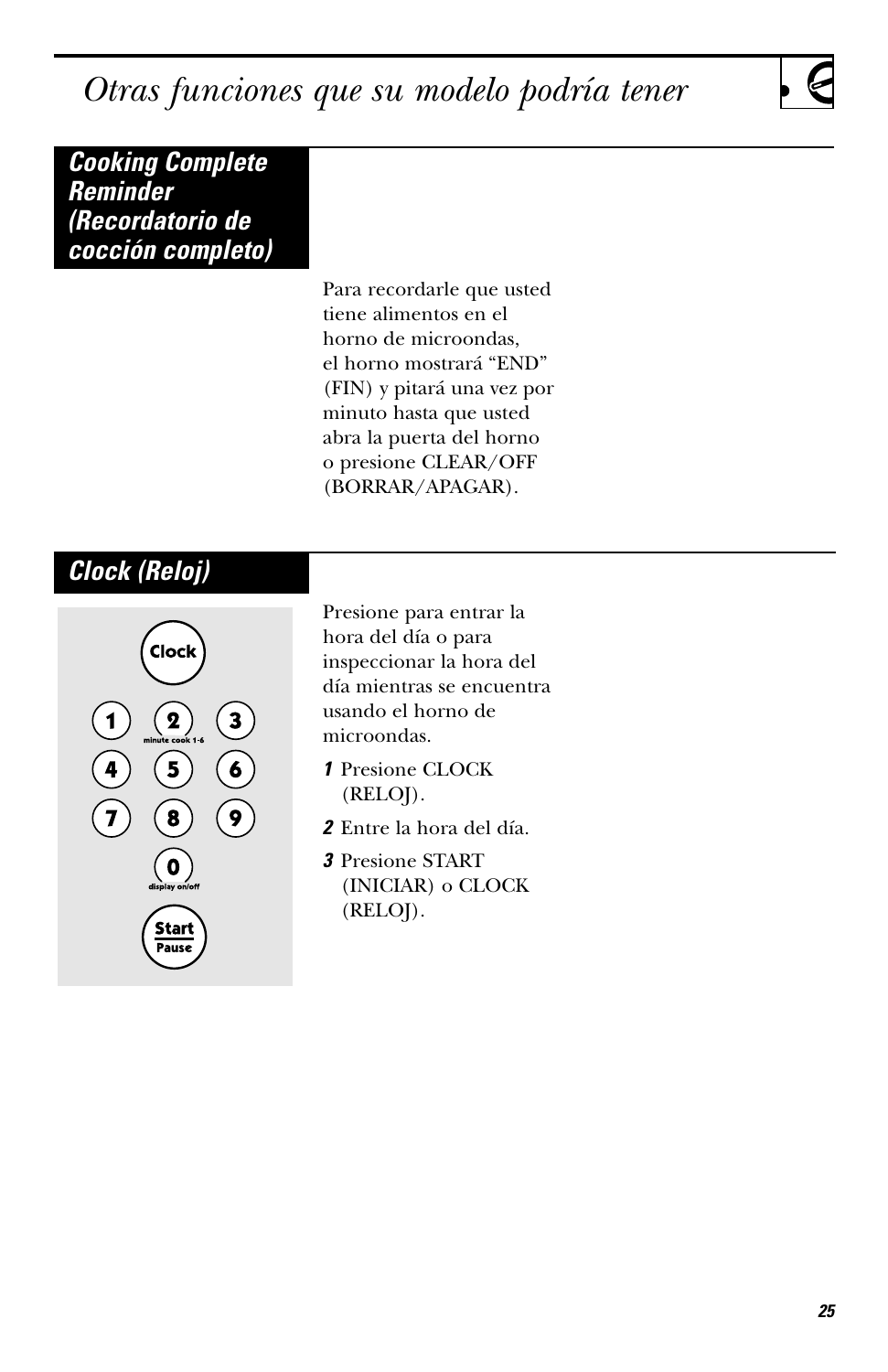# *Otras funciones que su modelo podría tener*

*Display On/Off (Visualización Encendida/Apagada)*



Para apagar la visualización del reloj en la pantalla, presione y sostenga 0 por aproximadamente tres segundos.

Para mostrar el reloj otra vez, repita el proceso.

### *Delay Start (Inicio retrasado)*



Delay Start (Inicio retrasado) le permite ajustar el horno de microondas para que retrase la cocción hasta por 24 horas.

- *1* Presione DELAY START (INICIO RETRASADO).
- *2* Entre el tiempo al que usted desea que el horno inicie. (Asegúrese de que el reloj del horno de microondas muestra la hora correcta del día.)
- *3* Seleccione cualquier combinación de Auto Defrost (Descongelado automático), Time Defrost (Descongelado de tiempo) o Time Cook (Cocción de tiempo) 1 & 2.
- *4* Presione START (INICIAR).

El Delay Start (Inicio retrasado) se mostrará en la pantalla. El horno de microondas iniciará automáticamente a la hora especificada para el retraso.

La hora del día se puede visualizar presionando CLOCK (RELOJ).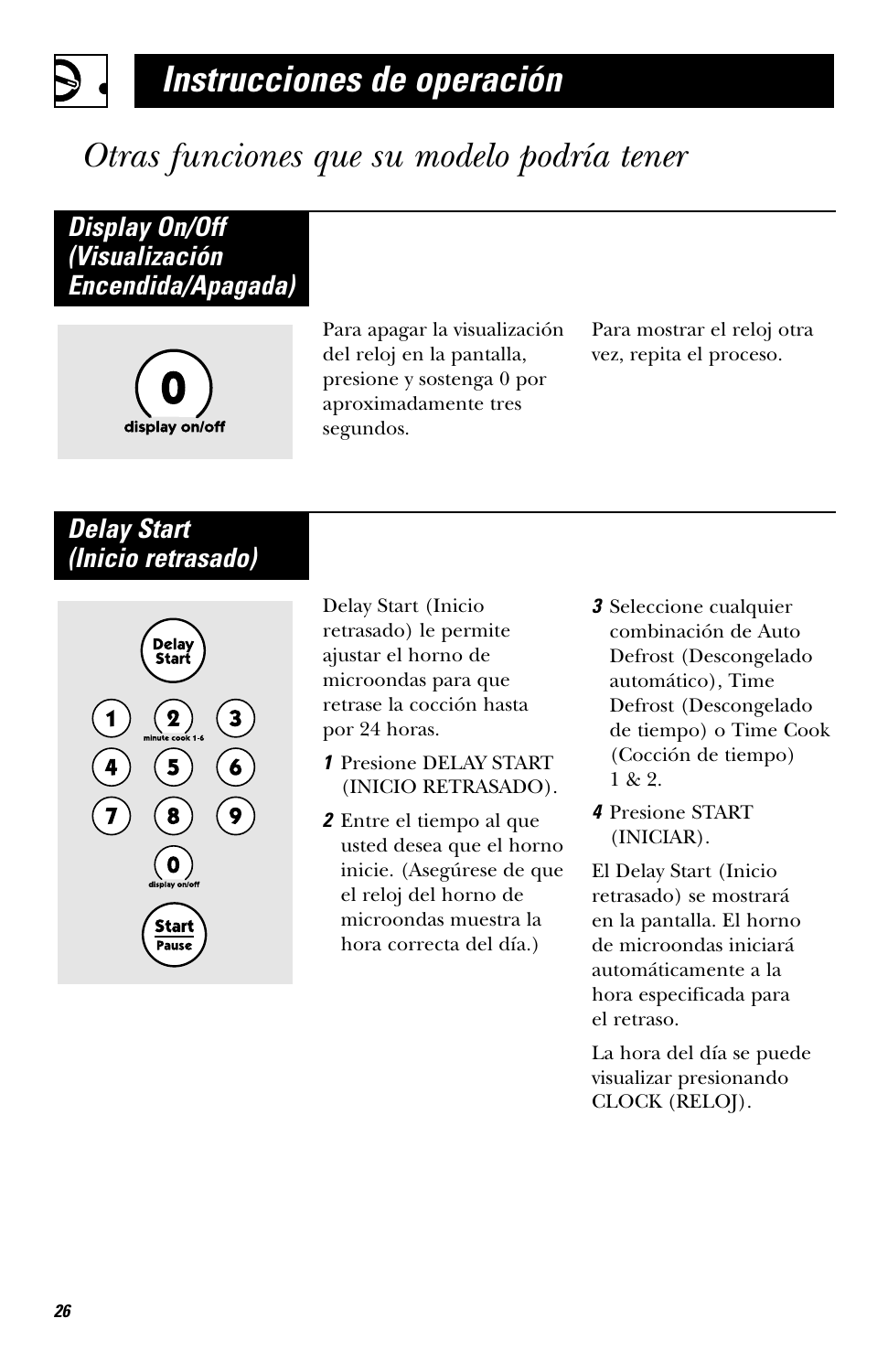### *Timer On/Off (Sincronizador Encendido/Apagado)*



La función de Timer On/Off (Sincronizador Encendido/Apagado) opera como un sincronizador de minutos y se puede usar en cualquier momento, aún cuando el horno está en operación.

Para usar el sincronizador como un sincronizador de minutos cuando el horno no esté operando:

- *1* Presione TIMER ON/OFF (SINCRONIZADOR ENCENDIDO/APAGADO).
- *2* Entre el tiempo que usted quiere contar regresivamente.
- *3* Presione START/PAUSE (INICIAR/PAUSAR) para iniciar.

Cuando el tiempo se complete, el horno hará una señal.

*NOTA:* El indicador del sincronizador se encenderá mientras el sincronizador está operando.

Para usar el sincronizador mientras el horno está operando:

- *1* Presione TIMER ON/OFF (SINCRONIZADOR ENCENDIDO/APAGADO).
- *2* Entre el tiempo que usted quiere contar regresivamente.
- *3* Espere 5 segundos. El sincronizador iniciará el conteo regresivo automáticamente.

Cuando el tiempo se complete, el horno hará una señal. Para apagar la señal del sincronizador, presione TIMER ON/OFF (SINCRONIZADOR ENCENDIDO/APAGADO).

### *Start/Pause (Iniciar/Pausar)*



Además de dar inicio a muchas funciones, START/PAUSE (INICIAR/PAUSAR) le permite detener la cocción sin abrir la puerta o sin borrar la pantalla.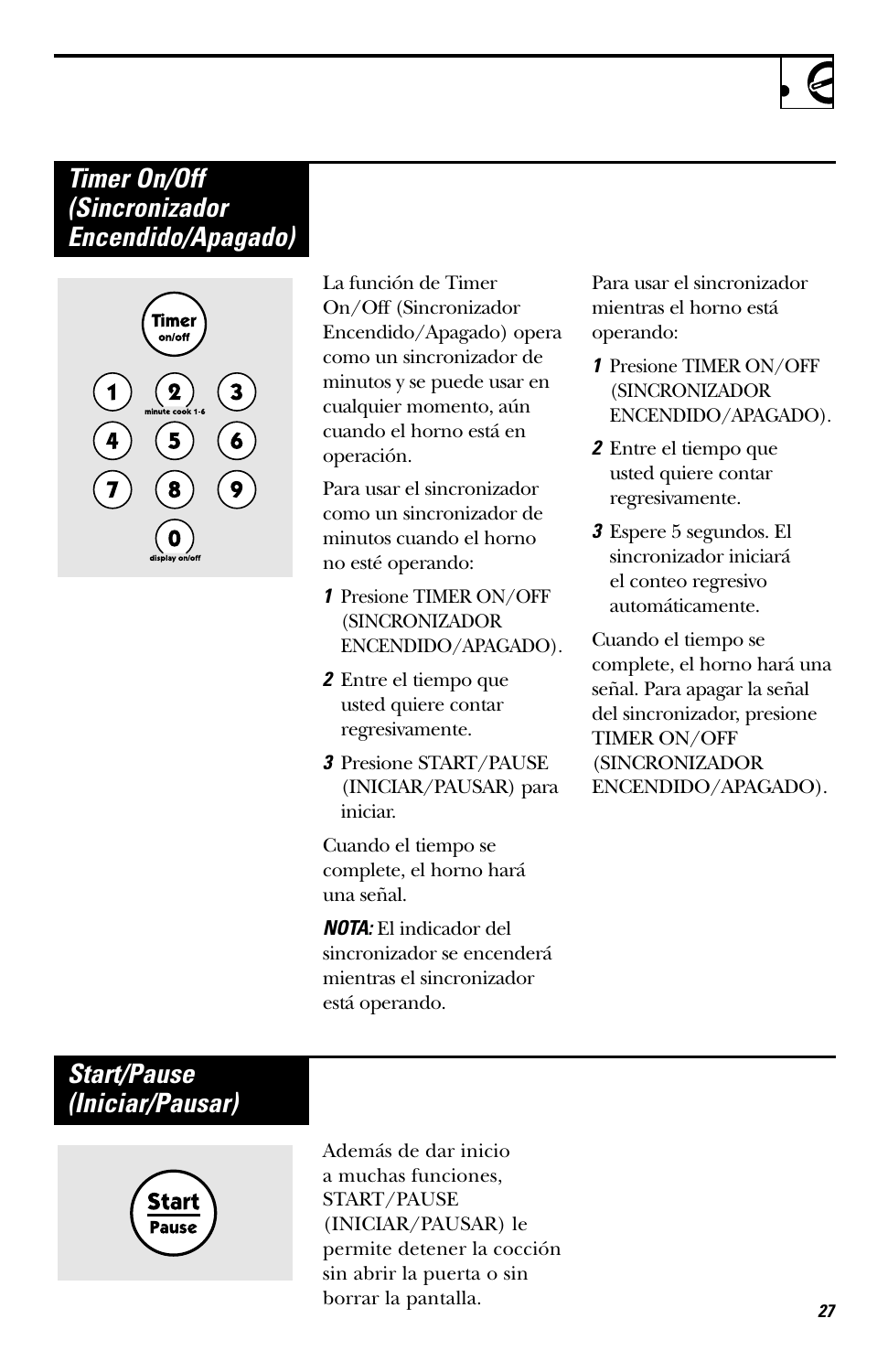

# *Otras funciones que su modelo podría tener*

*Child Lock-out (Cierre de seguridad para niños)*



Usted podría cerrar el panel de control para evitar que el horno de microondas se encienda accidentalmente o que los niños lo usen.

Para cerrar o para suspender el cierre de los controles, presione y mantenga presionado CLEAR/OFF (Borrar/Apagar) por tres segundos. Cuando el panel de control esté cerrado, "LOC" se mostrará en la pantalla.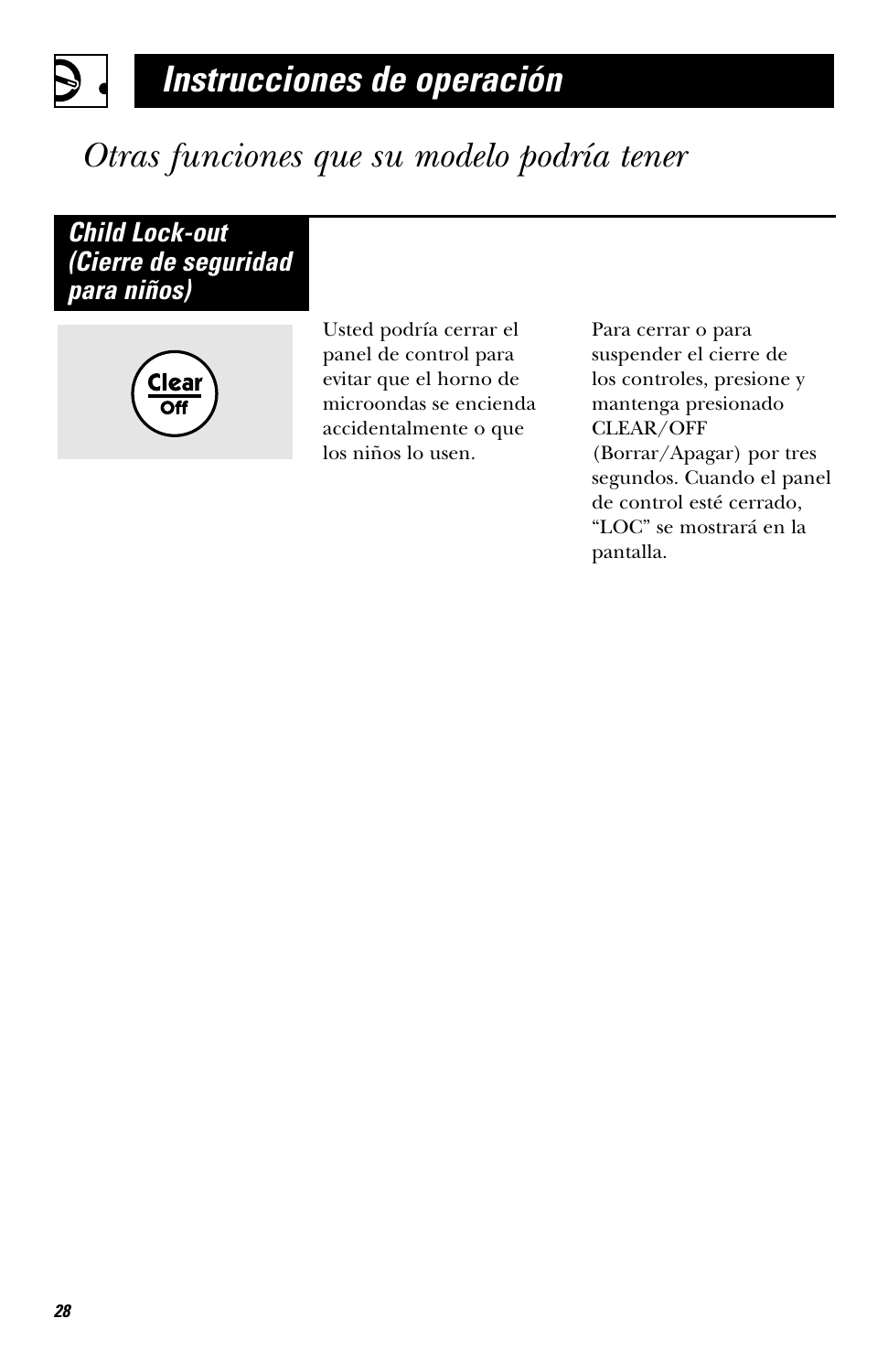### *Surface Light (Luz de superficie)*



Presione para encender o apagar la luz de superficie.

### *Vent Fan (Ventilador)*



El ventilador remueve los vapores de la superficie de cocción y enfría las partes internas del horno de microondas.

Cuando el horno de microondas está apagado, usted puede operar el ventilador:

- *1* Presione el botón de Vent Fan (Ventilador) una vez para la velocidad alta del ventilador.
- *2* Presione el botón de Vent Fan (Ventilador) una segunda vez para la velocidad baja del ventilador.
- *3* Presione el botón de Vent Fan (Ventilador) una tercera vez para apagar el ventilador.

Cuando el horno de microondas está encendido, el ventilador se encenderá automáticamente en la velocidad baja, y se mantendrá encendido mientras el horno de microondas está operando y se apagará automáticamente después de que el horno de microondas se apague si el botón del Vent Fan (Ventilador) no es presionado.

Cuando el horno de microondas está encendido, usted también puede:

- *1* Presione el botón de Vent Fan (Ventilador) una vez para la velocidad alta del ventilador.
- *2* Presione el botón de Vent Fan (Ventilador) una segunda vez para la velocidad baja del ventilador.
- *3* Presione el botón de Vent Fan (Ventilador) una tercera vez para hacer que el ventilador se apague automáticamente después de que el horno de microondas se apague.

Si el ventilador todavía está operando después de que el horno de microondas se apague, presione el botón de Vent Fan (Ventilador) hasta que se apague.

*NOTA: El ventilador no se puede apagar mientras el horno de microondas está operando.*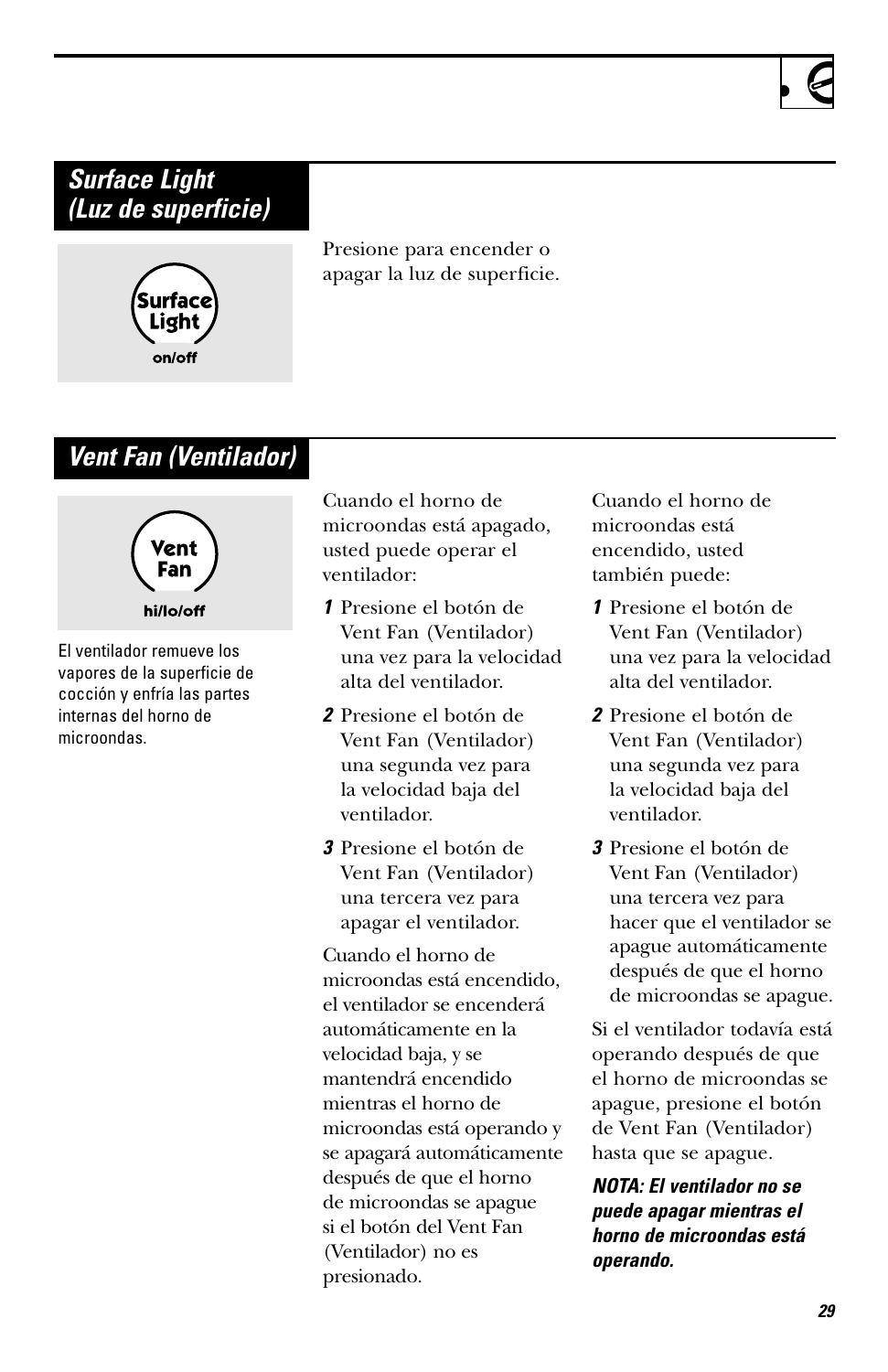# *Información útil*

<span id="page-69-0"></span>

# *Términos de su horno de microondas*

| <b>Término</b>                 | <b>Definición</b>                                                                                                                                                                                                                                                                                                                                                                             |
|--------------------------------|-----------------------------------------------------------------------------------------------------------------------------------------------------------------------------------------------------------------------------------------------------------------------------------------------------------------------------------------------------------------------------------------------|
| <b>Creación</b><br>de chispas  | La creación de chispas en el interior del horno de microondas<br>es causada por:                                                                                                                                                                                                                                                                                                              |
|                                | • metal o papel de aluminio tocando uno de los lados del horno.                                                                                                                                                                                                                                                                                                                               |
|                                | · papel de aluminio no moldeado a la forma del alimento<br>(extremos orientados hacia arriba actuando como antenas).                                                                                                                                                                                                                                                                          |
|                                | · metales, tales como cintas de cierre, alfileres de las carnes<br>de aves, platos con bordes dorados.                                                                                                                                                                                                                                                                                        |
|                                | · toallas de papel reciclado que contengan pedazos de metal.                                                                                                                                                                                                                                                                                                                                  |
| <b>Cubiertas</b>               | Las cubiertas sostienen la humedad, permitiendo un calentamiento<br>uniforme y reducen el tiempo de cocción. Cubrir con envolturas<br>plásticas ventiladas o cubrir con papel de cera permite que el vapor<br>excesivo escape.                                                                                                                                                                |
| <b>Cobertura</b>               | En un horno regular, cubra las pechugas de pollo o los alimentos<br>horneados para evitar que se doren demasiado. Cuando usted se<br>encuentre usando el horno de microondas, use pequeñas bandas<br>de papel de aluminio para cubrir partes estrechas o finas, tales<br>como las puntas de alas o las patas en las carnes de aves, para que<br>no se cocinen primero que las partes mayores. |
| <b>Tiempo al aire</b><br>libre | Cuando cocine en hornos regulares, alimentos tales como asados<br>o tortas se les permiten permanecer al aire libre para terminar<br>de cocerse o para que el proceso termine. El tiempo al aire libre<br>es especialmente importante en la cocción en los hornos de<br>microondas. Note que los pasteles cocinados en hornos de<br>microondas no se colocan en bandejas de enfriamiento.     |
| Ventilación                    | Después de cubrir los platos con una envoltura plástica, ventile la<br>envoltura plástica levantando una esquina para que el vapor pueda<br>escapar.                                                                                                                                                                                                                                          |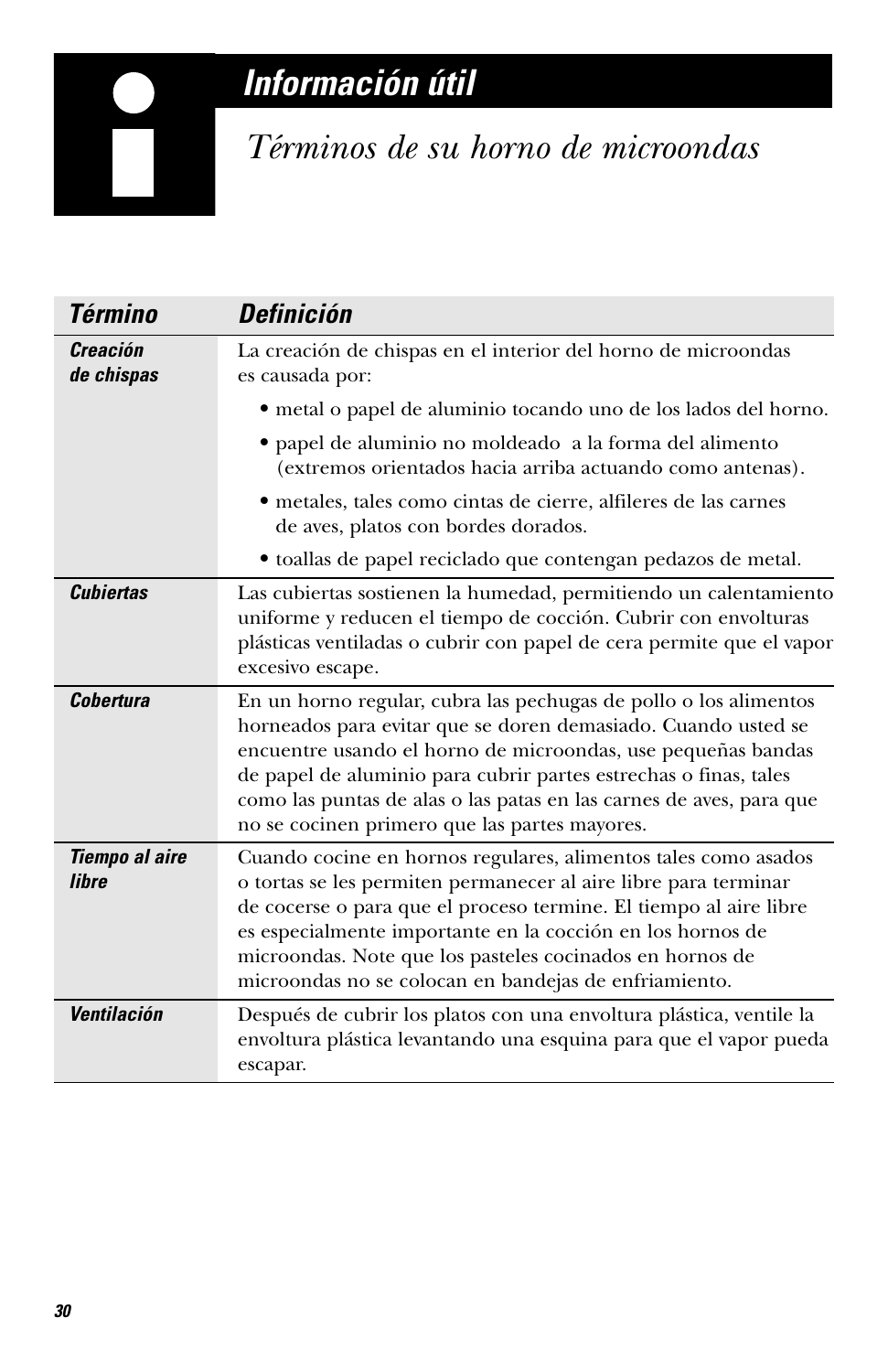# <span id="page-70-0"></span>*Cuidado y limpieza*

### *Ideas útiles*



Pasar un paño humedecido con una solución de agua y bicarbonato de manera ocasional mantiene el interior del horno de microondas fresco.

*NOTA: Asegúrese de que el horno de microondas está apagado antes de limpiar cualquier parte del horno.*

### *Cómo limpiar el interior*



#### *Las paredes, la ventana interior, las partes metálicas y plásticas en la puerta*

Algunas salpicaduras se pueden remover con una toalla de papel; otras podrían requerir que se use un paño mojado. Remueva las salpicaduras grasosas con un paño humedecido con agua jabonosa y luego enjuague con otro paño húmedo. No use limpiadores abrasivos o utensilios filosos en las paredes del horno de microondas. **Nunca use un limpiador comercial de hornos convencionales en ninguna de las partes de su horno de microondas.**

#### *Remueva el plato giratorio y el apoyo del plato giratorio*

Para evitar rupturas, no coloque el plato giratorio en el agua inmediatamente después de haber cocido algo en el horno de microondas. Lávelo cuidadosamente en agua cálida y jabonosa o en el lavaplatos automático. El plato giratorio y el apoyo del plato giratorio se podrían romper si se dejan caer. Recuerde, no opere el horno de microondas si haber colocado en su lugar el plato giratorio y el apoyo del plato giratorio.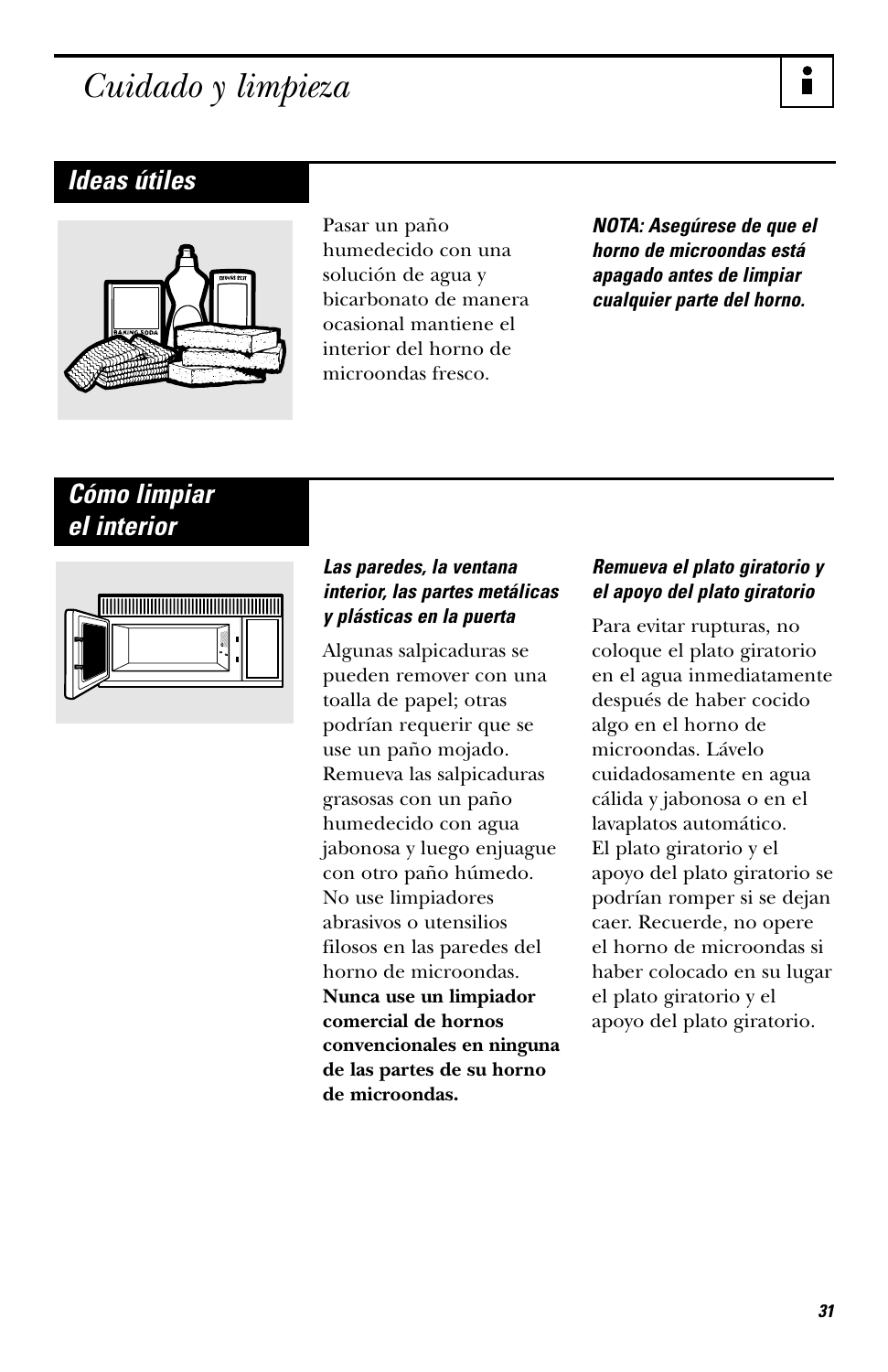# *Información útil*

# *Cuidado y limpieza*

### *Cómo limpiar el exterior*

*No recomendamos el uso de limpiadores tales como el alcohol o el amoníaco, ya que pueden dañar la apariencia del horno de microondas. Si usted escoge usar algún limpiador casero común, primero aplique el limpiador directamente a un paño limpio, y luego pase el paño a las áreas sucias.* 

#### *La caja*

Limpie la parte externa del horno de microondas con un paño humedecido con agua jabonosa. Enjuáguela y luego séquela. Pásele un paño humedecido limpio a la ventana para limpiarla.

#### *El panel de control y la puerta*

Pásele un paño humedecido para limpiar. Seque completamente. No use esprays limpiadores, grandes cantidades de detergente y agua, abrasivos u objetos filosos sobre el panel, ya que lo podría dañar. Algunas toallas de papel podrían también dañar el panel de control.

#### *Los sellos de la puerta*

Es importante mantener el área donde la puerta se sella con el horno de microondas limpia. Solamente use detergentes no abrasivos suaves aplicados con una esponja limpia o con un paño suave. Enjuague bien.

#### *El fondo*



Limpie la grasa y elimine el polvo del fondo a menudo. Use una solución de agua cálida y detergente.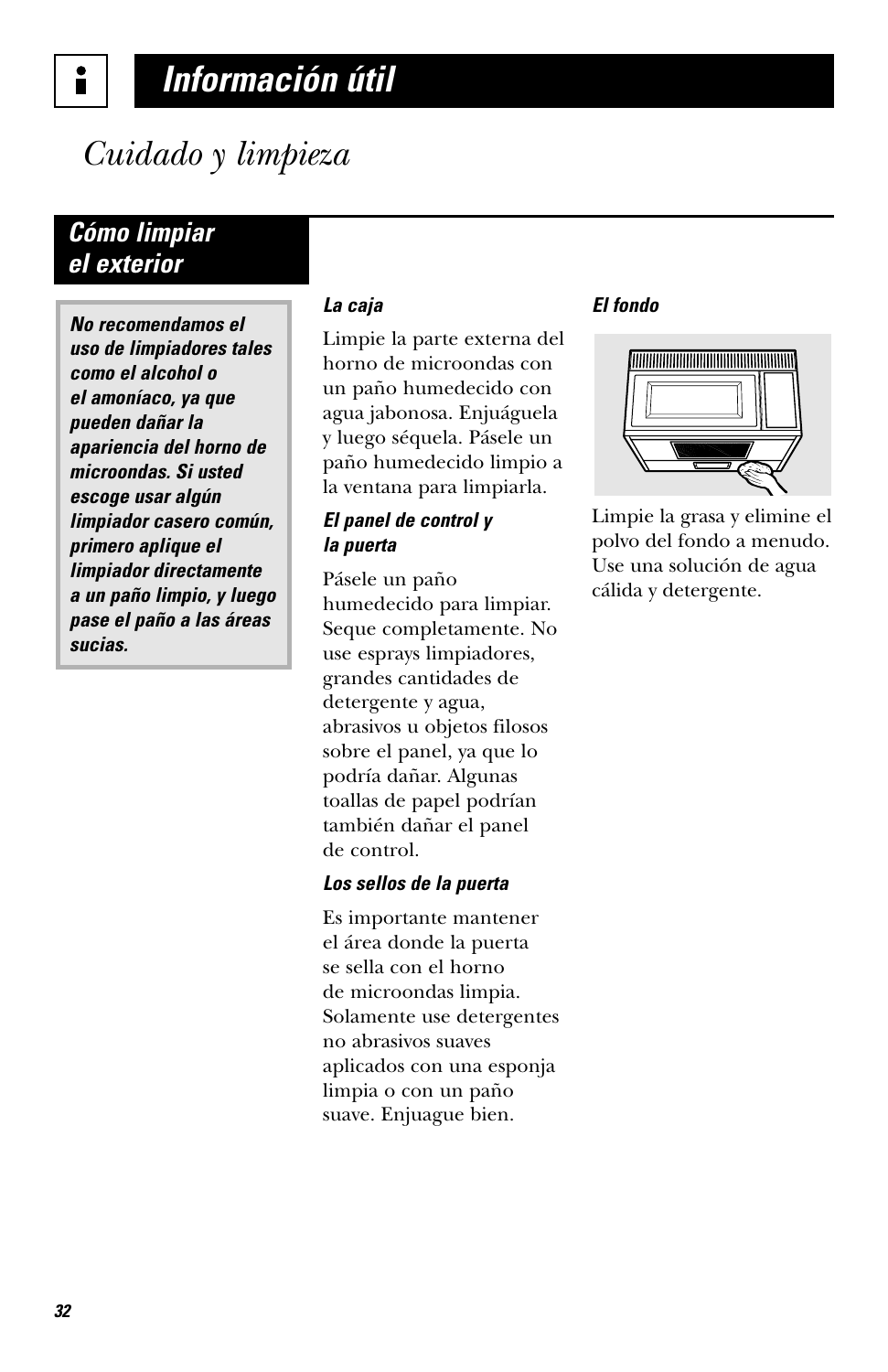# *Reemplazo de la bombilla*

# *Luz de la encimera*

*Reemplace la bombilla quemada con una bombilla incandescente de 40 vatios (WB36X10003), disponible en su abastecedor de Hotpoint.*

*1* Para reemplazar la bombilla, primero desconecte el suministro eléctrico en el fusible principal o el interruptor de circuito o desconecte el horno de microondas.

*2* Remueva el tornillo de la cubierta de la luz y baje la cubierta.



*3* Asegúrese de que la bombilla está fría antes de removerla. Después de romper el sello de la cinta adhesiva, remueva la bombilla dándole vueltas con cuidado.

*4* Reemplace la bombilla. Cierre la cubierta de la luz y asegure la cubierta con el tornillo. Conecte el suministro eléctrico al horno de microondas.



# *Luz del horno*

*Reemplace la bombilla quemada con una bombilla incandescente de 40 vatios (WB36X10003), disponible en su abastecedor de Hotpoint.*

- *1* Para reemplazar la bombilla, primero desconecte el suministro eléctrico en el fusible principal o el interruptor de circuito o desconecte el horno de microondas.
- *2* Remueva la parrilla frontal retirando los tres tornillos en la parte superior. Deslice la parrilla hacia la izquierda, luego tire directamente hacia arriba.



*3* Remueva el filtro de carbón, si el horno de microondas tiene uno. Introduzca su mano en la apertura, un poco a la derecha del centro. La bombilla está localizada debajo de la cubierta del compartimento de la luz. Presione y sostenga presionado el broche del centro mientras levanta la orejilla en la esquina izquierda. Remueva la cubierta. Remueva la

bombilla dándole vueltas con cuidado.

*4* Instale la bombilla de reemplazo. Reinstale la cubierta del compartimiento y el filtro de carbón, si el horno tenía uno. Reinstale la parrilla frontal de panel con los 3 tornillos originales.



*5* Conecte el suministro eléctrico al horno de microondas.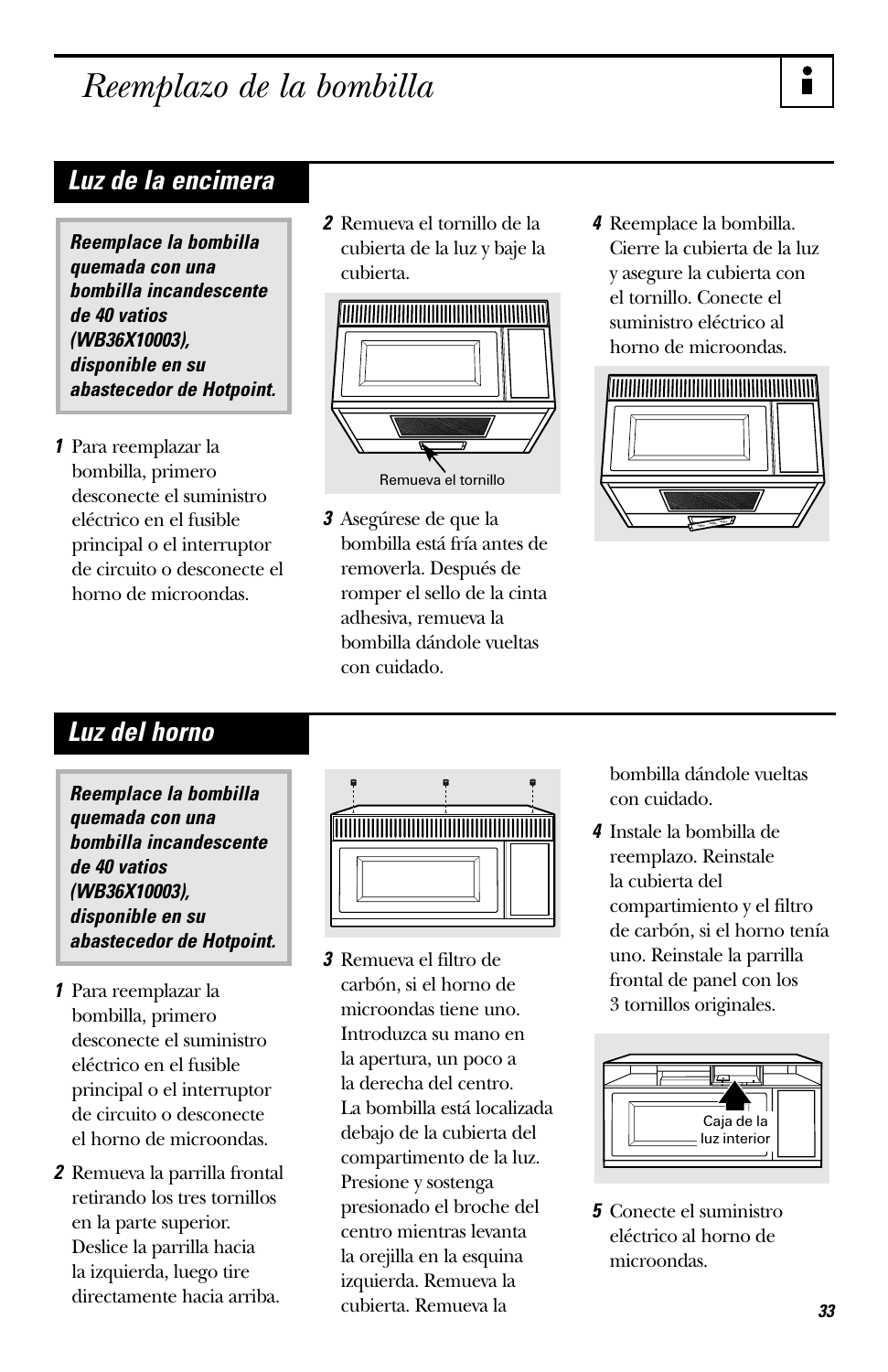# *Información útil*

# *La función de escape*

# *El ventilador*



El ventilador tiene un filtro de grasa metálico reusable.

Los modelos que recirculan aire de regreso a la habitación también usan un filtro de carbón.

# *Filtro de grasa reusable*

El filtro metálico atrapa la grasa emanada por los alimentos en la estufa. También evita que las llamas de los alimentos en la estufa dañen el interior del horno de microondas.

Por esta razón, el filtro SIEMPRE debe estar en su lugar cuando se use la capucha. El filtro de grasa debería limpiarse una vez al mes, o según sea necesario.

# *Cómo remover y limpiar el filtro*



**Para remover,** agarre la curva y deslice el filtro hacia la izquierda. Tire del filtro hacia abajo y hacia afuera.

**Para limpiar la grasa del filtro,** húndalo en agua y luego agítelo dentro de agua caliente con detergente. No use amoníaco o productos basados en amoniaco porque oscurecerán el metal. Se podría usar un cepillo suave para remover las suciedades pegadas.

Enjuague, agite y permita que se seque antes de colocarlo de nuevo en su lugar.

**Para reemplazar,** deslice el filtro en el lado izquierdo de la abertura y tire hacia la derecha.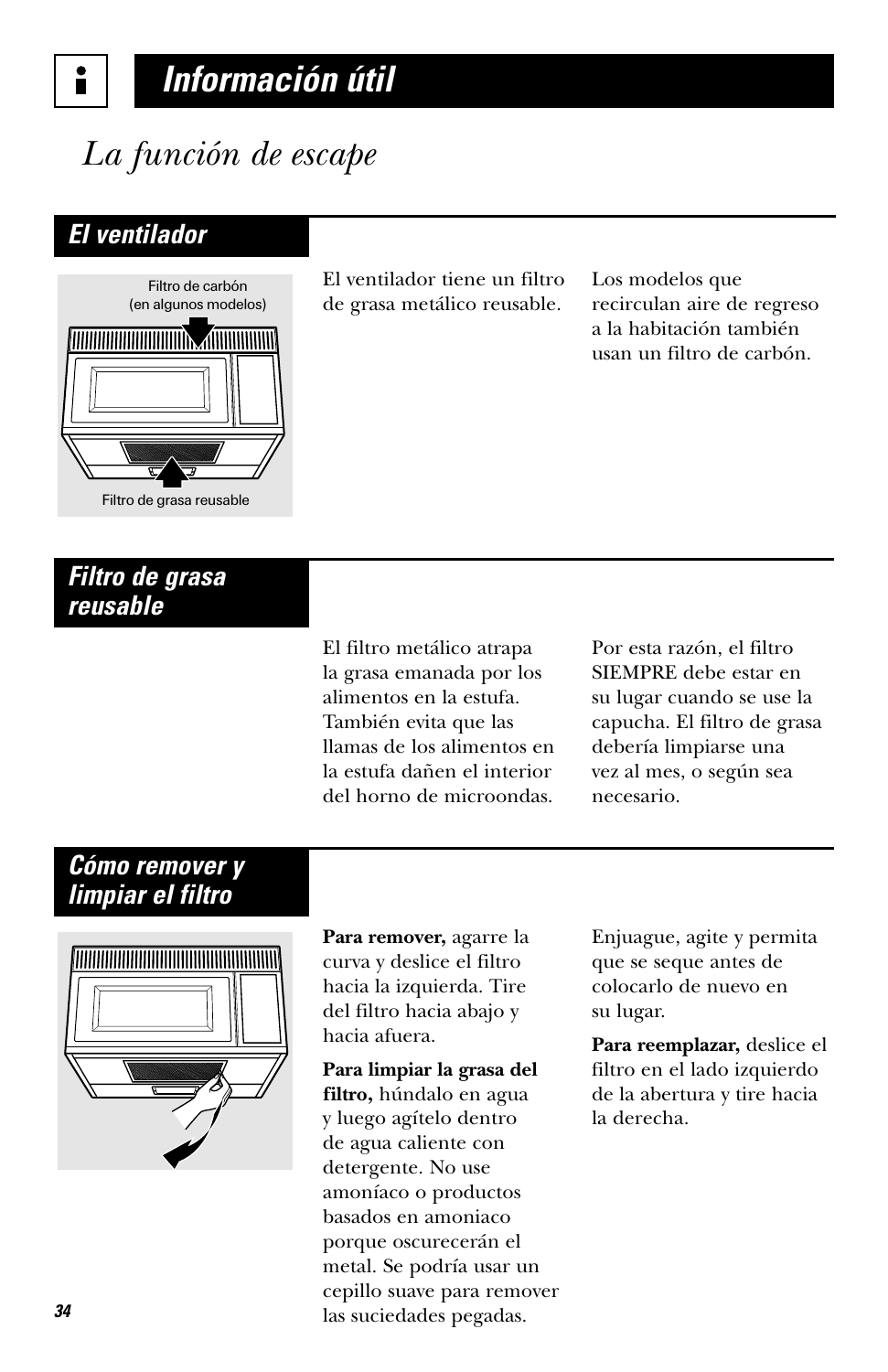### *Filtro de carbón (en algunos modelos)*

*El filtro de carbón no se puede limpiar. Se debe cambiar por uno nuevo. El número de parte para ordenar es WB02X11124 disponible en su abastecedor de Hotpoint.* Si el modelo no está ventilado hacia el exterior, el aire recirculará a través de un filtro de carbón desechable que ayuda a remover el humo y los olores.

El filtro de carbón debería cambiarse cuando se note suciedad o decoloración (generalmente después de un periodo de 6 a 12 meses, dependiendo del uso de la capucha).

### *Para remover el filtro de carbón*



Remueva los 3 tornillos de la parrilla en la parte superior del horno de microondas.

Para remover el filtro de carbón, desconecte el suministro eléctrico en el fusible principal o el interruptor de circuito o desconecte el horno de microondas.

Remueva la parrilla frontal retirando los 3 tornillos en la parte superior del horno de microondas. Deslice la parrilla hacia la izquierda, luego tire directamente hacia afuera. Deslice el filtro hacia el frente del horno de microondas y remuévalo.

# *Para instalar el filtro de carbón*



Para instalar un filtro nuevo, remueva el plástico y las demás envolturas del nuevo filtro.

Inserte el filtro en la abertura superior del horno como se muestra. El filtro descansará en un ángulo en las dos orejillas de apoyo y en el frente del soporte posterior derecho. Reemplace la parrilla y los 3 tornillos.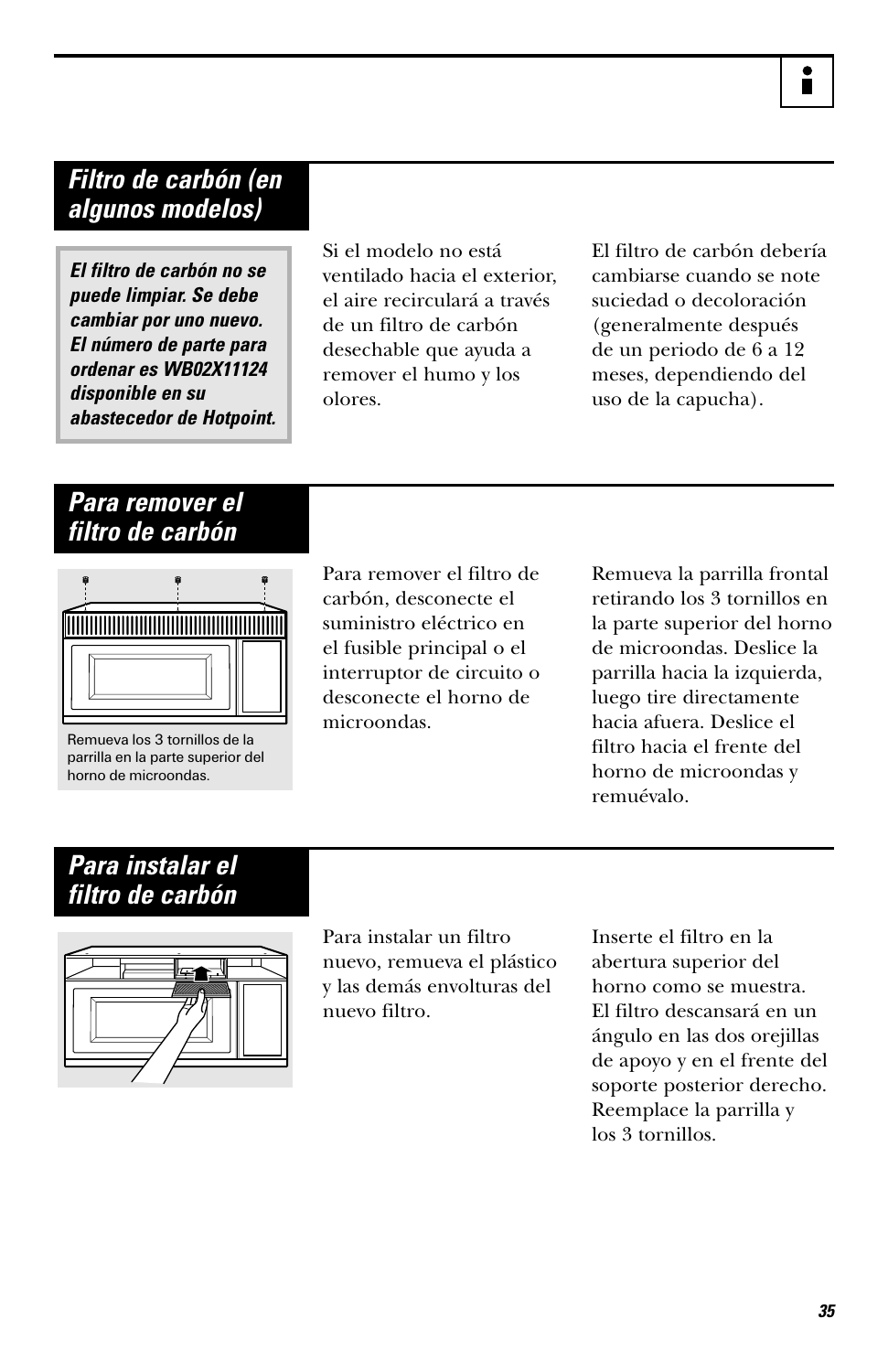# *Si algo sale mal*

*Antes de llamar para solicitar servicio*

| <b>Problema</b>                                                                 | Posible causa                                                                                                                                                                                     | Qué hacer                                                                                                                                                                                                                                                                                                                              |
|---------------------------------------------------------------------------------|---------------------------------------------------------------------------------------------------------------------------------------------------------------------------------------------------|----------------------------------------------------------------------------------------------------------------------------------------------------------------------------------------------------------------------------------------------------------------------------------------------------------------------------------------|
| El horno no inicia                                                              | Un fusible en su casa o<br>el circuito interruptor<br>podrían haberse<br>aterrizado.                                                                                                              | · Reemplace el fusible o reajuste el<br>circuito interruptor.                                                                                                                                                                                                                                                                          |
|                                                                                 | Una subida del voltaje.                                                                                                                                                                           | • Desconecte el horno de microondas,<br>luego conéctelo otra vez.                                                                                                                                                                                                                                                                      |
|                                                                                 | El enchufe no está<br>insertado totalmente<br>en el tomacorriente<br>de la pared.                                                                                                                 | • Asegúrese de que el enchufe de 3 púas<br>del horno está insertado totalmente<br>en el tomacorriente de la pared.                                                                                                                                                                                                                     |
| El piso del horno<br>está caliente, aún<br>cuando el horno<br>no se está usando | La luz de la encimera<br>está localizada debajo<br>del piso del horno.<br>Cuando la luz está<br>encendida, el calor que<br>ella produce podría<br>hacer que el piso de<br>microondas se caliente. | • Esto es normal.                                                                                                                                                                                                                                                                                                                      |
| "LOC" aparece en<br>la pantalla                                                 | El control se ha cerrado.                                                                                                                                                                         | · Presione CLEAR/OFF (Borrar/Apagar)<br>por 3 segundos para invalidar el cierre<br>del control.                                                                                                                                                                                                                                        |
| <b>El ventilador no</b><br>se apaga                                             | El ventilador se enciende<br>automáticamente para<br>enfriar las partes<br>internas mientras el<br>horno de microondas<br>está encendido.                                                         | • El ventilador no se puede apagar<br>mientras el horno de microondas está<br>en operación. Esto es normal. Espere<br>a que el microondas se apague y el<br>ventilador se apagará automáticamente<br>o usted necesitará apagarlo<br>presionando el botón Vent Fan<br>(Ventilación) después de que el<br>horno de microondas se apague. |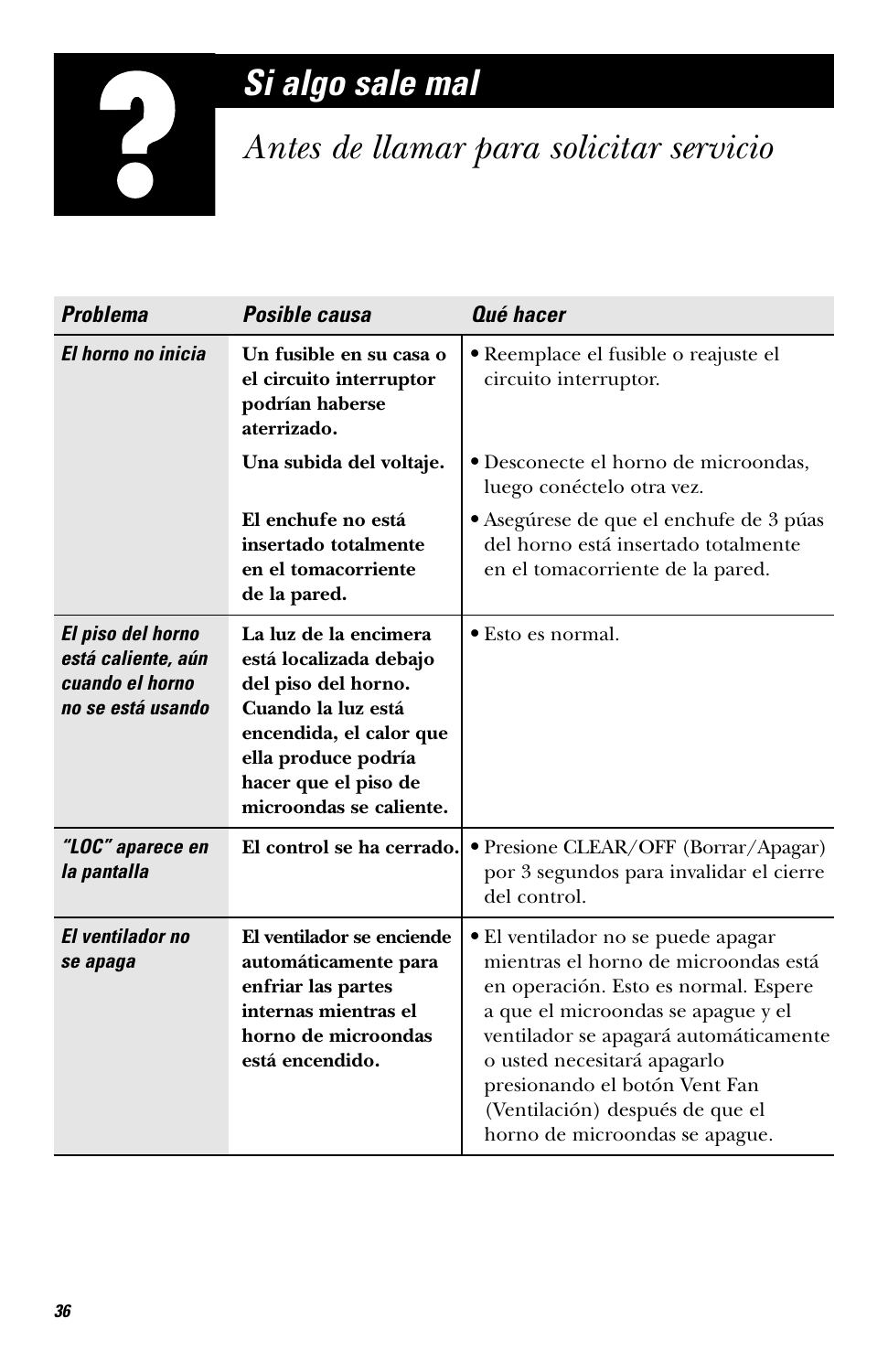### *Cosas que son normales*

- **•** El vapor se escapa por la puerta.
- **•** Una luz de reflexión alrededor de la puerta o en la periferia de la caja del horno.
- **•** La luz del horno se debilita y el sonido del soplador cambia cuando se usan niveles de potencia diferentes al alto.
- **•** Un sonido sordo de golpe cuando el horno de microondas está en operación.
- **•** El ventilador opera mientras el horno de microondas está operando. El ventilador no se apagará ni se puede apagar hasta que el horno de microondas se apague.
- **•** Se puede notar una interferencia de televisión y radio mientras se usa el horno de microondas. Similar a la interferencia casada por otros electrodomésticos, lo cual no indica un problema. Conecte el horno de microondas en un tomacorriente de un circuito diferente, mueva la televisión o el radio tan lejos del horno de microondas como sea posible o inspeccione la posición de la antena de la televisión o el radio.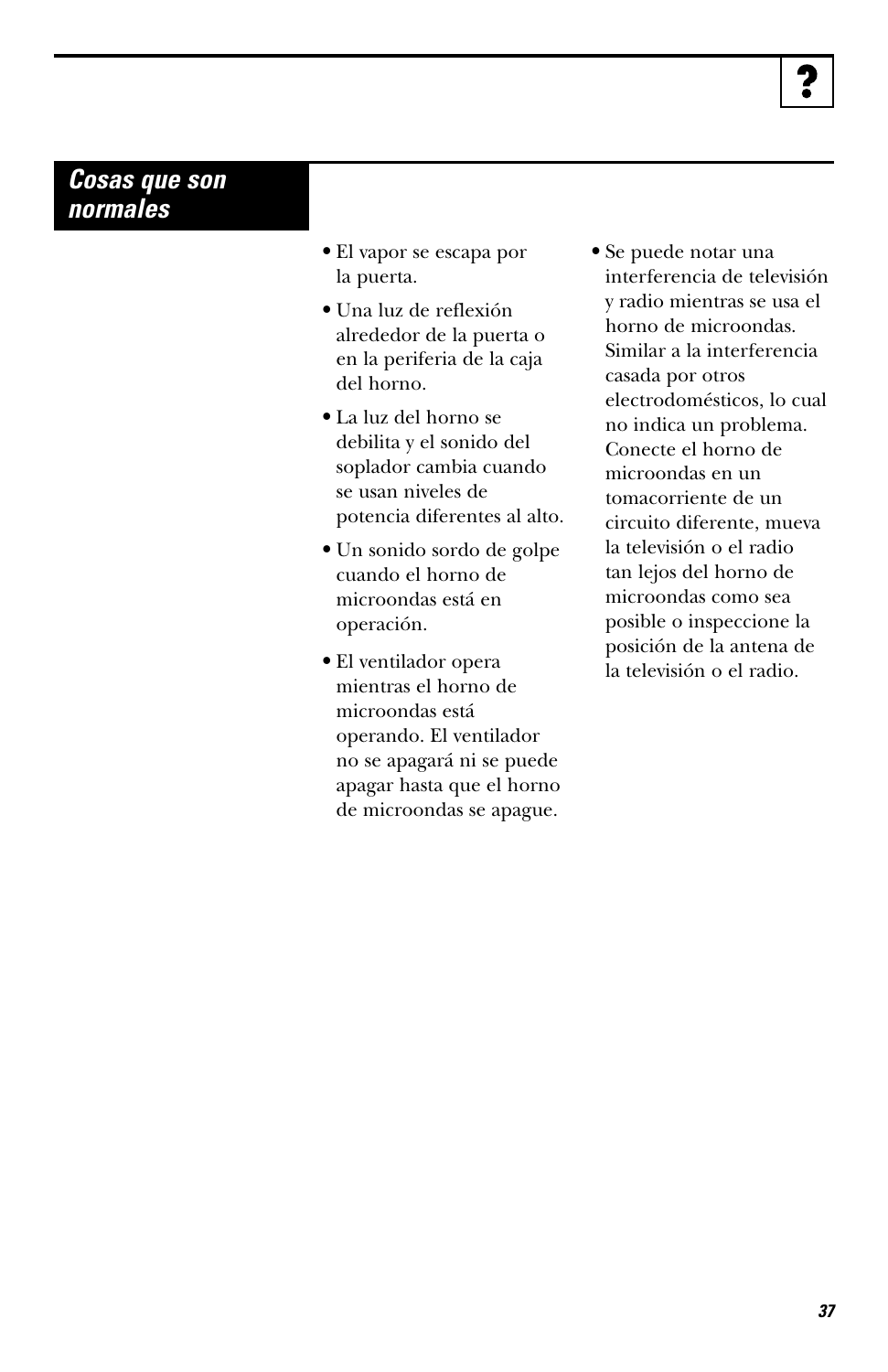# *Números de servicio de Hotpoint*

# *¡Estaremos disponibles para usted!*

| ¿Tiene alguna pregunta o<br>necesita asistencia con su<br>electrodoméstico? ¡Visite<br>nuestra página Web las<br>24 horas al día, cualquier                                                                                                            | día del año! Usted también<br>puede comprar más<br>magníficos productos<br>Hotpoint en nuestra<br>página Web.                                                                                                                             |
|--------------------------------------------------------------------------------------------------------------------------------------------------------------------------------------------------------------------------------------------------------|-------------------------------------------------------------------------------------------------------------------------------------------------------------------------------------------------------------------------------------------|
|                                                                                                                                                                                                                                                        |                                                                                                                                                                                                                                           |
| El servicio de reparación<br>experto de Hotpoint está a<br>solamente una llamada o<br>una visita a nuestra página<br>Web. Visite nuestra página<br>Web y planifique su<br>servicio a su conveniencia<br>las 24 horas al día,<br>cualquier día del año. | O llámenos al<br>800.GE.CARES<br>(800.432.2737) durante<br>las horas laborables.                                                                                                                                                          |
|                                                                                                                                                                                                                                                        |                                                                                                                                                                                                                                           |
| GE apoya el concepto<br>Universal Design-                                                                                                                                                                                                              | mentales. Para detalles<br>de las aplicaciones de                                                                                                                                                                                         |
| ambientes que personas de<br>todas las edades, tamaños y<br>habilidades pueden usar.<br>Nosotros reconocemos la<br>necesidad de diseñar<br>productos para cumplir<br>con las necesidades de<br>un amplio rango de<br>necesidades físicas y             | Universal Design de GE,<br>incluyendo ideas para<br>el diseño de cocinas<br>para personas con<br>discapacidades, visite<br>nuestra página Web hoy<br>mismo. Las personas<br>sordas pueden llamar<br>al 800.TDD.GEAC<br>$(800.833.4322)$ . |
|                                                                                                                                                                                                                                                        | productos, servicios y                                                                                                                                                                                                                    |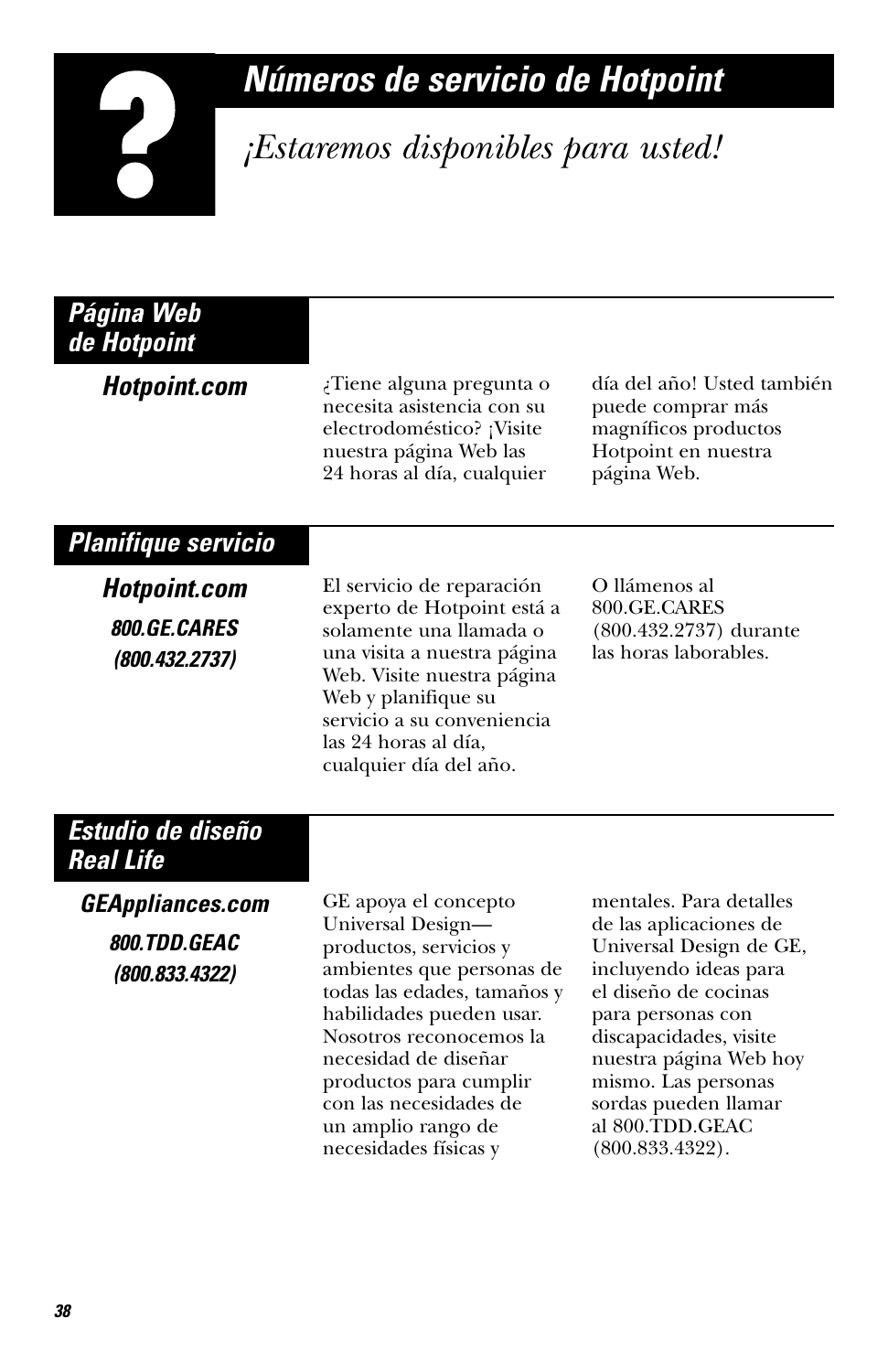# *Garantías extendidas*

*www.GEAppliances.com 800.626.2224*

Compre una garantía extendida de Hotpoint y entérese de nuestros descuentos especiales que están disponibles mientras su garantía todavía está en efecto. Usted puede comprar su garantía en

línea, o llamando al 800.626.2224 durante las horas laborables. El Departamento de Servicio a domicilio para los consumidores de Hotpoint estará ahí aún después que su garantía expire.

#### *Partes y accesorios*

*Hotpoint.com 800.626.2002*

Individuos calificados para proporcionar servicio a sus electrodomésticos le pueden enviar partes y accesorios directamente a su casa. (Se aceptan las tarjetas de crédito VISA, MasterCard y Discover). Ordene en línea hoy mismo, las 24 horas al día o por teléfono al 800.626.2002 durante las horas laborables.

**Las instrucciones contenidas en este manual cubren procedimientos que cualquier usuario puede efectuar. Otros tipos de servicios y procedimientos generalmente deberían referirse al personal técnico calificado. Se debe usar precaución, ya que el servicio inapropiado podría causar una operación insegura.** 

### *Registre su electrodoméstico*

| <b>Hotpoint.com</b> | Registre su el<br>nuevo en líne<br>le resulte cor |
|---------------------|---------------------------------------------------|
|                     | El registro de                                    |
|                     | de manera o                                       |
|                     | permite cont                                      |
|                     | comunicació                                       |
|                     | un pronto se                                      |
|                     | términos de                                       |
|                     | la necesidad                                      |
|                     | Es posible au                                     |

#### *Hotpoint.com* **Registre su electrodoméstico nuevo en línea—¡Cuando le resulte conveniente!**

el producto portuna le tar con una n mejorada y rvicio bajo los su garantía, si se presentara. 1e usted también pueda enviar por correo la tarjeta de registro pre-impresa que incluimos en el material de empaquetamiento.